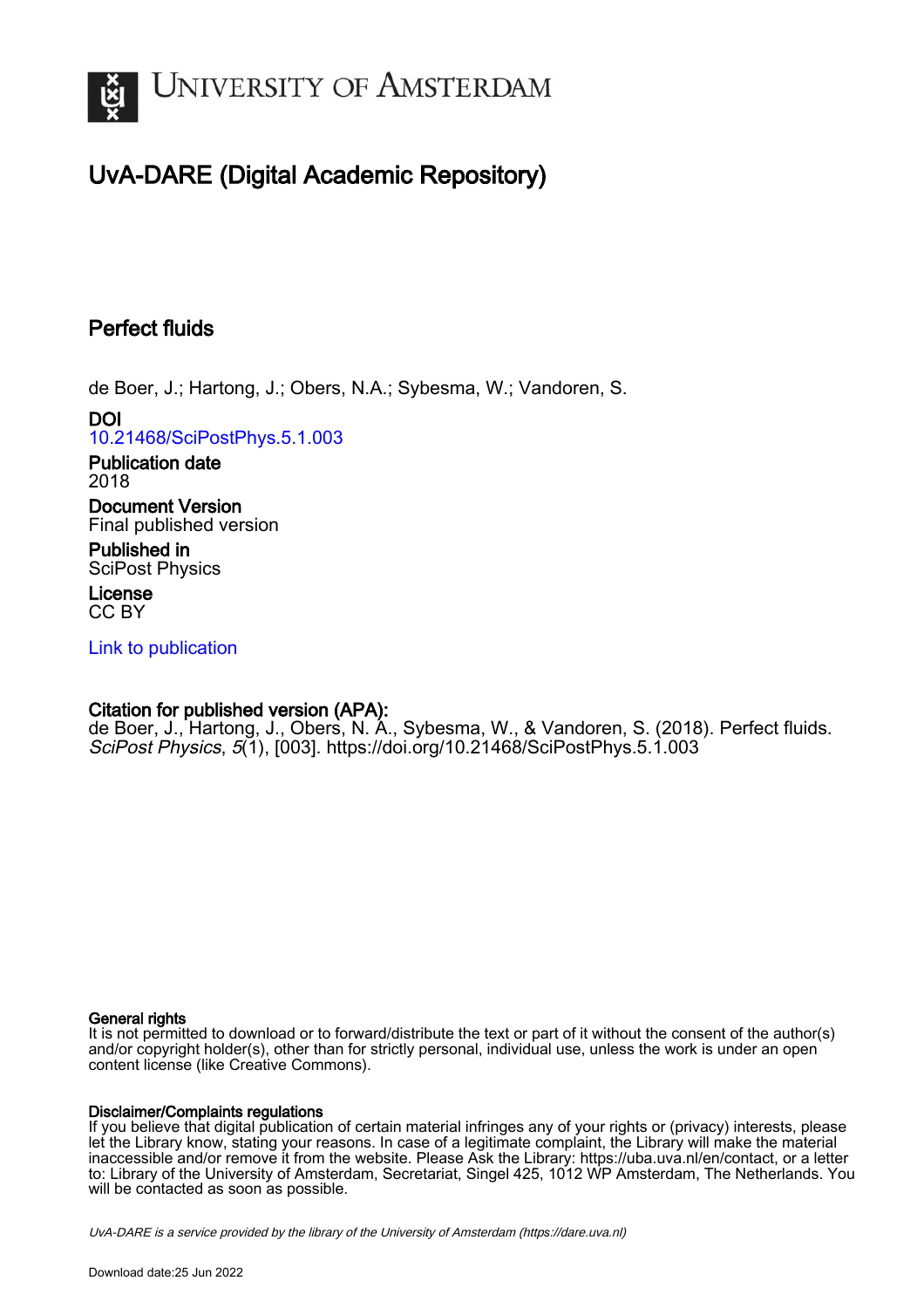

## **Perfect fluids**

## **Jan de Boer<sup>1</sup> , Jelle Hartong<sup>1</sup> , Niels A. Obers<sup>2</sup> , Watse Sybesma<sup>3</sup> and Stefan Vandoren<sup>3</sup>**

**1** Institute for Theoretical Physics and Delta Institute for Theoretical Physics, University of Amsterdam, Science Park 904, 1098 XH Amsterdam, The Netherlands **2** The Niels Bohr Institute, Copenhagen University, Blegdamsvej 17, DK-2100 Copenhagen Ø, Denmark **3** Institute for Theoretical Physics and Center for Extreme Matter and Emergent Phenomena, Utrecht University, 3508 TD Utrecht, The Netherlands

## **Abstract**

**We present a systematic treatment of perfect fluids with translation and rotation symmetry, which is also applicable in the absence of any type of boost symmetry. It involves introducing a fluid variable, the** *kinetic mass density***, which is needed to define the most general energy-momentum tensor for perfect fluids. Our analysis leads to corrections to the Euler equations for perfect fluids that might be observable in hydrodynamic fluid experiments. We also derive new expressions for the speed of sound in perfect fluids that reduce to the known perfect fluid models when boost symmetry is present. Our framework can also be adapted to (non-relativistic) scale invariant fluids with critical exponent**  $z$ **.** We show that perfect fluids cannot have Schrödinger symmetry unless  $z = 2$ **. For generic values of** *z* **there can be fluids with Lifshitz symmetry, and as a concrete example, we work out in detail the thermodynamics and fluid description of an ideal gas of Lifshitz particles and compute the speed of sound for the classical and quantum Lifshitz gases.**

Copyright J. de Boer *et al*. This work is licensed under the Creative Commons [Attribution 4.0 International License.](http://creativecommons.org/licenses/by/4.0/) Published by the SciPost Foundation.

Received 16-01-2018 Accepted 19-06-2018 Published 19-07-2018 Check for updates doi:10.21468/[SciPostPhys.5.1.003](http://dx.doi.org/10.21468/SciPostPhys.5.1.003)

## **Contents**

|                         | 1 Introduction                                        | $\bf{2}$ |
|-------------------------|-------------------------------------------------------|----------|
| <b>2</b> Perfect fluids |                                                       | 4        |
| 2.1                     | Thermodynamics and kinetic mass density               | 4        |
| 2.2                     | A new energy-momentum tensor                          | 6        |
| 2.3                     | Entropy current and Euler equation                    | 8        |
| 2.4                     | Boost invariant equations of state                    | 9        |
|                         | 2.4.1 Lorentz boost invariance                        | 9        |
|                         | 2.4.2 Carroll boost invariance                        | 11       |
|                         | 2.4.3 Massless Galilei boost invariance               | 12       |
|                         | 2.4.4 Massive Galilei boost invariance                | 12       |
| 2.5                     | Scale invariance                                      | 13       |
| 2.6                     | No-go theorem for perfect Schrödinger fluids          | 14       |
| 2.7                     | Hyperscaling violation and charge anomalous dimension | 16       |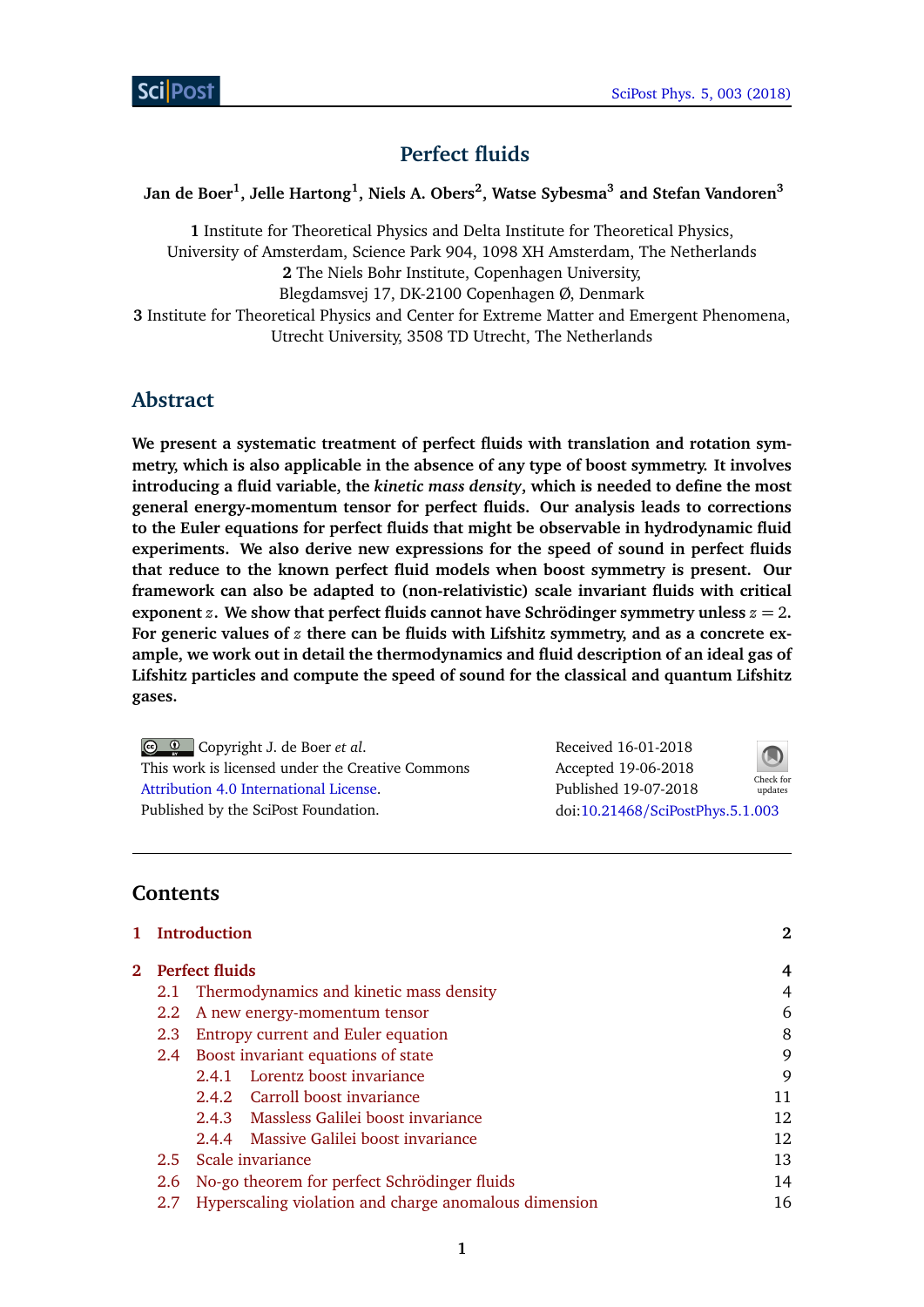| Geometry and Equilibrium Partition Function<br>2.8 | 17 |
|----------------------------------------------------|----|
| 3 Speed of sound                                   | 18 |
| 4 Ideal gas of Lifshitz particles                  | 20 |
| 4.1 Boltzmann gas                                  | 21 |
| 4.2 Quantum gases                                  | 24 |
| 5 Discussion and outlook                           | 28 |
| A Speed of sound for a boosted fluid               | 31 |
| <b>References</b>                                  |    |

## <span id="page-2-0"></span>**1 Introduction**

Perfect fluids are fluids that at rest are completely described in terms of their energy density  $\mathscr E$  and pressure P. The energy-momentum tensor in the rest frame of a fluid element then takes a particularly simple form with the energy and pressure on the diagonal elements (assuming rotational symmetry). One can then describe the fluid in a moving frame by introducing Lorentz or Galilei boost velocities *v i* , and impose the conservation laws of the energymomentum tensor due to translational symmetry in space and time. Similarly there may be additional conserved currents, expressing the conservation of particle number, electric charge, baryon number etc. Supplemented with an equation of state, one derives a consistent set of equations that determines the system. The perfect fluid description has found many applications in physical systems, both in the relativistic and non-relativistic cases. For a general treatment, see e.g. the classic textbook by Landau and Lifshitz, volume 6 [[1](#page-34-1)].

Many systems, however, do not have boost symmetry. In particular the boost symmetry can be broken as soon as there is a preferred reference frame, a medium with respect to which the fluid moves. Let us recall that boost symmetry allows us to relate all inertial frames, i.e. observers moving with respect to each other with constant velocity. In the Galilean (nonrelativistic) and Lorentzian (relativistic) cases, such boosts look like

> Galilei boost:  $t' = \vec{x} - \vec{v} t$ ,  $t' = t$ , (1)

Lorentz boost: 
$$
\vec{x}' = \gamma(\vec{x} - \vec{v}t), \qquad t' = \gamma \left( t - \frac{\vec{v} \cdot \vec{x}}{c^2} \right),
$$
 (2)

where  $\vec{v}$  is the boost velocity between the different inertial frames, and the Lorentz factor is given by  $\gamma = (1 - v^2/c^2)^{-1/2}$ . At low velocities  $v^2 \ll c^2$ , the Lorentz boost reduces to the Galilei boost, and this is the non-relativistic limit. In the absence of boost symmetry, one has to study the fluid in each inertial frame, characterized by  $\vec{v}$ . Hence we will give a fluid description where the velocity  $\vec{v}$  is a parameter that cannot be set to zero by boost symmetry. The case  $\vec{v} = 0$  is of course the rest frame.

There are many systems in which boost symmetry is broken. A well-known example from biology is the fluid description of bird flocks moving through the air (the medium). Another example is an electron gas moving in a lattice of atoms, where the electron-phonon interactions break boost invariance. At small length scales, the medium itself can break translation and rotation symmetry, and as a consequence also boost symmetry. At larger distances, e.g. at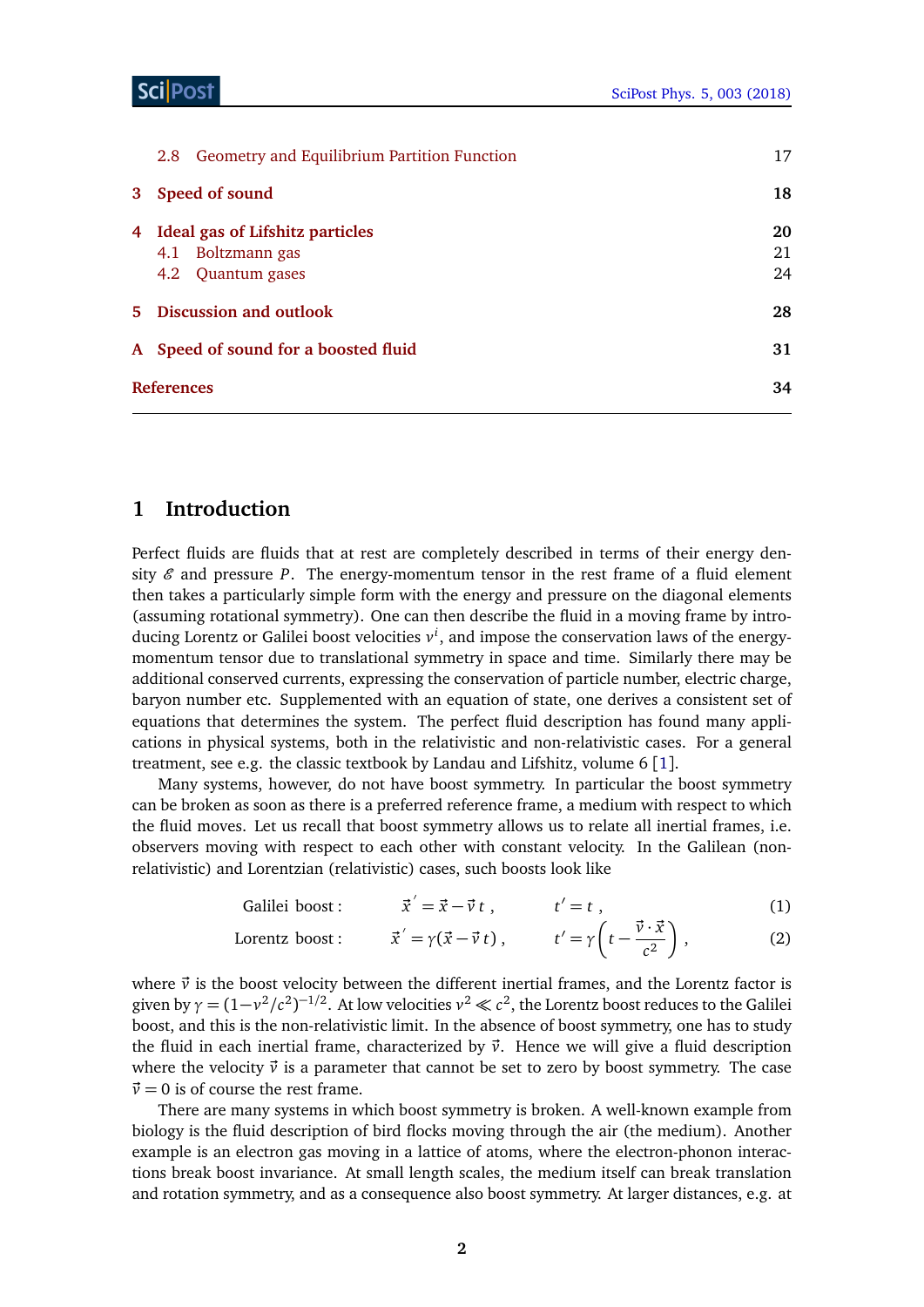distances larger than the lattice spacing, translation symmetry can effectively be restored, but boost symmetry may remain absent. Throughout this article, this will be our working assumption. In other words, we will assume that observers at rest see an isotropic and homogeneous fluid, but without boost symmetry. Another class of examples that we will discuss in detail are the Lifshitz fluids. On top of translation and rotations, they obey scale symmetry characterized by a dynamical exponent, but they do not have any boost symmetry.

The main aim of our work is to give a systematic analysis of fluids in which there is translational and rotational symmetry, but no boost symmetry. Certain aspects of hydrodynamics without boost symmetry have, often in particular examples, been studied before, such as e.g. [[2](#page-34-2)] and references therein, but most often this is done in the rest frame, without keeping track of all the velocity (frame)-dependence. Here we aim for a unified framework and treatment that applies to both systems with and without boost, and that holds in any frame. In this paper, we focus on perfect fluids. A more complete treatment of general fluids and hydrodynamics without boost symmetry will be given in accompanying work [[3,](#page-34-3)[4](#page-34-4)]. A general consequence of the absence of boost symmetry is that different inertial frames are no longer related by boost transformations, and our fluid description therefore has to include the boost velocity to keep track of the different inertial frames. As we will show, this can easily be done by treating the boost velocity as a chemical potential. A further consequence, in contradistinction with the relativistic case, is that the energy-momentum tensor is no longer symmetric, i.e.  $T^{0i} \neq T^{i0}$ . This will lead to a new fluid variable that we call the *kinetic mass density*,  $\rho$ , which has the dimension of a mass-density $^{\rm l}$ . For the standard Galilean invariant fluids, this kinetic mass density is proportional (up to factors of *c*) to the particle density *n* times mass of the fluid particle *m*, while for Lorentz-invariant fluids it is proportional to the enthalpy density  $\mathcal{E} + P$ . In the absence of boosts, this relation will be broken, and one treats *ρ* as an independent fluid variable. As a consequence, the equation of state involves one more parameter to completely specify the system, so that for example the energy density  $\mathcal{E}(s, n, \rho)$  not only depends on entropy density *s* and particle density *n*, but also on the kinetic mass density *ρ*. Alternatively, this means that the pressure  $P(T, \mu, v^2)$  has an extra non-trivial dependence on the fluid velocity.

The first main result of this paper is to show how the kinetic mass density enters the formulation of perfect fluids, and to find an explicit form of the energy-momentum tensor in the absence of boost symmetry. As a consistency check, imposing boost symmetry on our new energy-momentum tensor, we can reproduce the known relativistic and Galilean cases, since these symmetries dictate a relation between *ρ* and different variables. Moreover, we also find the form of a perfect Carrollian, or ultra-relativistic, fluid, which can be obtained by taking  $c \rightarrow 0$  in the Lorentzian case. Therefore, our analysis provides a unified framework that can be applied to all these cases separately. In general, as we will show, the kinetic mass density can be computed from the pressure of the fluid in a boosted frame.

An important characteristic quantity that can be computed for a perfect fluid is the speed of sound *v<sup>s</sup>* . It can be obtained from the fluctuation analysis of the energy-momentum tensor. Since our energy-momentum tensor is modified due to broken boost invariance, the analysis of the sound modes needs to be reinvestigated. Furthermore, the sound speed needs to be computed for arbitrary background fluid velocities, since one cannot rely on the Doppler effect that relates the sound speeds in different frames. This analysis is performed in this paper and is the second of our main results. A third important general result is a no-go theorem for perfect Schrödinger fluids and furthermore an extension to the case of fluids with hyperscaling violation and the presence of a charge anomalous dimension.

<span id="page-3-0"></span><sup>&</sup>lt;sup>1</sup>It is interesting to note that the quantity  $\rho$  was previously seen in the context of Lifshitz holography, namely it appeared in the holographic perfect fluid description of a new class of moving Lifshitz black branes [[5](#page-34-5)] in the Einstein-Proca-dilaton model. This is yet another example of the power of holography to predict new aspects of hydrodynamics.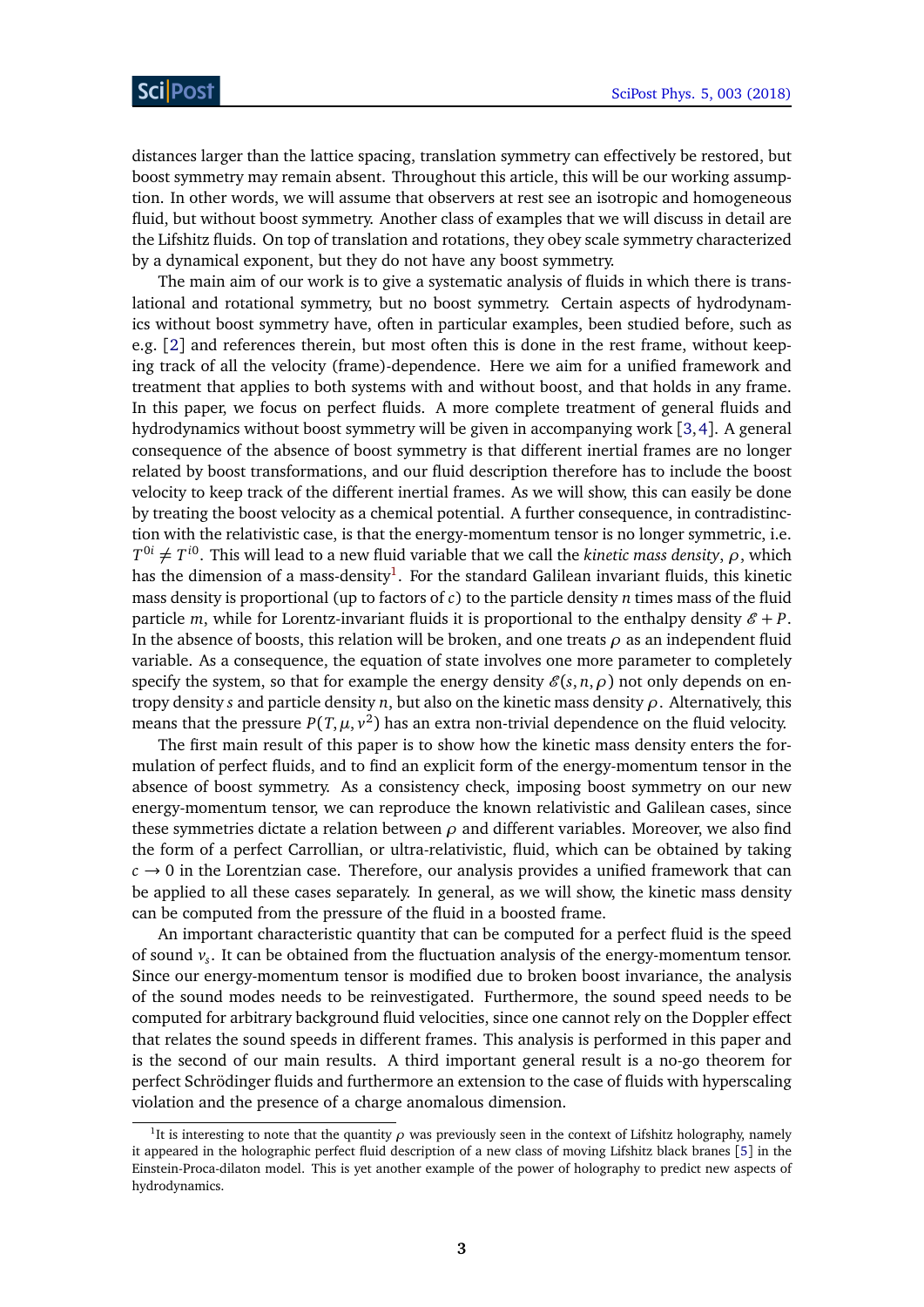We illustrate our general description of perfect fluids by studying an ideal gas of Lifshitz particles. In general, critical systems with Lifshitz symmetry have scale invariance of the form

$$
t \to \Lambda^z t \,, \quad \vec{x} \to \Lambda \vec{x} \,. \tag{3}
$$

Here  $z$  is the so-called dynamical critical exponent. One typically has  $z \geq 1$  and not necessarily any type of boost symmetry<sup>[2](#page-4-2)</sup>. Using our general framework, we derive the speed of sound for an ideal gas of Lifshitz particles. We furthermore review several thermodynamical quantities such as heat capacities, equations of state, and for the quantum Lifshitz gas, the conditions for Bose-condensation to take place. In the rest frame, some of the results can be found at various places in the literature, but we also extend it to other frames. The results of this paper are thus expected to be of relevance to systems with critical scaling behavior set by a dynamical exponent *z*, including strongly coupled quantum critical systems.

The organization of this paper is as follows. In Section 2, we present our general description of perfect fluids starting from a thermodynamical partition function that includes the fluid velocity as a chemical potential. As a consistency check, we rederive the known cases by imposing boost symmetry, and we discuss models with Lifshitz and Carroll symmetries. In Section 3, we derive expressions for the speed of sound, in the rest frame, and present the case for general background fluid velocity  $\vec{v}_0$  in Appendix A. In Section 4, we study an ideal gas model of Lifshitz particles, with classical, bosonic, and fermionic statistics. As a proof of principle we compute the speed of sound for those models. We end with an outlook in Section 5.

## <span id="page-4-0"></span>**2 Perfect fluids**

We will give a universal definition of a perfect fluid (on flat space-time) assuming only time and space translational symmetries as well as rotational symmetries. In particular we will not assume that there are boost symmetries. These may or may not be broken. We will discuss how this universal definition incorporates all known cases of relativistic and non-relativistic (Galilean and Carrollian) perfect fluids as well as more novel fluids that have no boost symmetries such as Lifshitz perfect fluids. The discussion in this paper holds in arbitrary number of spatial dimensions *d*, and we label them by  $i = 1, ..., d$ .

#### <span id="page-4-1"></span>**2.1 Thermodynamics and kinetic mass density**

Let us start with a thermodynamic system described by a partition function  $\mathscr X$  in a grand canonical ensemble that depends on temperature *T*, volume *V*, a chemical potential for variable particle number  $\mu$  and (importantly) a velocity vector  $v^i$ . We assume thermal equilibrium and treat the velocity as a chemical potential constant in spacetime, to describe the fluids in different inertial frames.

In quantum mechanical language, the grand canonical partition function and thermal density matrix can be written as  $(\beta = (k_B T)^{-1})$ ,

$$
\mathscr{Z} = \text{Tr}\left(e^{-\beta(\hat{H} - \mu\hat{N} - \vec{v} \cdot \vec{\hat{P}})}\right), \qquad \rho_{\beta} \equiv \frac{e^{-\beta(\hat{H} - \mu\hat{N} - \vec{v} \cdot \vec{\hat{P}})}}{\mathscr{Z}},\tag{4}
$$

<span id="page-4-2"></span><sup>&</sup>lt;sup>2</sup>Boosts are possible if one also adds a  $U(1)$  current with the scaling weight  $z - 2$ . Such systems are then said to have Schrödinger symmetry. They can be studied using the traditional fluid dynamics, and so we will not pay any particular attention to them. Moreover, we will show in later sections that no Schrödinger perfect fluids exist with  $z \neq 2$ .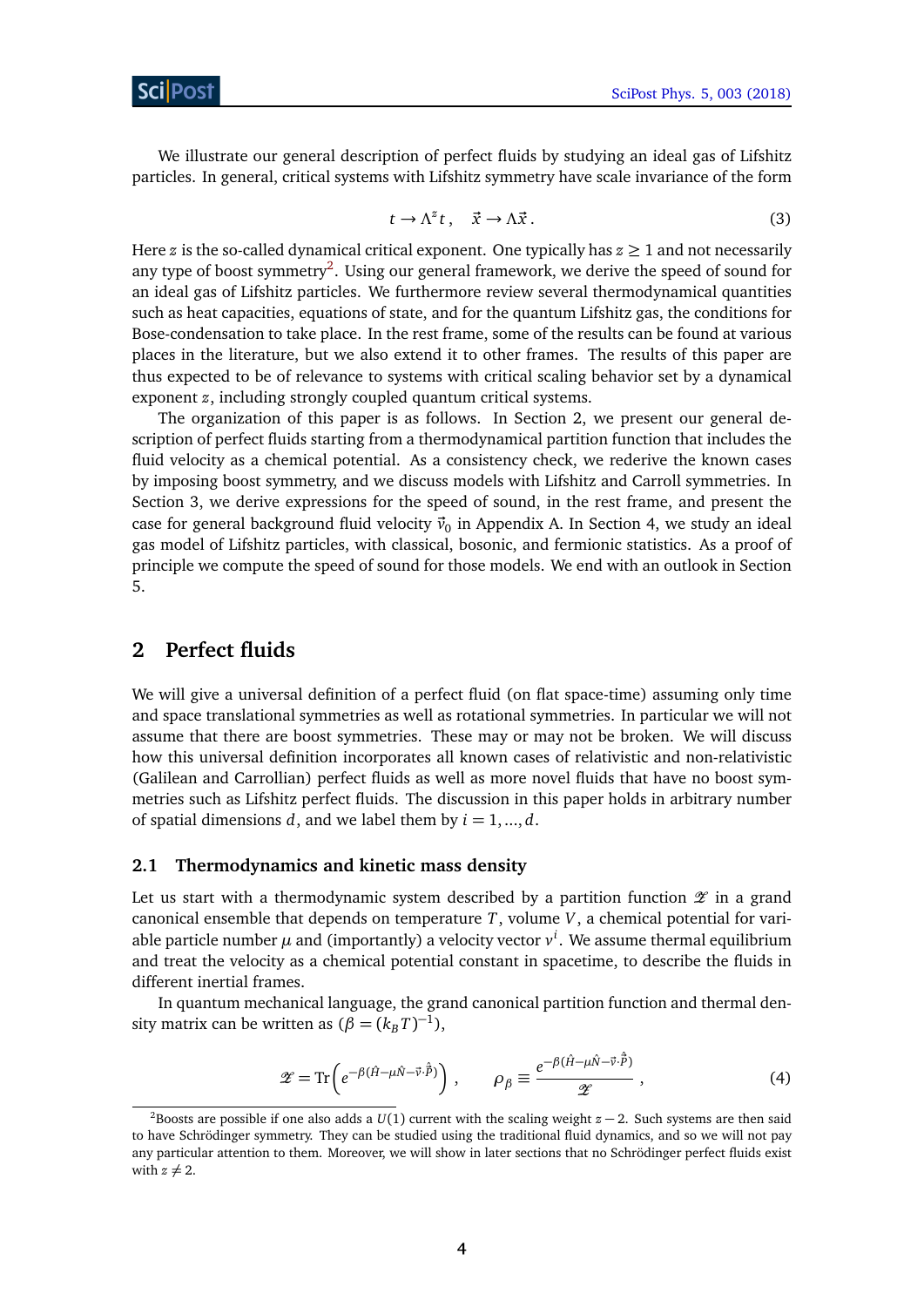with mutually commuting operators, the Hamiltonian  $\hat{H}$ , particle number  $\hat{N}$  and (total) momentum  $\hat{\vec{P}}$  with conjugate position operator  $\hat{\vec{Q}}$ . The velocity  $\vec{v}$  is also the average total velocity and we have the relations

$$
\vec{v} = \langle \dot{\vec{Q}} \rangle = \frac{i}{\hbar} \langle [\hat{H}, \hat{\vec{Q}}] \rangle = \left\langle \frac{\partial \hat{H}}{\partial \hat{\vec{P}}} \right\rangle . \tag{5}
$$

The last equal sign can also directly be shown using a complete set of momentum eigenstates and the defining relation for the expectation value of an operator in a thermal state,  $\langle \hat{O} \rangle = \text{Tr}(\rho_{\beta} \hat{O})$ .

From the grand potential *Ω*, defined as

$$
\Omega = -k_B T \log \mathcal{Z}(T, V, \mu, v^i),\tag{6}
$$

we can compute entropy *S*, pressure *P*, and the expectation values of particle number *N* and momentum *P<sup>i</sup>* via

$$
d\Omega = -SdT - PdV - P_i dv^i - Nd\mu.
$$
 (7)

We assume that the grand potential is an extensive quantity, from which it follows that  $\Omega = -PV$ . Furthermore, one can derive the expression  $\Omega = E - TS - v^i P_i - \mu N$ , where *E* is the energy,  $E = \langle \hat{H} \rangle = \text{Tr}(\rho_{\beta} \hat{H})$ . It then follows that

$$
E = TS - PV + viPi + \mu N, \qquad dE = TdS - PdV + vi dPi + \mu dN.
$$
 (8)

In terms of the densities

$$
\mathcal{E} = \frac{E}{V}, \qquad \mathcal{P}_i = \frac{P_i}{V}, \qquad n = \frac{N}{V}, \qquad s = \frac{S}{V}, \tag{9}
$$

we easily derive

<span id="page-5-2"></span>
$$
\mathcal{E} = Ts - P + v^i \mathcal{P}_i + \mu n, \qquad d\mathcal{E} = T ds + v^i d\mathcal{P}_i + \mu dn. \tag{10}
$$

We have introduced a chemical potential  $v^i$  with the dimensions of velocity whose conjugate variable is the total momentum density of the system  $\mathscr{P}_i$ . Since there is only one vector and we assume rotational symmetry, we can say without loss of generality that

$$
\mathcal{P}_i = \rho v^i, \tag{11}
$$

for some function  $\rho$  that has the dimensions of a mass density. Since this function plays an important role in this paper, we will introduce a name for it, and call it the *kinetic mass density*.

The pressure *P* can be seen as function of the temperature, chemical potential and velocity,  $P(T, \mu, \nu^2)$ , as follows from

<span id="page-5-3"></span>
$$
dP = sdT + nd\mu + \frac{1}{2}\rho dv^2.
$$
 (12)

So another way to compute the kinetic mass density is by

<span id="page-5-1"></span>
$$
\rho(T,\mu,\nu^2) = 2\left(\frac{\partial P}{\partial \nu^2}\right)_{T,\mu}.
$$
\n(13)

The kinetic mass density is a new thermodynamic quantity<sup>[3](#page-5-0)</sup>. For boost invariant cases, it will reduce to other known quantities, such as the usual mass density  $\rho = mn$  in the nonrelativistic Galilean case, or it will relate to energy and pressure in the relativistic case, as

<span id="page-5-0"></span> $3$ It has appeared in the literature before, such as [[2](#page-34-2)] (see Eqn.(459) in Section 5.4.5 in this reference, where is was called "equilibrium susceptibility"), but only its *v*-independent part. In [[2](#page-34-2)], some aspects of non-relativistic hydrodynamics are also studied, but no systematic development of the velocity dependence was given. In particular, the relation between the kinetic mass density and the pressure given in [\(13\)](#page-5-1) has not appeared before in the literature.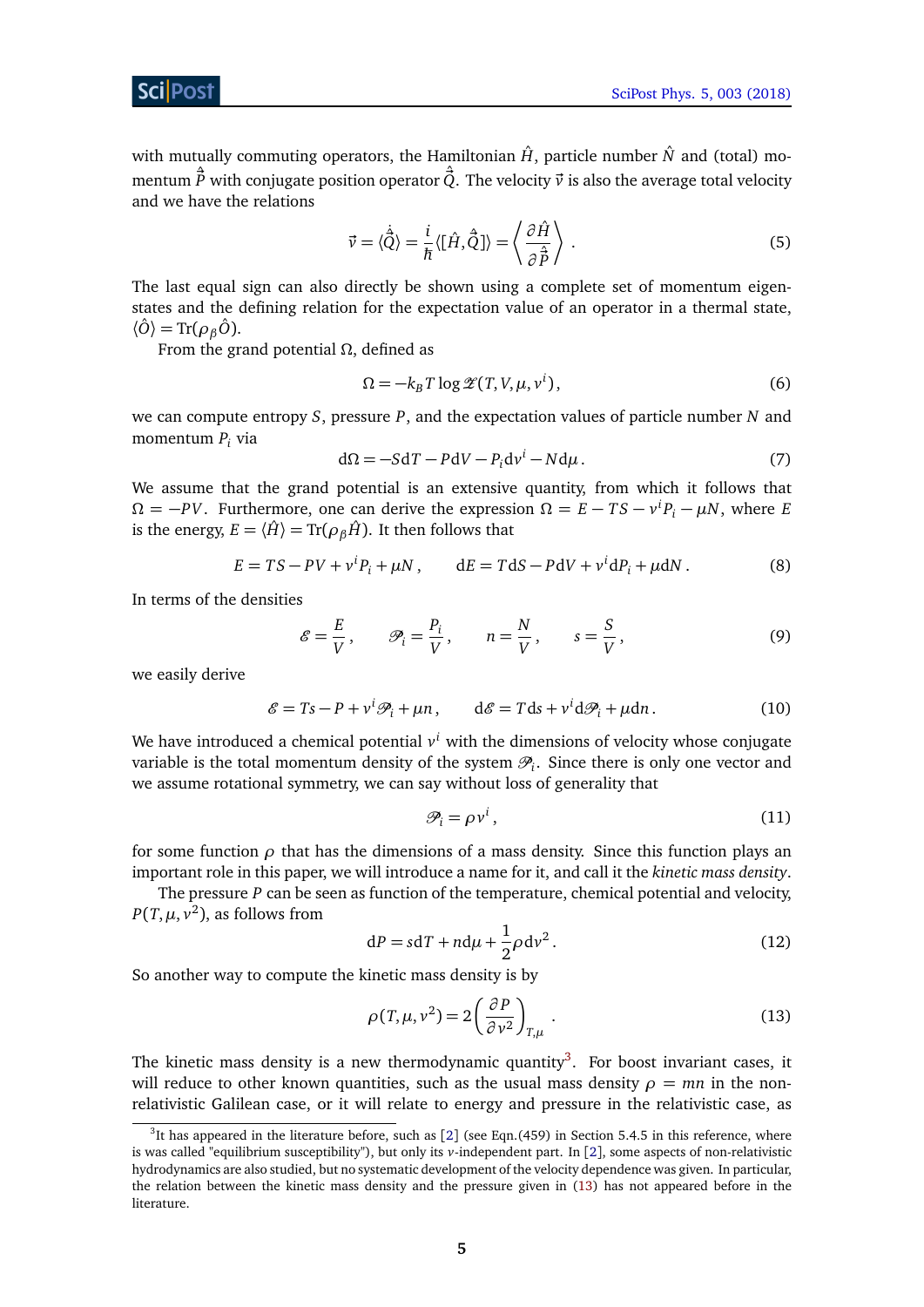we will see later. In general, in the absence of boost symmetry, a new equation of state for  $\rho$  needs to be provided to determine the system, or, as a different way to state the same fact, one can compute the velocity dependent terms in the pressure function and take the derivative as in [\(13\)](#page-5-1). The kinetic mass density expresses the relation between momentum and velocity. In Galilean single particle dynamics, the relation between momentum and velocity is of course a simple mass factor, and in the Lorentzian case, it is the mass times the Lorentz factor. In general, this relation can be more complicated and defines the kinetic mass. An explicit example will be given in Section 4, when we discuss the Lifshitz ideal gas.

We have here written the pressure *P* and the kinetic mass density  $\rho$  as functions of  $(T, \mu, v^2)$ . The entropy and particle number density *s* and *n* are then derived quantities and also depend on  $(T, \mu, v^2)$ , via e.g.  $s = (\partial P/\partial T)_{\mu, v^2}$ . Similarly for the energy density  $\mathscr E$ . We can use these relations to switch variables and write the pressure as a function of different variables. Later, in Section 3 for instance, we will write the pressure as a function of  $P(\mathscr{E}, n, v^2)$  or we will choose the energy density as a function  $\mathscr{E}(s,n,v^2).$  The thermodynamic relations allow us to do so at our convenience. But as usual, one must specify carefully which quantities are kept constant upon partial differentiation. What is important is that the equilibrium system with rotation symmetry can be described in terms of three functions. For the perfect fluid, these can be chosen to be energy, pressure, and kinetic mass density.

This completes the thermodynamical analysis of systems without boost invariance. The discussion is generally applicable to any system in thermal equilibrium. We now turn to the fluid description, in which we eventually perturb away from global equilibrium by varying all quantities in space and time. We do this for perfect fluids, i.e. maintaining local equilib-rium, whose energy-momentum tensor we define in the rest or laboratory frame. In [[3,](#page-34-3) [4](#page-34-4)] we consider deviations from local equilibrium due to transport effects such as viscosity and conductivity.

#### <span id="page-6-0"></span>**2.2 A new energy-momentum tensor**

As mentioned in the introduction, we assume that the fluid enjoys time  $H$  and space  $P_i$  translation as well as rotational  $J_{ij}$  invariance. Furthermore we will assume that there is a global *U*(1) symmetry generated by a charge *Q*. The corresponding conserved quantity can be electric charge or particle number like baryon number. We don't need to specify this in subsequent analysis. The conserved currents that generate these symmetries are  $T^{\mu}{}_{0}$  for *H*,  $T^{\mu}{}_{i}$  for  $P_{i}$ ,  $x^iT^\mu{}_j - x^jT^\mu{}_i$  for  $J_{ij}$  and  $J^\mu$  for  $Q$  and the conservation equations read  $\partial_\mu T^\mu{}_\nu=0,$   $T^i{}_j=T^j{}_i$ and  $\delta_\mu J^\mu = 0$ . For example, if the fluid admits a Lagrangian description we assume that there exist improvements of the Noether currents such that the above statements are true. At this stage we will not assume the presence of scale symmetries. This will be done later.

It should be clear that, even though we use  $(\mu, \nu)$  indices, there is no Lorentz symmetry. Similarly, we cannot raise or lower indices with some spacetime metric, so the natural position of indices on the energy-momentum tensor is one upper and one lower, denoted as  $T^{\mu}{}_{\nu}$ . As usual, this matrix will have one negative eigenvalue, namely minus the energy.

We will use a static coordinate system  $(x^0 = t, x^i)$ , the laboratory or LAB frame, in which an observer only moves in time along *∂*<sup>0</sup> . This means that the observer is at rest with respect to the effective medium in which the fluid flows. We assume that the space-time symmetries are generated by the Hermitian operators  $\hat{H}=i\partial_0$ ,  $\hat{P}_i=-i\partial_i$  and  $\hat{J}_{ij}=-i(x^i\partial_j-x^j\partial_i)$ . All commutators vanish except the ones between  $\hat{P}_i$  and  $\hat{J}_{ij}$ ,

$$
[\hat{J}_{ij}, \hat{P}_k] = i\delta_{ik}\hat{P}_j - i\delta_{jk}\hat{P}_i.
$$
\n(14)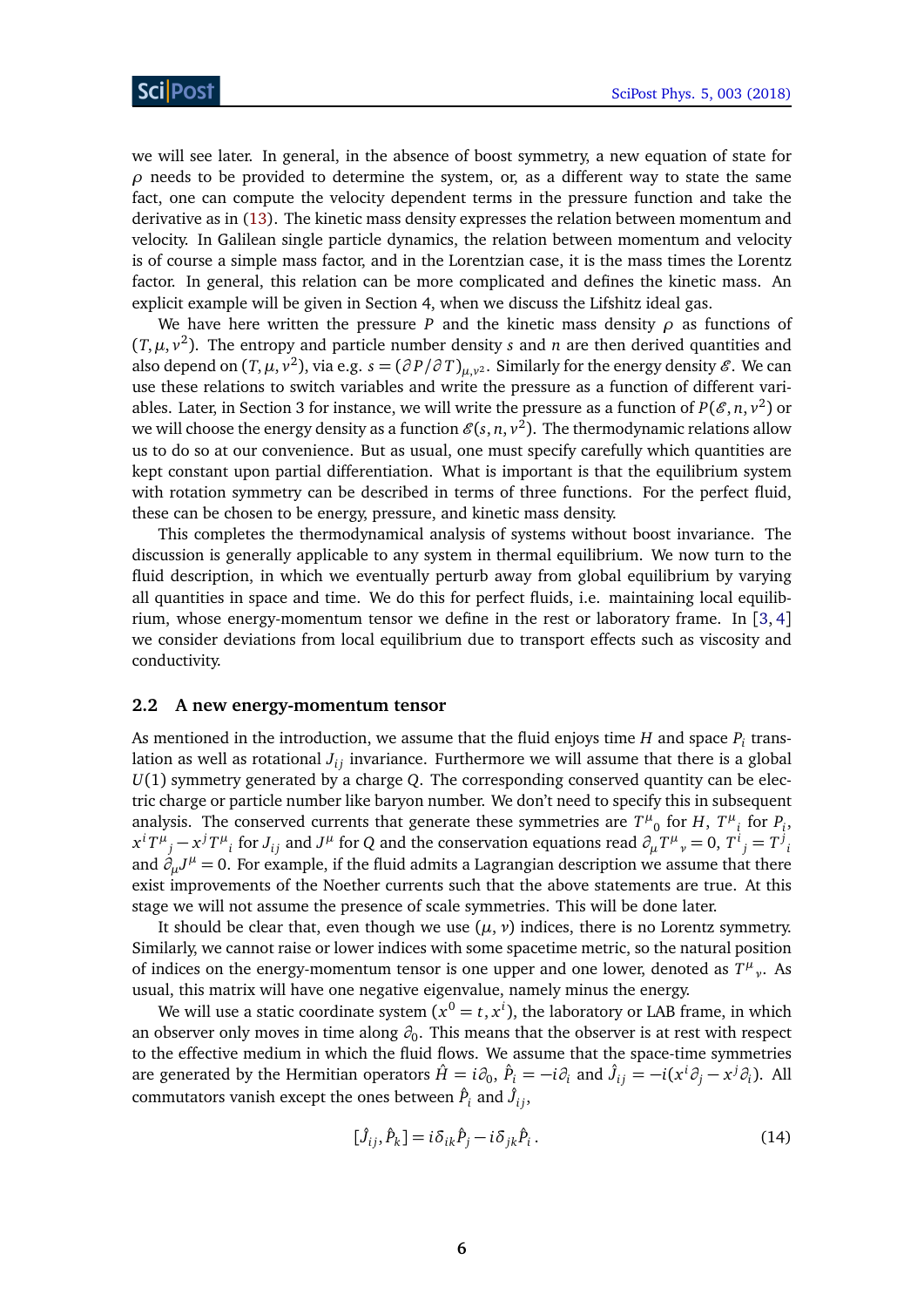Classically, the generators are realized by

$$
H = -\int_{V} d^{d}x \, T^{0}_{0}(x), \qquad (15)
$$

$$
P_i = \int_V d^d x T^0_i(x), \qquad (16)
$$

$$
J_{ij} = \int_{V} d^{d}x \left( x^{i} T^{0}_{j}(x) - x^{j} T^{0}_{i} \right), \qquad (17)
$$

$$
Q = \int_{V} d^{d}x J^{0}(x). \qquad (18)
$$

The currents  $T^{\mu}{}_{\nu}$  and  $J^{\mu}$  transform in representations of the group generated by  $H$ ,  $P_i$ ,  $J_{ij}$  and *Q*.

We will now define what we mean by a perfect fluid in the LAB frame. The time components of the energy  $T^{\mu}_{\ \,0}$ , momentum  $T^{\mu}_{\ \,i}$  and charge  $J^{\mu}$  currents are equal to minus the total energy density  $\mathcal{E}$ , the total momentum density  $\mathcal{P}_i$  and the charge density *n*, respectively. The spatial components of these same currents are equal to the fluxes plus terms involving the pressure. In the LAB frame the charges  $\mathscr{E}, \mathscr{P}_i$  and  $n$  flow with velocity  $v^i$ . We thus define a perfect fluid to have the following energy-momentum tensor and *U*(1) current

<span id="page-7-0"></span>
$$
T^{0}_{0} = -\mathcal{E}, \qquad T^{0}_{j} = \mathcal{P}_{j}, \qquad T^{i}_{0} = -(\mathcal{E} + P)v^{i}, \qquad T^{i}_{j} = P\delta^{i}_{j} + v^{i}\mathcal{P}_{j}, \qquad (19)
$$
  

$$
J^{0} = n, \qquad J^{i} = nv^{i}.
$$
 (20)

We have added pressure in the usual way. The flow of energy is  $(\mathscr{E}+P)v^i$  as a result of work done by the fluid. The stress is given by  $P\delta^i_j + v^i \mathcal{P}_j$  due to pressure and momentum flow. If there is no *U*(1) current, then the form of the energy-momentum tensor [\(19\)](#page-7-0) still holds. Notice further that this is not the most general form for the energy-momentum tensor compatible with the symmetries. In general one can have five scalar quantities appearing in the energymomentum tensor, and similarly we could have a different scalar in the *J i* component than in the *J* 0 . However, in thermodynamic equilibrium all charges move with the same average velocity. This requirement reduces the number of free functions in the energy-momentum tensor from five down to three, and to one in the *U*(1) current.

What we mean by saying that the charges  $\mathscr{E}, \mathscr{P}_i$  and *n* flow with velocity  $v^i$  is that for constant velocity  $v^i$  (but with all other quantities  $\mathscr{E}, \rho$  and *n* functions of space and time) we can go to a moving coordinate system in which all the fluxes are zero and in which the charges are:  $\mathscr{P}_i$  for momentum, *n* for charge density and  $\mathscr{E}-v^i\mathscr{P}_i$ , which equals  $Ts+\mu n-P$  and which we refer to as the internal energy, for the energy current. The coordinate transformation that sets the fluxes to zero and for which the time components of the energy  $T^{\mu}{}_{0}$ , momentum  $T^{\mu}{}_{i}$ and charge  $J^{\mu}$  currents are equal to minus the internal energy  $\mathscr{E} - v^i \mathscr{P}_i$ , total momentum  $\mathscr{P}_i$ and charge *n* density is simply given by the coordinate transformation

$$
x^{i} = x'^{i} + v^{i}t', \qquad t = t', \tag{21}
$$

and takes the form of a Galilean boost (note that this is in general not a symmetry of the system). In other words for fluids with a constant velocity  $v^i$  in the primed frame  $(x'^0 = t', x'^i)$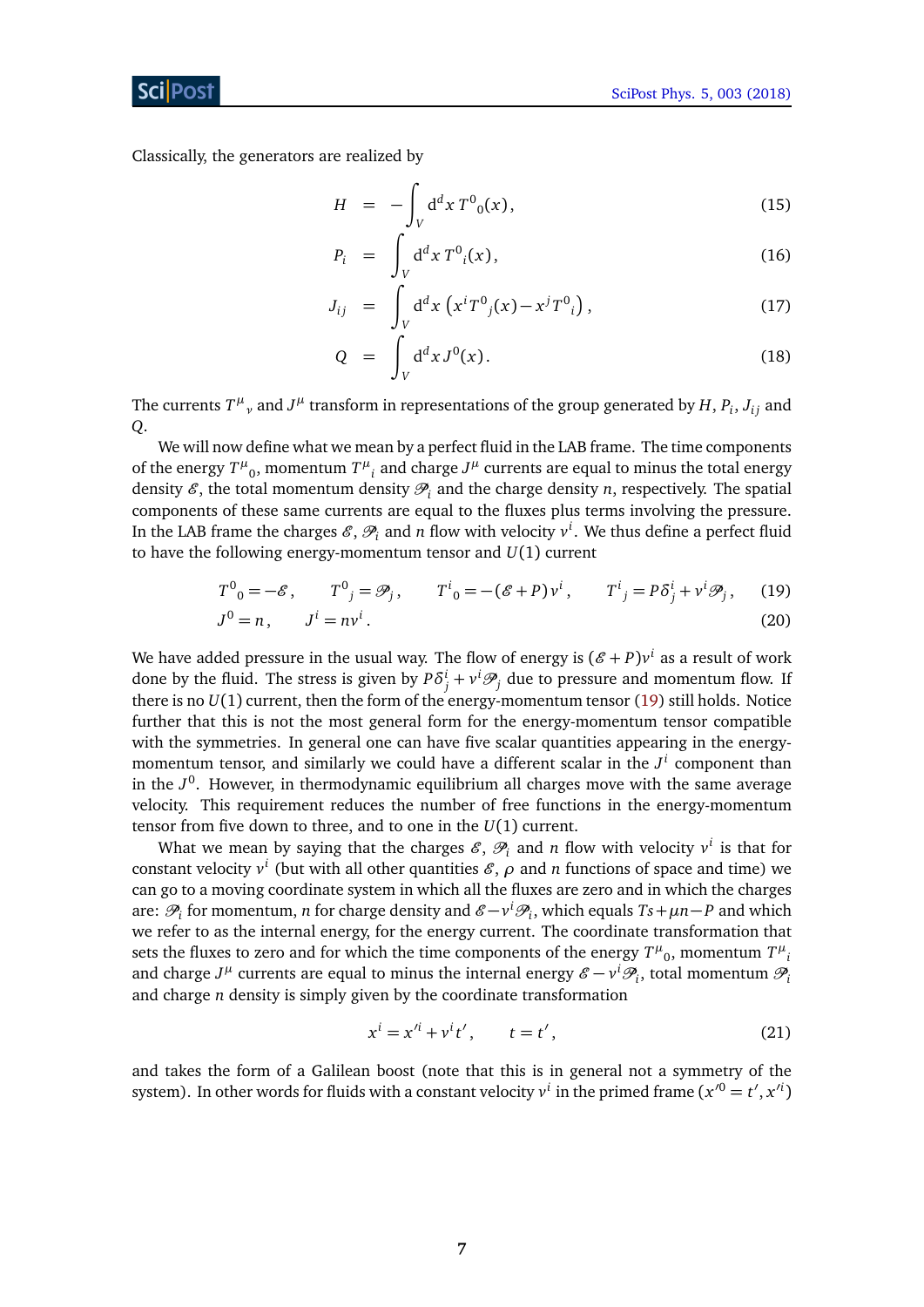the energy-momentum tensor and  $U(1)$  current take the form<sup>[4](#page-8-1)</sup>:

$$
T^{\prime 0}_{0} = -(\mathcal{E} - v^{i} \mathcal{P}_{i}), \qquad T^{\prime 0}_{j} = \mathcal{P}_{j}, \qquad T^{\prime i}_{0} = 0, \qquad T^{\prime i}_{j} = P \delta^{i}_{j}, \qquad (22)
$$
  

$$
J^{\prime 0} = n, \qquad J^{\prime i} = 0.
$$
 (23)

<span id="page-8-4"></span>Let us denote the internal energy  $\tilde{\mathscr{E}} \equiv \mathscr{E} - v^i \mathscr{P}_i.$  We can write the thermodynamic relations  $(10)$  as<sup>[5](#page-8-2)</sup>

$$
\tilde{\mathscr{E}} = Ts + \mu n - P, \qquad d\tilde{\mathscr{E}} = Tds + \mu dn - \frac{1}{2}\rho dv^2, \tag{24}
$$

where we used the definition of  $\rho$ , i.e.  $\mathcal{P}_i = \rho v^i$ . From this one derives another relation for the kinetic mass density, namely

$$
\rho(s, n, v^2) = -2 \left( \frac{\partial \tilde{\mathcal{E}}}{\partial v^2} \right)_{s, n} .
$$
\n(25)

We can also trade the entropy density for energy density and write the mass density as a function  $\rho(\tilde{\mathscr{E}}, n, v^2)$ . Similarly, we can write the pressure as a function  $P(\tilde{\mathscr{E}}, n, v^2)$  which we will use in the next section.

One may wonder how it is possible that we see a momentum but no momentum flux in these coordinates. To see better what is happening let us consider the equation of momentum conservation  $\partial_{\mu}T^{\mu}{}_{j} = 0$  which reads in LAB frame components

$$
(\partial_0 + v^i \partial_i) \mathcal{P}_j + \partial_j P + \mathcal{P}_j \partial_i v^i = 0.
$$
 (26)

For constant velocity in the primed frame this becomes

$$
\partial_0' \mathcal{P}_j + \partial_j P = 0, \qquad (27)
$$

where  $\partial'_0 = \partial_{t'}$ . Hence the momentum flux for constant  $v^i$  can be transformed away and the only contribution to the force  $\partial'_0 \mathcal{P}_j$  is the negative gradient of the pressure. In other words we do not need momentum flux in the primed system because the time  $t'$  rate of change of the momentum is fully determined by the pressure only.

#### <span id="page-8-0"></span>**2.3 Entropy current and Euler equation**

The conservation equations  $\partial_{\mu}T^{\mu}{}_{\nu} = 0$  are given by

<span id="page-8-3"></span>
$$
0 = (\partial_0 + v^i \partial_i) \mathcal{E} + (\mathcal{E} + P) \partial_i v^i + v^i \partial_i P, \qquad (28)
$$

$$
0 = (\partial_0 + v^i \partial_i) \mathcal{P}_j + \partial_j P + \mathcal{P}_j \partial_i v^i.
$$
 (29)

By contracting the second equation with  $v^j$  and using this to eliminate  $v^i \partial_i P$  from the first equation we obtain

$$
\left(\partial_0 + v^i \partial_i\right) \mathcal{E} - v^j \left(\partial_0 + v^i \partial_i\right) \mathcal{P}_j + \left(\mathcal{E} + P - v^j \mathcal{P}_j\right) \partial_i v^i = 0. \tag{30}
$$

$$
T^{\prime \mu}{}_{\nu} = \frac{\partial x^{\prime \mu}}{\partial x^{\rho}} \frac{\partial x^{\sigma}}{\partial x^{\prime \nu}} T^{\rho}{}_{\sigma} , \qquad J^{\prime \mu} = \frac{\partial x^{\prime \mu}}{\partial x^{\rho}} J^{\rho} .
$$

<span id="page-8-1"></span><sup>&</sup>lt;sup>4</sup>The quantities  $T^{\mu}$ , and  $J^{\mu}$  transform as tensors under general coordinate transformations. Therefore, if we perform a coordinate transformation from the LAB system to any other (primed) system of the form  $x^{\mu} = x^{\mu}(x')$ , the energy-momentum tensor and  $U(1)$  current in the new (primed) system take the form

<span id="page-8-2"></span><sup>&</sup>lt;sup>[5](#page-34-5)</sup>This agrees with the holographic perfect fluid [5] in which there is no  $U(1)$ . To see this one needs to identify  $\tilde{\mathscr{E}} = \mathscr{E}_{\text{Ref. [5]}} - \frac{1}{2}\rho V^2$  $\tilde{\mathscr{E}} = \mathscr{E}_{\text{Ref. [5]}} - \frac{1}{2}\rho V^2$  $\tilde{\mathscr{E}} = \mathscr{E}_{\text{Ref. [5]}} - \frac{1}{2}\rho V^2$ , where *V* is what is called *v* in the present paper.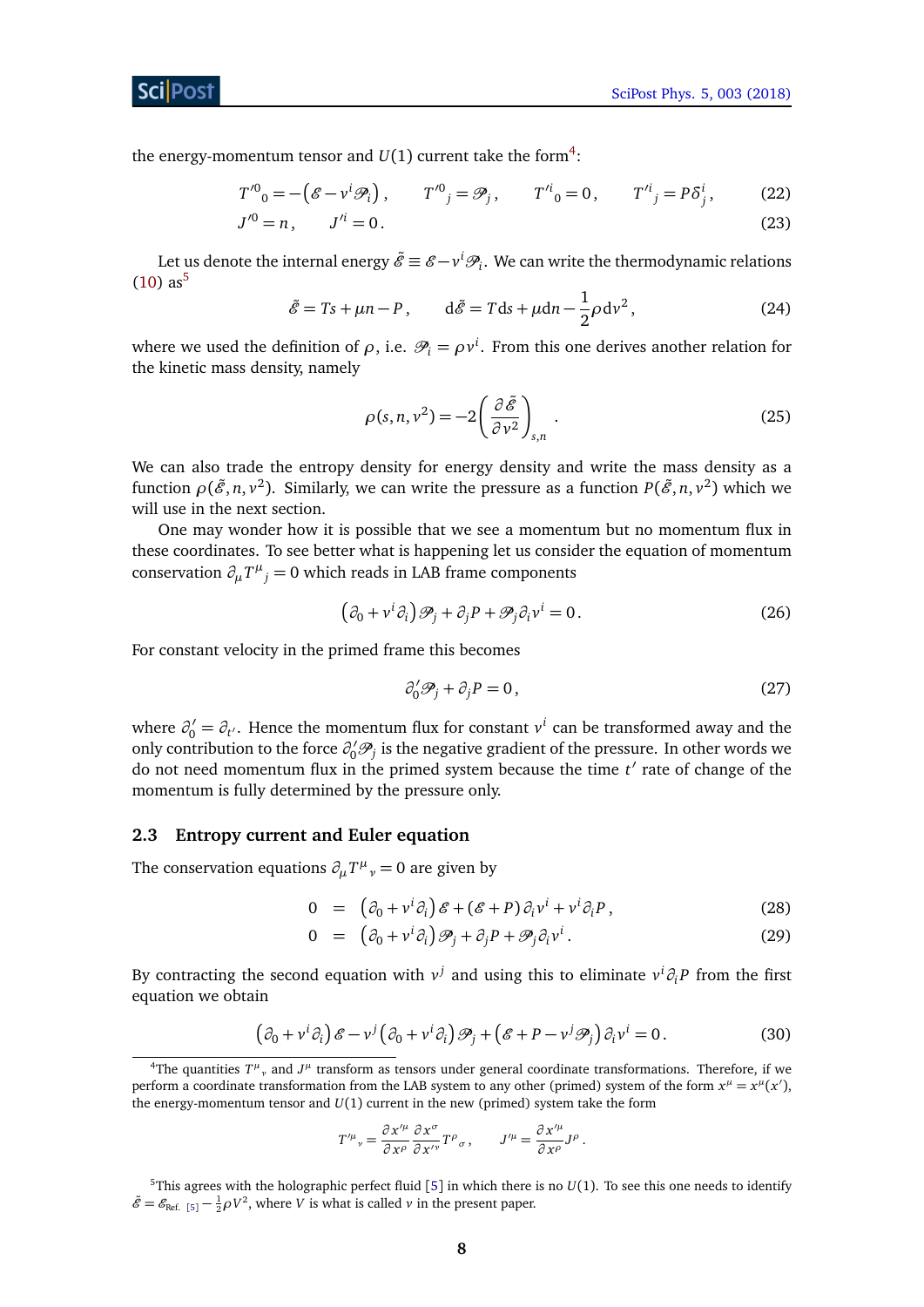Using the thermodynamic relations [\(10\)](#page-5-2) as well as the conservation equation

$$
\partial_{\mu}J^{\mu} = \partial_0 n + \partial_i (n\nu^i) = 0 , \qquad (31)
$$

we obtain the following conserved entropy current

<span id="page-9-5"></span><span id="page-9-2"></span>
$$
\partial_0 s + \partial_i \left( s v^i \right) = 0. \tag{32}
$$

Perfect fluids have therefore no entropy production and are thus non-dissipative.

From [\(29\)](#page-8-3), we can derive a generalized Euler equation

$$
\partial_0 \vec{v} + (\vec{v} \cdot \vec{\nabla}) \vec{v} = -\frac{1}{\rho} \vec{\nabla} P - \frac{\vec{v}}{\rho} \Big[ \partial_0 \rho + \partial_i (\rho v^i) \Big]. \tag{33}
$$

When  $\rho$  is the mass density in a Galilei-fluid,  $\rho_G = mn$ , the last term vanishes and the equation reduces to the well-known (sourceless) Euler equation by means of [\(31\)](#page-9-2). In the absence of boost invariance, one needs to have more information about the kinetic mass density to further determine the correction to the Euler equation. For perturbations away from a Galilei fluid that break boost symmetry, we can parametrize  $\rho = \rho_c + \delta \rho$ , we find deviations to the Euler equation,

$$
\partial_0 \vec{v} + (\vec{v} \cdot \vec{\nabla}) \vec{v} + \frac{1}{\rho_G} \vec{\nabla} P = \frac{\delta \rho}{\rho_G^2} \vec{\nabla} P - \frac{\vec{v}}{\rho_G} \Big[ \partial_0 (\delta \rho) + \partial_i (\delta \rho \, v^i) \Big]. \tag{34}
$$

Similarly for the relativistic case, which we discuss in the next section.

The Navier-Stokes equation is an extension of the Euler equation to include viscosity and diffusion. This is beyond the level of the perfect fluid description and will be discussed in [[3](#page-34-3)].

Although this paper focuses on symmetries of the underlying theory of which we are making a fluid approximation, that show up in Ward identities and transformation properties of the currents, it is interesting to study symmetries of the perfect fluid equations of motion. For this we refer to [[6](#page-34-6)] and references therein.

#### <span id="page-9-0"></span>**2.4 Boost invariant equations of state**

We have  $d+4$  variables  $\mathscr E,$   $P,$   $\rho,$   $n$  and  $v^i$  and only  $d+2$  conservation equations  $\partial_\mu T^\mu{}_v=0$  and  $\partial_{\mu}J^{\mu} = 0$ . In order to have a solvable system we need one equation of state  $P = P(T, \mu, v^2)$ from which we can obtain  $\rho$  and *n* via [\(12\)](#page-5-3) and  $\mathscr E$  via the usual Euler relation. The expression for *ρ* either follows from boost invariance or needs to be supplied by hand in such a way that it obeys [\(12\)](#page-5-3).

#### <span id="page-9-1"></span>**2.4.1 Lorentz boost invariance**

Consider the fluid in the static coordinates [\(19\)](#page-7-0) and [\(20\)](#page-7-0). In these coordinates the current corresponding to the Lorentz transformations is  $\mathscr{J}^\rho_{\mu\nu} = x_\mu T^\rho{}_\nu - x_\nu T^\rho{}_\mu$ , and the conservation law  $\partial_{\rho} \mathcal{J}_{\mu\nu}^{\rho} = 0$  leads to  $T_{\mu\nu} = T_{\nu\mu}$ , where indices are lowered and raised by the Minkowski metric  $\eta_{\mu\nu} = \text{diag}(-1, 1, ..., 1)$ , and we set the speed of light  $c = 1$ . In particular this leads to  $T^{i}_{0} + T^{0}_{i} = 0$ , from which it follows that

<span id="page-9-4"></span><span id="page-9-3"></span>
$$
\mathcal{P}_i = \rho v^i = (\mathcal{E} + P) v^i. \tag{35}
$$

The thermodynamic relation [\(10\)](#page-5-2) becomes

$$
(\mathcal{E} + P)(1 - v^2) = Ts + \mu n, \tag{36}
$$

so that it is natural to define a new energy  $\tilde{\mathscr{E}}$  (internal energy) such that

$$
(\mathscr{E} + P)(1 - v^2) = Ts + \mu n = \tilde{\mathscr{E}} + P, \tag{37}
$$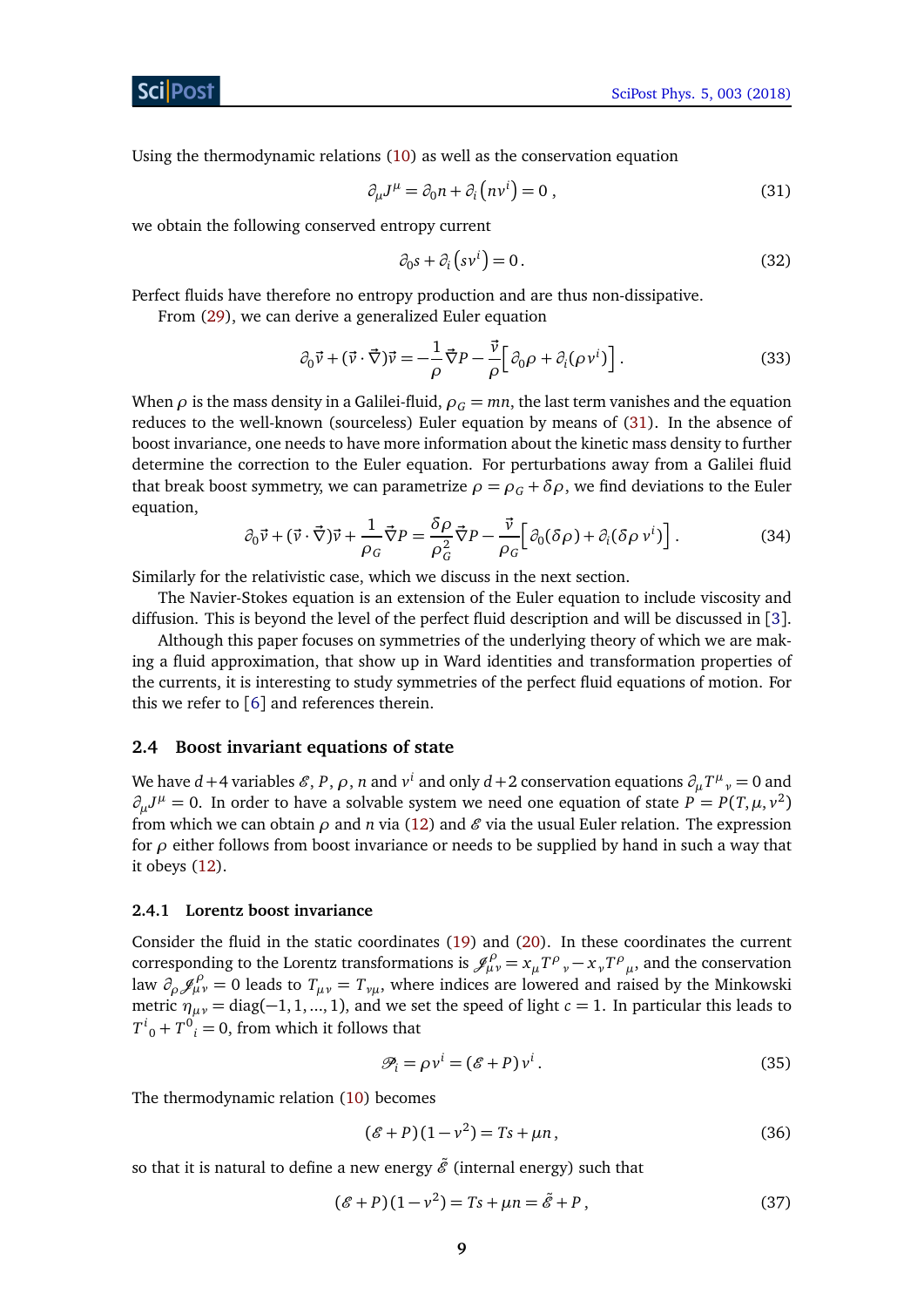consistent with its previous definition  $\tilde{\mathscr{E}} = \mathscr{E} - v^i \mathscr{P}_i$ . From equations [\(35\)](#page-9-3) and [\(37\)](#page-9-4) it follows that  $\rho$  is given by

$$
\rho = \mathcal{E} + P = \frac{\tilde{\mathcal{E}} + P}{1 - v^2}.
$$
\n(38)

Using the first equation in [\(29\)](#page-8-3), the generalized Euler equation [\(33\)](#page-9-5) applied to this case then becomes that of the standard relativistic form,

$$
\partial_0 \vec{v} + (\vec{v} \cdot \vec{\nabla}) \vec{v} = -\frac{1 - v^2}{\tilde{\mathscr{E}} + P} \left( \vec{\nabla} P + \vec{v} \, \partial_0 P \right).
$$
 (39)

We thus see that the expression for  $\rho$  contains information about the properties of the system under boost transformations. Writing out the first law [\(24\)](#page-8-4) in terms of  $\tilde{\mathscr{E}}$ , we obtain

$$
d\tilde{\mathscr{E}} = Tds + \mu dn - \frac{1}{2} \frac{\tilde{\mathscr{E}} + P}{1 - v^2} dv^2.
$$
 (40)

We can remove the term with  $dv^2$  by redefining *T* , *s*,  $\mu$  and *n* as follows

<span id="page-10-1"></span>
$$
T = (1 - v^2)^{1/2} \tilde{T}, \qquad s = \frac{\tilde{s}}{(1 - v^2)^{1/2}}, \tag{41}
$$

$$
\mu = (1 - v^2)^{1/2} \tilde{\mu}, \qquad n = \frac{\tilde{n}}{(1 - v^2)^{1/2}}.
$$
\n(42)

We then find

$$
\tilde{\mathscr{E}} + P = \tilde{T}\tilde{s} + \tilde{\mu}\tilde{n}, \qquad d\tilde{\mathscr{E}} = \tilde{T}d\tilde{s} + \tilde{\mu}d\tilde{n}.
$$
 (43)

This shows that  $\tilde{\mathscr{E}}(\tilde{s},\tilde{n})$  is independent of  $v^2$ , and therefore so is the pressure  $P(\tilde{T},\tilde{\mu})$ , as also follows from

$$
dP = \tilde{s}d\tilde{T} + \tilde{n}d\tilde{\mu} \tag{44}
$$

Of course this independence is a consequence of boost invariance.

Using the expression for  $\rho$  in the LAB frame we obtain

$$
T^{0}{}_{0} = -(\tilde{\mathscr{E}} + P)\frac{1}{1 - \nu^{2}} + P,
$$
\n(45)

$$
T^{i}_{0} = -(\tilde{\mathscr{E}} + P) \frac{v^{i}}{1 - v^{2}},
$$
\n(46)

$$
T^i{}_j = (\tilde{\mathscr{E}} + P) \frac{v^i v^j}{1 - v^2} + P \delta^i_j,\tag{47}
$$

$$
J^0 = \frac{\tilde{n}}{(1 - v^2)^{1/2}},\tag{48}
$$

$$
J^{i} = \frac{\tilde{n}}{(1 - v^{2})^{1/2}} v^{i}.
$$
 (49)

This is the standard form of a relativistic energy-momentum tensor and *U*(1) charge current of a perfect fluid. If we reinstate factors of *c* the energy-momentum tensor and *U*(1) current of a relativistic perfect fluid take the following form

<span id="page-10-0"></span>
$$
T^{0}{}_{0} = -(\tilde{\mathscr{E}} + P) \frac{1}{1 - \frac{u^{2}}{c^{2}}} + P, \qquad T^{i}{}_{0} = -(\tilde{\mathscr{E}} + P) \frac{u^{i}}{1 - \frac{u^{2}}{c^{2}}},
$$
(50)

$$
T^{0}{}_{i} = \frac{\tilde{\mathcal{E}} + P}{c^{2}} \frac{u^{i}}{1 - \frac{u^{2}}{c^{2}}}, \qquad T^{i}{}_{j} = \frac{\tilde{\mathcal{E}} + P}{c^{2}} \frac{u^{i} u^{j}}{1 - \frac{u^{2}}{c^{2}}} + P \delta^{i}_{j}, \tag{51}
$$

$$
J^{0} = \frac{\tilde{n}}{\left(1 - \frac{u^{2}}{c^{2}}\right)^{1/2}}, \qquad J^{i} = \frac{\tilde{n}u^{i}}{\left(1 - \frac{u^{2}}{c^{2}}\right)^{1/2}},
$$
(52)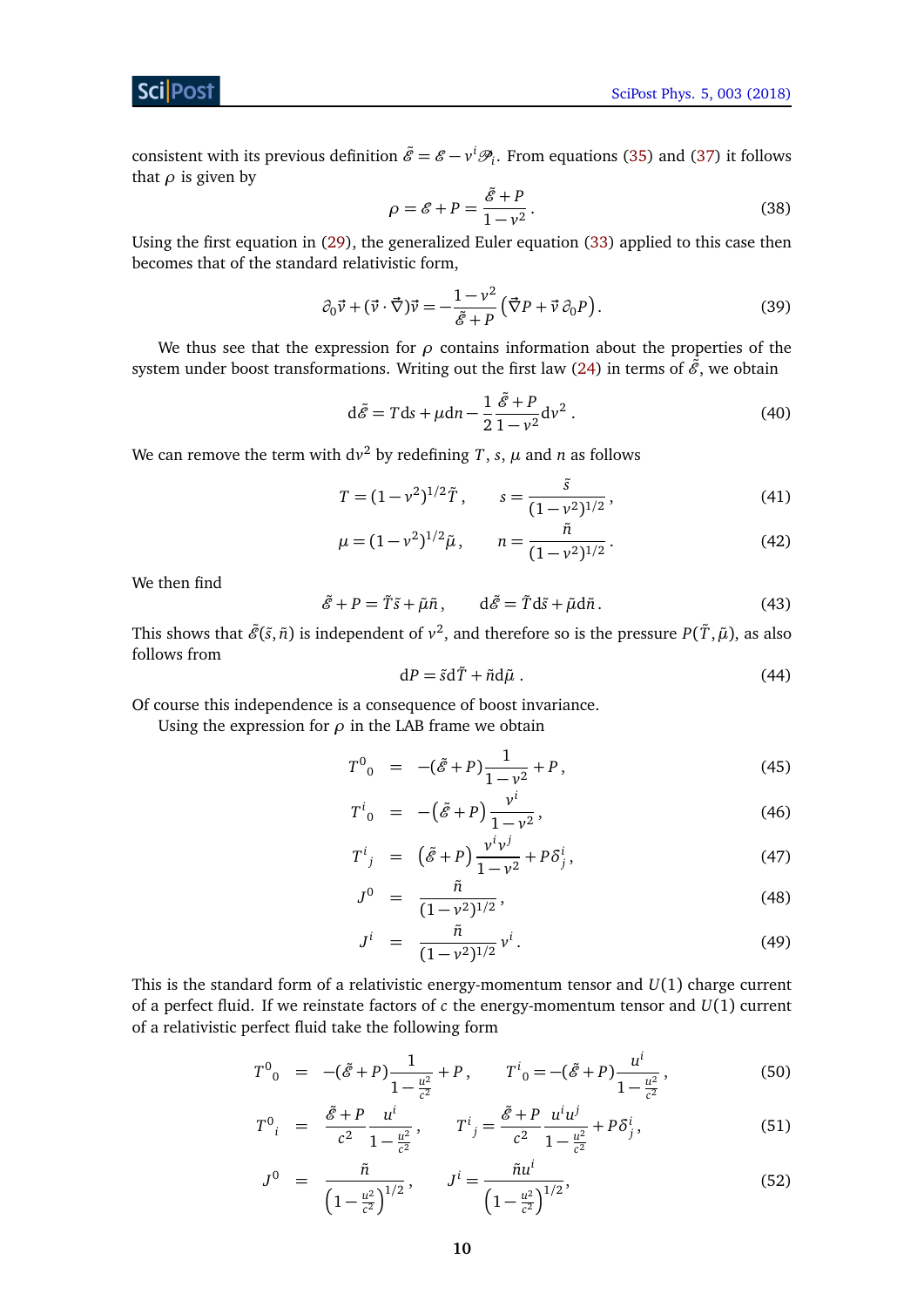where we denote the velocity by  $u^i$ . This can be written more compactly in terms of the covariant velocity  $U^{\mu} = \frac{dx^{\mu}}{d\tau}$  where  $x^{\mu} = (t, x^{i})$  and where  $\tau$  is the proper time  $-c^2 dt^2 + d\vec{x}^2 = -c^2 d\tau^2$ . Note that sometimes the 4-velocity is defined with  $x^0 = ct$  but here we take  $x^0 = t$ . The components of  $U^{\mu}$  are

$$
U^{0} = \frac{1}{\left(1 - \frac{u^{2}}{c^{2}}\right)^{1/2}}, \qquad U^{i} = \frac{u^{i}}{\left(1 - \frac{u^{2}}{c^{2}}\right)^{1/2}},
$$
\n(53)

$$
U_0 = \frac{-c^2}{\left(1 - \frac{u^2}{c^2}\right)^{1/2}}, \qquad U_i = \frac{u^i}{\left(1 - \frac{u^2}{c^2}\right)^{1/2}},
$$
(54)

so that  $U^{\mu}U_{\mu}=-c^2.$  The covariant expressions for the energy-momentum tensor and  $U(1)$ current then reduce to the well-known expressions

$$
T^{\mu}{}_{\nu} = \frac{\tilde{\mathscr{E}} + P}{c^2} U^{\mu} U_{\nu} + P \delta^{\mu}_{\nu}, \qquad J^{\mu} = \tilde{n} U^{\mu}.
$$
 (55)

The other boost invariant cases can be obtained as limits of the relativistic case. We will discuss these cases next.

#### <span id="page-11-0"></span>**2.4.2 Carroll boost invariance**

The generator of Lorentz boosts (with  $c$  included) reads  $L_i = \frac{1}{c}$  $\frac{1}{c}$ *x<sup>i</sup>* ∂<sub>0</sub> + *c* t ∂<sup>*i*</sup>. This generator acts on the coordinates and induces the infinitesimal transformation  $\delta x^{\mu} = \epsilon^{i} L_{i} x^{\mu}$ . Sending *c* to zero (the Carrollian limit) we obtain the generator  $C_i = x^i \partial_0 \equiv C_i^\mu$ *i ∂<sup>µ</sup>* which generates Carroll boost transformations  $t' = t + \bar{v}^i x^i$  and  $x'^i = x^i$  where  $\bar{v}^i$  is a constant vector with dimensions of an inverse velocity. When there is Carroll boost invariance we have the additional conserved current

$$
\partial_{\mu} (T^{\mu}{}_{\nu} C_i^{\nu}) = \partial_{\mu} (T^{\mu}{}_{0} x^i) = T^i{}_{0} = 0.
$$
 (56)

Equation [\(19\)](#page-7-0) tells us that in this case  $\mathcal{E} = -P$ . From [\(10\)](#page-5-2) it follows that  $-v^i\mathcal{P}_i = Ts + \mu n$ . Hence we have  $-v^i\mathscr{P}_i = \tilde{\mathscr{E}} + P$  so that  $Ts + \mu n = \tilde{\mathscr{E}} + P$ . We thus obtain an equation of state for which

$$
\rho = -\frac{\tilde{\mathcal{E}} + P}{v^2}.
$$
\n(57)

The first law [\(24\)](#page-8-4) in terms of  $\tilde{\mathscr{E}}$  becomes

$$
d\tilde{\mathscr{E}} = Tds + \mu dn + \frac{1}{2} \frac{\tilde{\mathscr{E}} + P}{v^2} dv^2.
$$
 (58)

We can remove the  $dv^2$  term by defining

$$
T = \sqrt{\nu^2} \tilde{T}, \qquad s = \frac{1}{\sqrt{\nu^2}} \tilde{s}, \qquad \mu = \sqrt{\nu^2} \tilde{\mu}, \qquad n = \frac{1}{\sqrt{\nu^2}} \tilde{n}, \tag{59}
$$

so that

$$
d\tilde{\mathscr{E}} = \tilde{T}d\tilde{s} + \tilde{\mu}d\tilde{n}, \qquad \tilde{\mathscr{E}} + P = \tilde{T}\tilde{s} + \tilde{\mu}\tilde{n}. \tag{60}
$$

We thus see that the thermodynamics is indepenent of  $\nu$  due to the presence of a boost symmetry.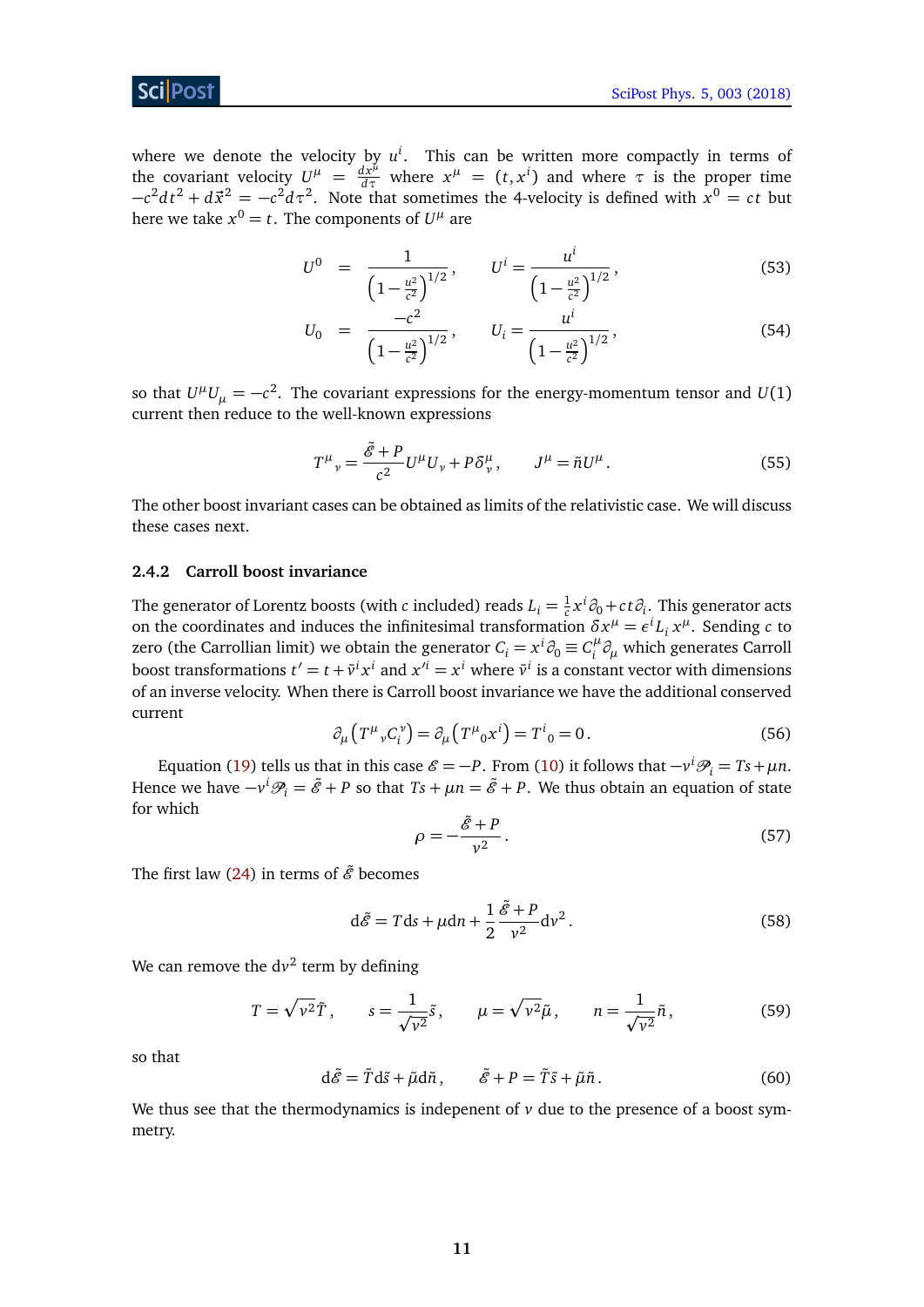In the LAB frame [\(19\)](#page-7-0) and [\(20\)](#page-7-0) we find

$$
T^0{}_0 = P, \tag{61}
$$

$$
T^i_{\ 0} \quad = \quad 0 \,, \tag{62}
$$

$$
T^{0}{}_{j} = -(\tilde{\mathscr{E}} + P) \frac{v^{j}}{v^{2}}, \qquad (63)
$$

$$
T^i_{\ j} = P\delta^i_j - (\tilde{\mathscr{E}} + P)\frac{v^i v^j}{v^2},\tag{64}
$$

$$
J^0 = \frac{\tilde{n}}{\sqrt{v^2}},\tag{65}
$$

$$
J^i = \frac{\tilde{n}}{\sqrt{v^2}} v^i. \tag{66}
$$

It is interesting that some non-trivial fluid description survives in this limit, but it would be nice to have some more concrete and intuitive examples of these Carrollian fluids.

#### <span id="page-12-0"></span>**2.4.3 Massless Galilei boost invariance**

Sending *c* to infinity in the Lorentz generator  $-iL_i = \frac{1}{c}$  $\frac{1}{c}x^i\partial_0 + ct\partial_i$  we obtain the generator of Galilean transformations  $G_i = t \partial_i = G_i^{\mu}$ *i ∂µ*. In the case of a massless Galilean theory the boost Ward identity is

$$
\partial_{\mu} \left( T^{\mu}{}_{\nu} G_i^{\nu} \right) = \partial_{\mu} \left( T^{\mu}{}_{i} t \right) = T^0{}_{i} = 0. \tag{67}
$$

This means that the momentum vanishes and thus we have an equation of state for which

$$
\rho = 0. \tag{68}
$$

In this case the thermodynamic relations [\(10\)](#page-5-2) become

$$
\mathcal{E} = Ts + \mu n - P, \qquad d\mathcal{E} = Tds + \mu dn, \tag{69}
$$

and there is no need to redefine the energy and the other thermodynamic variables. In the LAB frame the form of the energy-momentum tensor reads

$$
T^0{}_{0} = -\mathscr{E},\tag{70}
$$

$$
T^0_{\ i} = 0, \tag{71}
$$

$$
T^i{}_0 = -(\mathcal{E} + P)v^i,\tag{72}
$$

$$
T^i{}_j = P\delta^i_j,\tag{73}
$$

$$
J^0 = n, \tag{74}
$$

$$
J^i = nv^i. \tag{75}
$$

This can be obtained by sending *c* to infinity in [\(50\)](#page-10-0)–[\(52\)](#page-10-0).

The equations of motion  $\partial_{\mu}T^{\mu}{}_{\nu} = 0$  and  $\partial_{\mu}J^{\mu} = 0$  do not involve any time derivatives of the velocity  $v^i$  and so we will not consider this case further.

### <span id="page-12-1"></span>**2.4.4 Massive Galilei boost invariance**

In the case of a Bargmann (massive Galilean) invariant theory we have the boost Ward identity  $T^0$ <sub>*i*</sub> =  $mJ^i$  [[7](#page-34-7)[–12](#page-35-0)] so that

$$
\rho = mn, \tag{76}
$$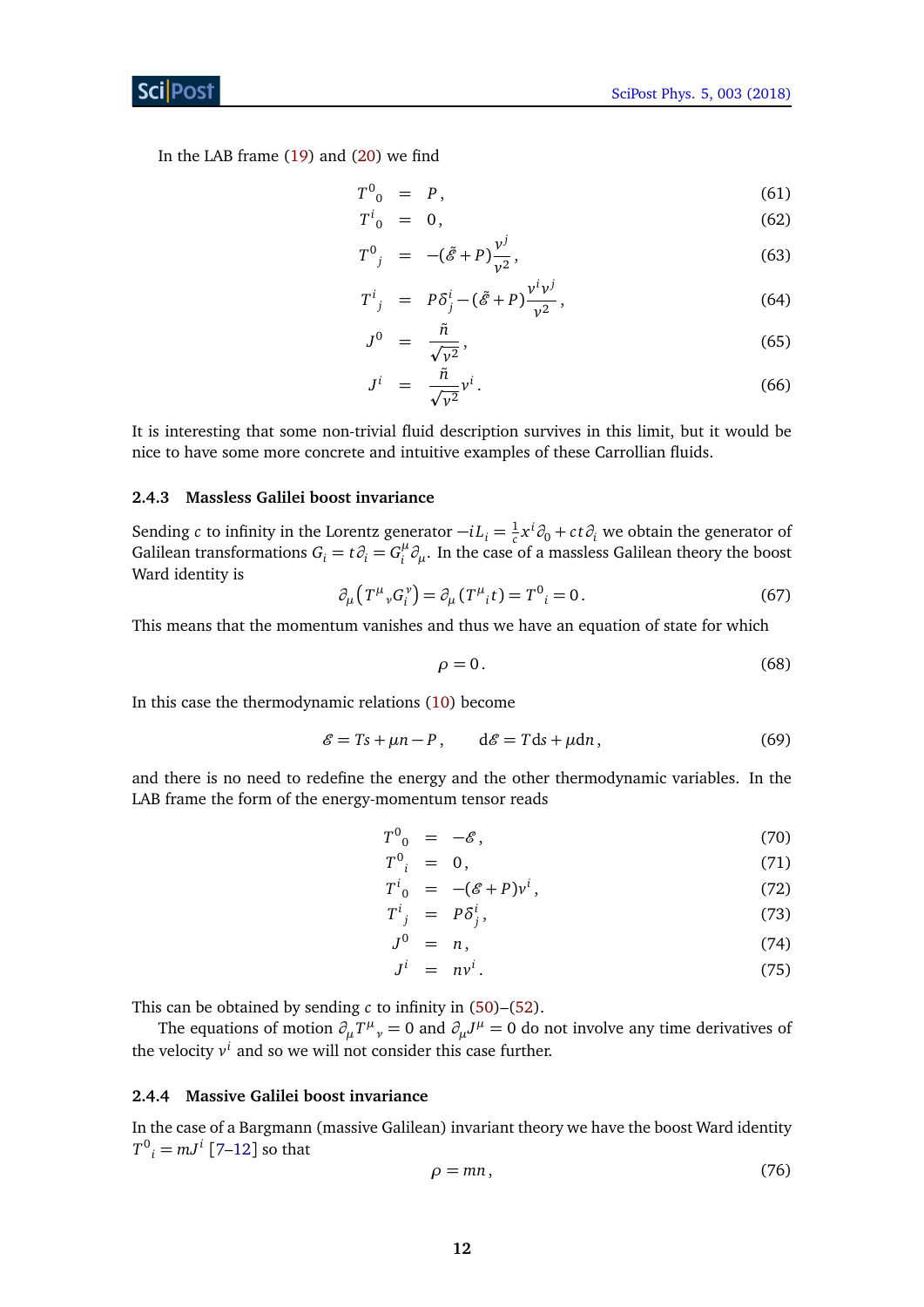where *m* is a mass parameter of the theory. Hence  $\rho$  is really a mass density, the mass times the particle number density. Now the thermodynamic relations [\(24\)](#page-8-4) become

$$
\tilde{\mathscr{E}} = Ts - P + \mu mn, \qquad d\tilde{\mathscr{E}} = Tds - \frac{1}{2}mn dv^2 + \mu m dn. \tag{77}
$$

We can remove the  $dv^2$  terms by defining the variables

$$
\hat{\mathcal{E}} = \tilde{\mathcal{E}} + \frac{1}{2} m n v^2 = \mathcal{E} - \frac{1}{2} m n v^2, \qquad \hat{\mu} = \mu + \frac{1}{2} m v^2,
$$
 (78)

<span id="page-13-2"></span>so that

<span id="page-13-3"></span>
$$
\hat{\mathscr{E}} = Ts - P + \hat{\mu}n, \qquad d\hat{\mathscr{E}} = Tds + \hat{\mu}dn. \tag{79}
$$

Here  $\hat{\mathscr{E}}$  is the internal energy and  $\frac{1}{2}mnv^2$  is the kinetic energy of a fluid element with mass density *mn* and velocity *v i* .

The energy-momentum tensor and *U*(1) current in the LAB frame read

$$
T^0{}_0 = -\left(\hat{\mathcal{E}} + \frac{1}{2}mnv^2\right),\tag{80}
$$

$$
T^{i}{}_{0} = -\left(\hat{\mathcal{E}} + P + \frac{1}{2}mnv^{2}\right)v^{i},\tag{81}
$$

$$
T^0_{\ \ i} \ = \ m n v^i \,, \tag{82}
$$

$$
T^i{}_j = P\delta^i_j + m n v^i v_j,\tag{83}
$$

$$
J^0 = n, \tag{84}
$$

$$
J^i = n v^i. \tag{85}
$$

The corresponding equations of motion agree with the standard expressions for a non-relativistic fluid such as the Euler equation of motion and the equation of continuity. We see that the Ward identity  $\rho = mn$  makes mass a conserved quantity. The  $U(1)$  current  $J^{\mu}$  in this case is interpreted as the mass current of the theory.

In all cases (Lorentz, Carroll, Galilei and Bargmann) discussed so far there are additional currents resulting from boost invariance from which we can determine *ρ*. In the case with no boost symmetries we thus need to supply by hand an expression for  $\rho$  in terms of the other fluid variables that is consistent with [\(12\)](#page-5-3).

#### <span id="page-13-0"></span>**2.5 Scale invariance**

We can add scale symmetries in which case the equation of state for *P* follows from the existence of a dilatation current  $\partial_\mu(T^\mu{}_\nu D^\nu)=0$ , where  $-iD=zt\partial_t+x^i\partial_i$  generates dilatations  $t \to \lambda^z t$  and  $x^i \to \lambda x^i$  with dynamical exponent *z*. The Ward identity associated with scale symmetry is thus

$$
\partial_0 \left( z t T^0{}_0 + x^j T^0{}_j \right) + \partial_i \left( z t T^i{}_0 + x^j T^i{}_j \right) = z T^0{}_0 + T^i{}_i = 0, \tag{86}
$$

which implies an equation of state for the pressure *P*:

<span id="page-13-1"></span>
$$
dP = z\mathcal{E} - v^i \mathcal{P}_i = z\mathcal{E} - \rho v^2 = z\tilde{\mathcal{E}} + (z - 1)\rho v^2.
$$
 (87)

This equation still holds in the absence of boosts, and the total symmetry algebra is the Lifshitz algebra consisting of time and spatial translations, rotations and Lifshitz dilatations. If we also add the boosts, it must be that the dilatation current *D* forms a closed algebra with the other currents *H*, *P<sup>i</sup>* , *Ji j* and the generator for boosts. For Galilean, Bargmann or Carrollian boosts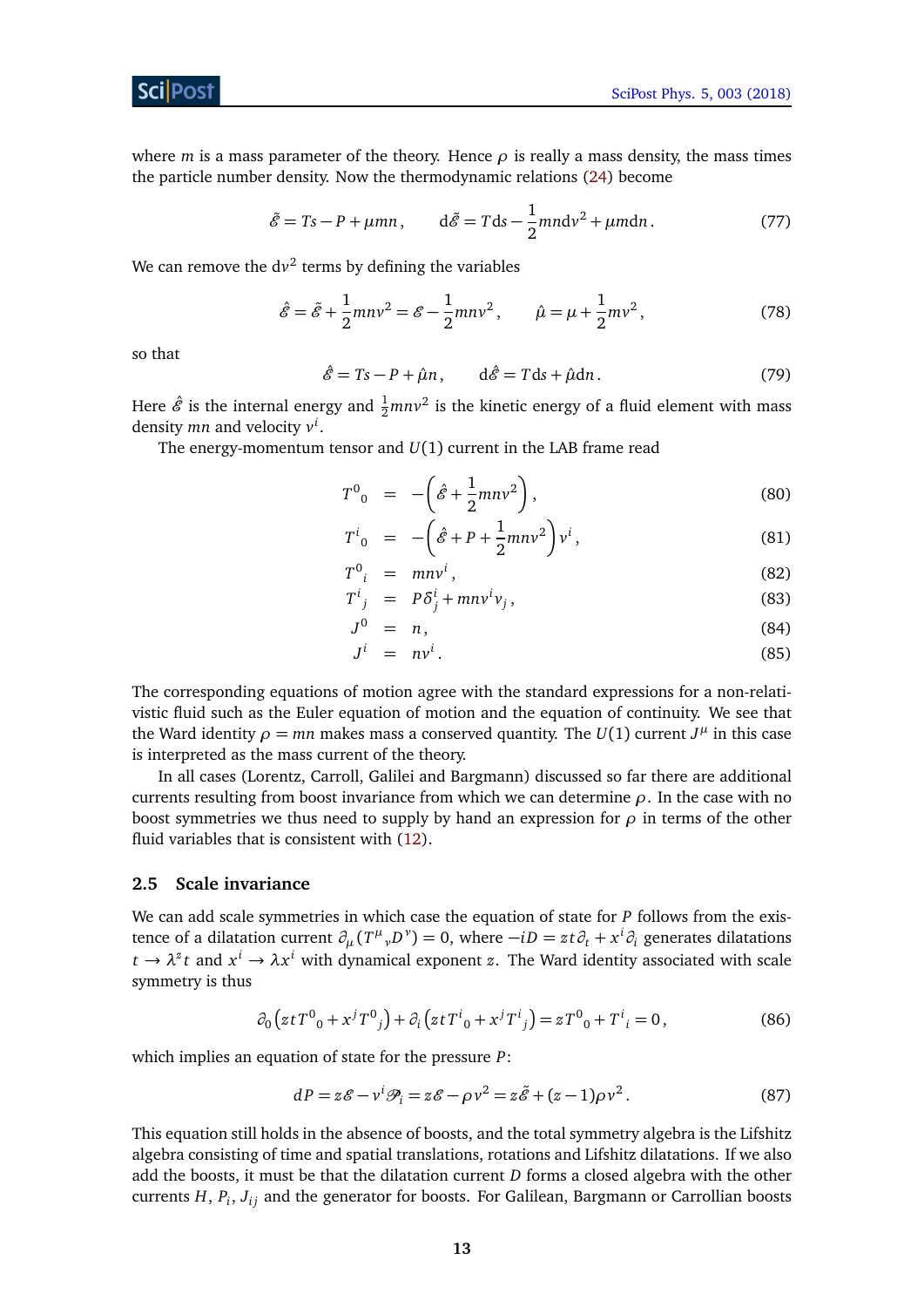this algebra exists for any value of *z*. However in the case of Lorentz boosts this only works for  $z = 1$ .

Let us consider the Lorentz invariant case in which  $\rho = \frac{\tilde{\mathcal{E}}+P}{1-v^2}$  with both *P* and  $\tilde{\mathcal{E}}$  independent of *v* 2 as discussed in the previous subsection. This is only compatible with scale invariance if we set  $z = 1$  in agreement with the known fact that we can only add scale symmetries to the Poincaré algebra for  $z = 1$ . If we consider the Galilean case with  $\rho = 0$  there is no restriction on what *z* should be. For Carroll boost symmetries we have  $\rho = -(\tilde{\mathscr{E}} + P)/v^2$  with  $\tilde{\mathscr{E}}$  and *P* independent of  $v^2$ . The equation of state [\(87\)](#page-13-1) gives  $(d + z - 1)P = \tilde{e}$  which is independent of *v* 2 for any *z*. Hence we can have scale symmetries with any value of *z* for Carroll boost invariant perfect fluids. This is consistent with the fact that we can add dilatations to the Carroll algebra with any *z*. For the Bargmann case, something special happens, and we discuss this in a separate subsection next.

### <span id="page-14-0"></span>**2.6 No-go theorem for perfect Schrödinger fluids**

Finally, let us consider the Bargmann case. In this case we have  $\rho = mn \neq 0$  with  $\hat{\mathscr{E}} = \tilde{\mathscr{E}} + \frac{1}{2}\rho v^2$ the internal energy that together with  $P$  is  $v^2$  independent. From [\(87\)](#page-13-1) we learn that

$$
dP = z\hat{\mathscr{E}} + \frac{z-2}{2}\rho v^2. \tag{88}
$$

From [\(79\)](#page-13-2) it follows that *P* is a function only of *T* and  $\hat{\mu}$ . Since  $s = \left(\frac{\partial P}{\partial T}\right)$  $\left(\frac{\partial P}{\partial T}\right)_{\hat{\mu}}$  and  $n = \left(\frac{\partial P}{\partial \hat{\mu}}\right)$ *∂ P a µ T* and since  $\hat{\mathscr{E}} = \hat{\mathscr{E}}(s, n)$  it follows that the combination  $(dP - z\hat{\mathscr{E}})/n$  is a function of *T* and  $\hat{\mu}$ and not of  $v^2$ . We conclude that this is compatible with scale symmetries only for  $z = 2$ . On an algebraic level, in the case of the Bargmann algebra, we can add scale symmetries with general *z* leading to the Schrödinger algebra with general *z*. Here we see that we cannot form a perfect Schrödinger fluid with  $z \neq 2$  that fulfils our basic assumptions of having *H*, *P<sub>i</sub>* and  $J_{ij}$  symmetries. Hence we have derived a no-go theorem.

We now give some further arguments as what the physical origin of this no-go theorem is. In the notation of e.g. [[13](#page-35-1)], the Schrödinger algebra with  $z \neq 2$  has the following non-vanishing commutation relations

$$
[D,H] = -izH, \t [D,G_a] = i(z-1)G_a,
$$
  
\n
$$
[H,G_a] = iP_a, \t [D,P_a] = -iP_a,
$$
  
\n
$$
[D,N] = i(z-2)N, \t [P_a,G_b] = i\delta_{ab}N,
$$
\n(89)

where *D*,*G<sup>a</sup>* , *P<sup>a</sup>* ,*N*, *H* stand for dilatations, Galilei-boosts, translations, number operator, and Hamiltonian. There are also rotation generators that simply rotate all generators with a vector index and commute with *D*,*N*, *H*.

In a system with scale invariance, there is a danger that the spectrum is continuous and therefore the partition function is not well-defined. This does not happen in conventional systems, because once we put the system in finite volume the spectrum becomes discrete which makes the partition function well-behaved. To make the spectrum discrete it is important that there is a relation between energy and momenta. Similarly, in this case we expect to need two relations which make the spectrum of both *H* and *N* discrete in finite volume in order to have well-defined thermodynamics.

Let's try to find operators *A* in the theory which commute with all generators except *D* and have a well-defined scaling dimension under *D*. If the scaling dimension of *A* is non-zero, we can consistently impose  $A = 0$ . If the scaling dimension is zero, we can consistently impose  $A = c\mathbf{1}$  for any constant *c*. As said above, without such restrictions, it seems hard to construct a representation where the spectrum of both *H* and *N* is not continuous.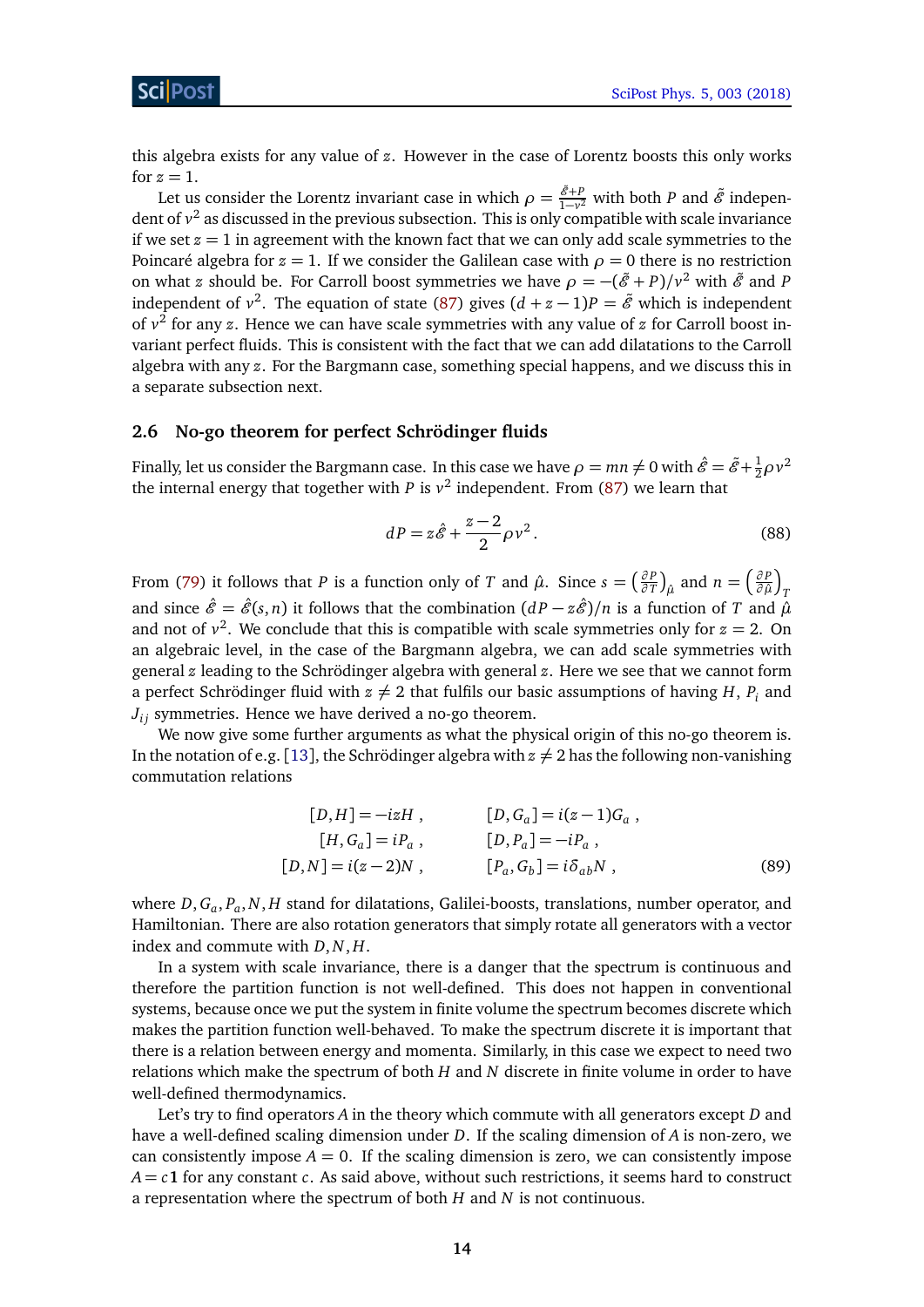The most general rotationally invariant operators is a combination of  $H$ ,  $N$ ,  $P^2$ ,  $G^2$ , and *P* · *G*. One can easily check that such an operator can only commute with *H* and  $P_a$  if it does not depend on  $G^2$  and  $P \cdot G$ . In order for the operator to commute with  $G_a$ , it must be built from *N* and 2*N H* − *P* <sup>2</sup> having weights *z* − 2 and −2 under dilatations respectively.

We therefore see that for  $z = 2$  we can impose  $N = \text{const}$  and  $2NH - P^2 = 0$ . If the spectrum of *P* is discrete, the spectrum of both *N* and *H* will also be discrete and the partition functions may be well-defined.

For  $z \neq 2$ , if we wish to impose two constraints, we can only impose  $N = 2NH - P^2 = 0$ , but then  $P^2 = 0$  and the representation is pathological.

If we wish to impose only one constraint, we can impose  $N = 0$ , but then we are back in the Galilean case. We can also impose  $2NH - P^2 = 0$ , but then only the spectrum of *NH* is constrained. Finally, we can also impose (we could call this combination the Casimir of the Schrödinger algebra for  $z \neq 2$ )

<span id="page-15-0"></span>
$$
N^{\frac{2}{z-2}}(2NH - P^2) = \text{const},\tag{90}
$$

but again this does not constrain both *N* and *H*.

One can for example get [\(90\)](#page-15-0) if we start with a particle in one-dimension higher and interpret *N* and *H* as the two light-cone components of this higher dimensional momenta. Then [\(90\)](#page-15-0) can be rewritten as

<span id="page-15-2"></span>
$$
(n_{\rho}p^{\rho})^{\frac{2}{z-2}}(\eta_{\mu\nu}p^{\mu}p^{\nu}) = \text{const},\tag{91}
$$

with  $n<sub>u</sub>$  a null vector and we can build a unitary representation of the Schrödinger algebra with  $z \neq 2$  on a single-particle Hilbert space in one dimension higher. But clearly, if we put the system in a finite volume in one dimension lower, then the spectrum of energies remains continuous because the momentum in the additional dimension remains continuous. We could choose to discretize this additional momentum, but then the thermodynamics will probably no longer be extensive in the original volume once we take the continuum limit.

Interestingly, the Schrödinger algebra with  $z \neq 2$  also appears in [[14](#page-35-2)] where it has the name DISIM*<sup>b</sup>* (2). A single particle action with this symmetry is given in equation (17) in that paper<sup>[6](#page-15-1)</sup>, and the dispersion relation in (18) which has exactly the form [\(91\)](#page-15-2).

The conclusion seems to be that while unitary representations of the Schrödinger algebra with  $z \neq 2$  exist with energies bounded from below, these representations typically have continuous spectrum and therefore there is no well-defined partition function in finite volume which respects the full Schrödinger symmetry<sup>[7](#page-15-3)</sup>.

One might suggest that black branes in Schrödinger space-times with  $z \neq 2$  and their holographically dual finite temperature field theories are a counterexample to our no-go theorem. However on closer inspection one sees that all cases of such black branes violate one of our assumptions. Either the dimensionality of the problem has changed because the Schrödinger part of the metric depends explicitly on one of the internal coordinates as in [[15,](#page-35-3) [16](#page-35-4)], or because the metric is not rotationally symmetric like the one in  $[17]$  $[17]$  $[17]$ , or because the geometry

$$
\mathcal{L} = -\varphi^{\alpha} \left( \partial_{t} \theta + \frac{1}{2} \partial_{i} \theta \partial_{i} \theta \right) - \frac{1}{2} \partial_{i} \varphi \partial_{i} \varphi , \qquad \alpha = 2 \frac{d - z + 2}{d + z - 2} . \tag{92}
$$

<span id="page-15-1"></span><sup>&</sup>lt;sup>6</sup>The deformation parameter *b* in [[14](#page-35-2)] is related to the dynamical exponent via  $b = (1-z)^{-1}$ , and their dilatation operator is called *N* and is related to *D* by  $(1-z)N = D$ .

<span id="page-15-3"></span><sup>7</sup> It is possible to write down field theories with both Galilean boost and dilatation symmetries for general *z*. An example is

The scaling dimensions of the two real scalars are  $[\varphi] = (d + z - 2)/2$  and  $[\theta] = z - 2$ . This model has full Schrödinger symmetries for general *z*. For  $z = 2$ , it becomes the usual Schrödinger model with  $\phi = \frac{1}{\sqrt{2}} \varphi e^{i\theta}$ the Schrödinger wavefunction. For  $z \neq 2$  the quantisation of the model seems more problematic. It would be interesting to study this further.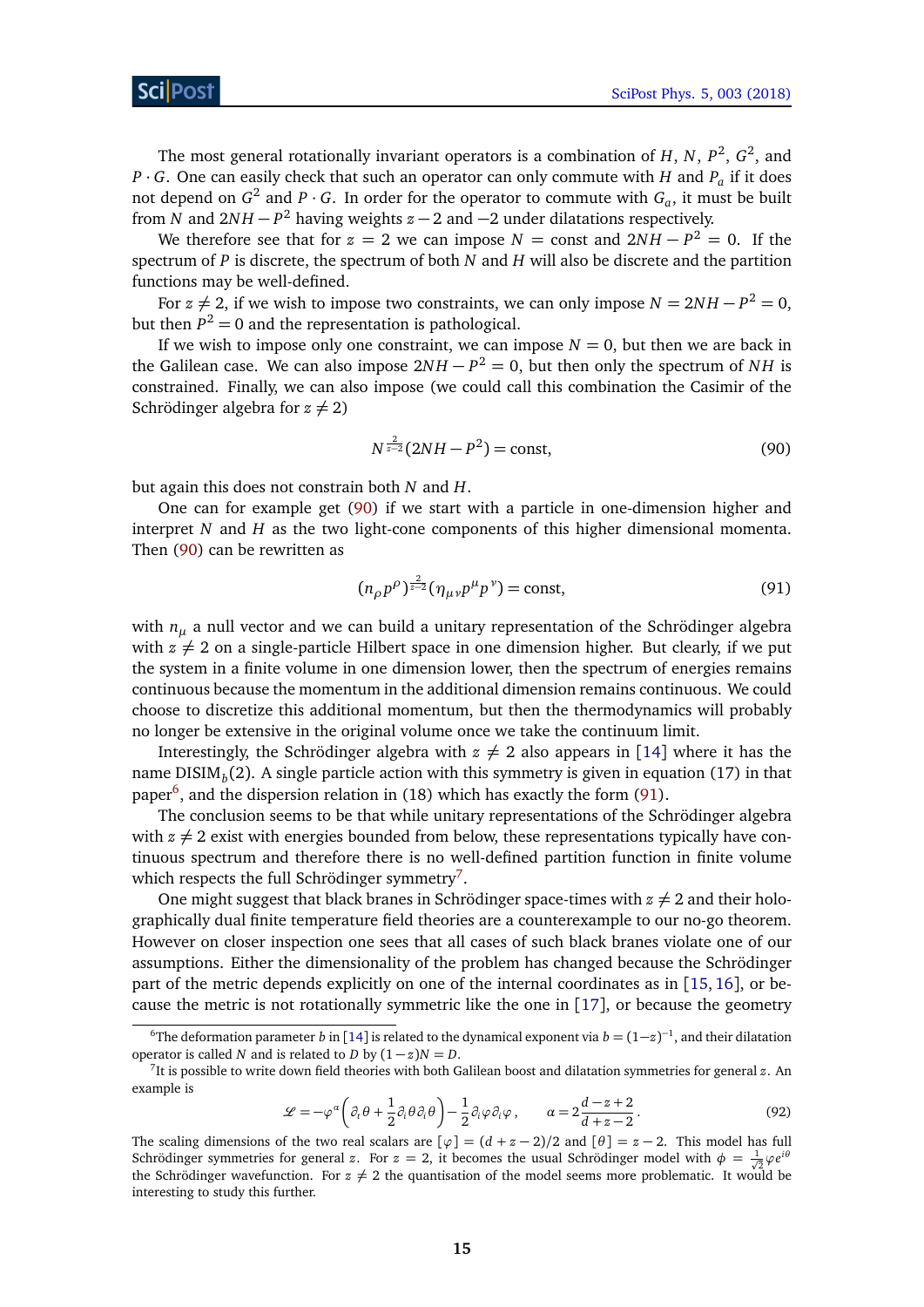is only conformally Schrödinger in Einstein frame [[18](#page-35-6)] so that there is hyperscaling violation and thus no strict scale invariance. This latter case also includes the work [[19](#page-35-7)].

We mention that in our derivation of the above no-go results we assumed that  $\rho \neq 0$ . This is physically motivated because we wish to consider systems with nonzero momentum. However, as we discussed at the end of the previous subsection, there are no restrictions on *z* if we consider systems with massless ( $\rho = 0$ ) Galilean symmetries. For a concrete example see [[20](#page-35-8)].

#### <span id="page-16-0"></span>**2.7 Hyperscaling violation and charge anomalous dimension**

We can generalize our no-go theorem by going away from scale invariant fluids to local thermodynamical systems that have a notion of scale covariance where the scale symmetry is broken due to the presence of a nonzero hyperscaling violation exponent *θ* or an anomalous dimension  $\alpha$  for the charge current. Hyperscaling violation means that in all the scalings of the extensive thermodynamic quantities we replace the dimension of space *d* by  $d - \theta$  where *θ* is the hyperscaling violation exponent. This means that the entropy density would scale as  $δs = (d − θ)λs$  when we scale space and time as  $δx<sup>i</sup> = −λx<sup>i</sup>$  and  $δt = −zλt$ . A nonzero  $θ$  can e.g. be observed in critical systems above their upper critical dimension or e.g. when there are gapless fermionic excitations above a *d* − 1 dimensional Fermi surface. It effectively changes the thermodynamic dimensionality of the system. The value of *θ* can be negative and positive. Another scaling relation that can be modified is that of the charge density *n* by including an anomalous scaling dimension. If we consider a system with vanishing  $\theta$  the standard scaling of the charge density is simply  $\delta n = d\lambda n$ . When we include an anomalous scaling  $\alpha$  this is modified to  $\delta n = (d - \alpha)\lambda n$ . See e.g. [[21](#page-35-9)] for field theory realizations of this and [[22](#page-35-10)] for a proposal of its relevance for cuprate superconductors. The parameters *θ* and *α* were found in holography in [[23,](#page-35-11) [24](#page-35-12)] and [[25,](#page-35-13) [26](#page-35-14)], respectively.

When we turn on both of these scaling parameters we have the following scalings of the intensive variables  $T$ ,  $\mu$ ,  $v^2$  and the pressure  $P$ ,

$$
\delta T = z\lambda T, \quad \delta \mu = (z + \alpha)\lambda \mu, \quad \delta \nu^2 = 2(z - 1)\lambda \nu^2, \quad \delta P = (d - \theta + z)\lambda P. \tag{93}
$$

It then follows from the Gibbs–Duhem relation [\(12\)](#page-5-3) as well as the Euler relation (the first equation of [\(24\)](#page-8-4)) that the equation of state is

<span id="page-16-2"></span><span id="page-16-1"></span>
$$
(d - \theta)P = z\tilde{\mathscr{E}} + \alpha\mu n + (z - 1)\rho v^2.
$$
 (94)

Let us next see when this can be compatible with Galilean boost symmetry for which  $\rho = n$ . Here we set the mass parameter *m* relating *ρ* and *n* in the Bargmann case equal to one. Writing the equation of state in terms of  $\hat{\mathcal{E}}$  and  $\hat{\mu}$ , defined in [\(78\)](#page-13-3), we obtain

$$
(d - \theta)P = z\hat{\mathscr{E}} + \alpha\hat{\mu}n + \frac{z - 2 - \alpha}{2}nv^2.
$$
\n(95)

Since *P*,  $\hat{\mathscr{E}}$ ,  $\hat{\mu}$  and *n* are independent of  $v^2$  for a Galilean invariant system we find that for *n*  $\neq$  0 the equation of state [\(95\)](#page-16-1) is only consistent for  $\alpha$  = *z* − 2. For this specific value of *α* the charge density *n* scales as  $δn = (d + 2 − z)λn$  so that the total charge *N* in a volume *V* scales as  $\delta N = (2 - z)\lambda N$ . This is precisely the scaling dimension of the mass or particle number operator in the Schrödinger algebra for general *z*. Hence, for  $\alpha = z - 2$  we can find a realization of the Schrödinger transformations for general *z* on the fluid variables that leaves the equation of state invariant. We do however not have a Ward identity (conserved current) for dilatations due to the nonzero values of *θ* and *α*.

Whereas systems with a suitable value of  $\alpha$  are compatible with Galilean boost invariance there is no such statement for the hyperscaling violation exponent  $\theta$ . In other words if  $\alpha \neq z-2$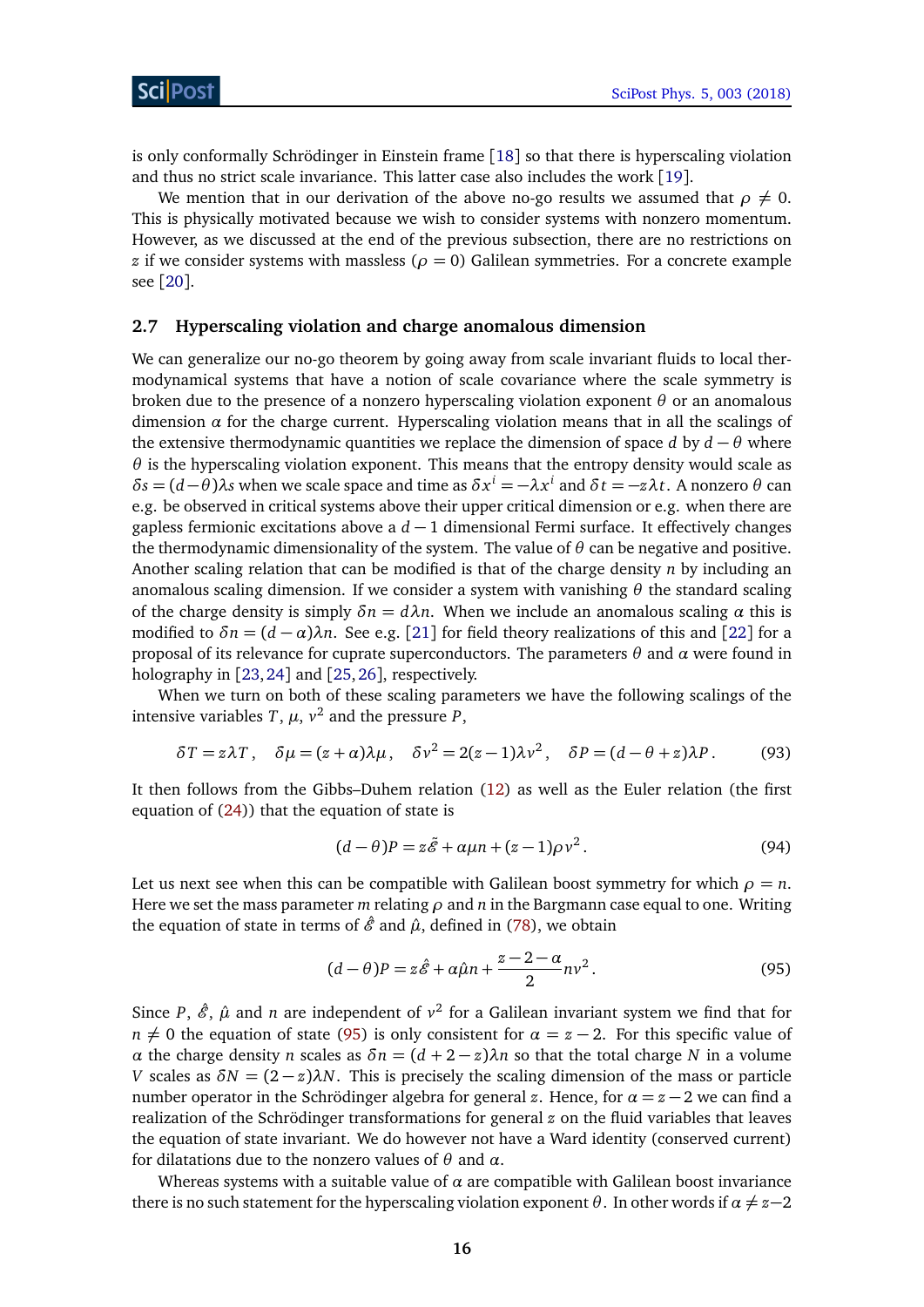there is no value of *θ* for which the system is compatible with Galilean boost symmetry and vice versa hyperscaling violating and Galilean boost symmetric thermodynamic systems require  $\alpha = z - 2$ . The black branes of [[18](#page-35-6)] are of this type since they have  $z \neq 1$ ,  $\theta \neq 0$  and  $\alpha = z - 2$ .

It is also interesting to study what happens for  $z = 1$  because this is a special case. For  $z = 1$  we can write [\(94\)](#page-16-2) in terms of the Lorentzian quantities  $\tilde{\mu}$  and  $\tilde{n}$ , defined in [\(42\)](#page-10-1), as  $(d - \theta)P = \tilde{\mathscr{E}} + \alpha \tilde{\mu} \tilde{n}$  which consists entirely of  $v^2$  independent quantities so that any value of *θ* and *α* is consistent with Lorentz boost symmetry.

Our no-go theorem of the previous subsection can thus be generalized to the following statement. If one observes scaling exponents  $(z, \theta, \alpha)$  with  $z \neq 1$  and  $\alpha \neq z-2$ , in the presence of a nonzero  $\rho$ , the system cannot be Galilean boost invariant<sup>[8](#page-17-1)</sup>.

### <span id="page-17-0"></span>**2.8 Geometry and Equilibrium Partition Function**

The geometry on which fluids without boosts are defined is the geometry of Aristotelian or absolute spacetime where 'absolute' is meant in the sense of the existence of an absolute rest frame. This is described by the following metric objects:  $\tau_u$  and  $h_{\mu\nu}$  that do not transform under any kind of local tangent space transformation. The signature of  $h_{\mu\nu}$  is  $(0, 1, \dots, 1)$ . This is different from (torsional) Newton–Cartan geometry in which *hµν* transforms under local Galilean boosts. In Carrollian geometry it is  $\tau_{\mu}$  but not  $h_{\mu\nu}$  that transforms under local Carrollian boosts. In Lorentzian geometry both  $\tau_{\mu}$  and  $h_{\mu\nu}$  transform under local Lorentz transformations in such a way that  $\gamma_{\mu\nu} = -\tau_{\mu}\tau_{\nu} + h_{\mu\nu}$  remains invariant. One could say that torsional Newton–Cartan, Carrollian and Lorentzian geometries are all special cases of the geometry of absolute spacetime in which *τ<sup>µ</sup>* and *hµν* are assigned specific local tangent space transformations.

Because of the signature of  $h_{\mu\nu}$  we can decompose it into vielbeins  $h_{\mu\nu} = \delta_{ab}e^a_\mu e^b_\nu$ , where  $a = 1, \ldots, d$  and  $\mu$  takes  $d + 1$  values. The spatial vielbeins  $e^a_\mu$  transform under local *SO*(*d*) transformations. The square matrix  $(\tau_{\mu}, e_{\mu}^a)$  is invertible and its inverse will be denoted by  $(-v^{\mu}, e^{\mu}_{a})$  where we have

$$
v^{\mu}\tau_{\mu} = -1, \qquad v^{\mu}e_{\mu}^{a} = 0, \qquad e_{a}^{\mu}\tau_{\mu} = 0, \qquad e_{a}^{\mu}e_{\mu}^{b} = \delta_{a}^{b}.
$$
 (96)

The completeness relation is  $-v^\mu\tau_\nu+e^\mu_a e^a_\nu=\delta^\mu_\nu$ . The determinant of  $(\tau_\mu,e^a_\mu)$  will be denoted by e, i.e.  $e = \det(\tau_\mu, e^a_\mu)$ , and we also define  $h^{\mu\nu} \equiv e^\mu_a \delta^{ab} e^\nu_b$  which satisfies  $h^{\mu\rho} h_{\rho\nu} = \delta^\mu_\nu + \nu^\mu_\nu \tau_\nu$ . The general framework of this absolute spacetime geometry can be derived from [[27,](#page-35-15)[28](#page-36-0)].

<span id="page-17-2"></span>Let us assume that the background described by  $\tau$ <sub>*µ*</sub> and  $h$ <sub>*µy*</sub> has a time-translation symmetry (but is otherwise arbitrary) generated by the vector  $β<sup>μ</sup>$  which satisfies the Killing equations

$$
\mathcal{L}_{\beta}\tau_{\mu}=0, \qquad \mathcal{L}_{\beta}h_{\mu\nu}=0. \tag{97}
$$

The vector  $β<sup>μ</sup>$  leads to a preferred choice of local temperature and velocity defined by

$$
T \equiv 1/(\tau_{\mu}\beta^{\mu}), \qquad u^{\mu} \equiv T\beta^{\mu}, \tag{98}
$$

where the velocity  $u^{\mu}$  satisfies  $u^{\mu} \tau_{\mu} = 1$ .

In order to construct the hydrostatic partition function [[29,](#page-36-1)[30](#page-36-2)] we write the most general expansion in derivatives of the background fields  $\tau$ <sub>*µ*</sub> and  $h$ <sub>*µ*</sub>, where we assume that the Killing equations [\(97\)](#page-17-2) are obeyed and where we treat *β µ* as a fixed vector that is not varied when computing the variation of the partition function. At zeroth order in derivatives there are two scalars that one can be build. These are

$$
T, \quad u^2, \tag{99}
$$

<span id="page-17-1"></span><sup>&</sup>lt;sup>8</sup>As an application of this result we conclude that the relations suggested in [[22](#page-35-10)] for which  $z = 4/3$ ,  $\theta = 0$  and  $\alpha = 2/3$  (called  $-\Phi$  in [[22](#page-35-10)]) are incompatible with a boost symmetry.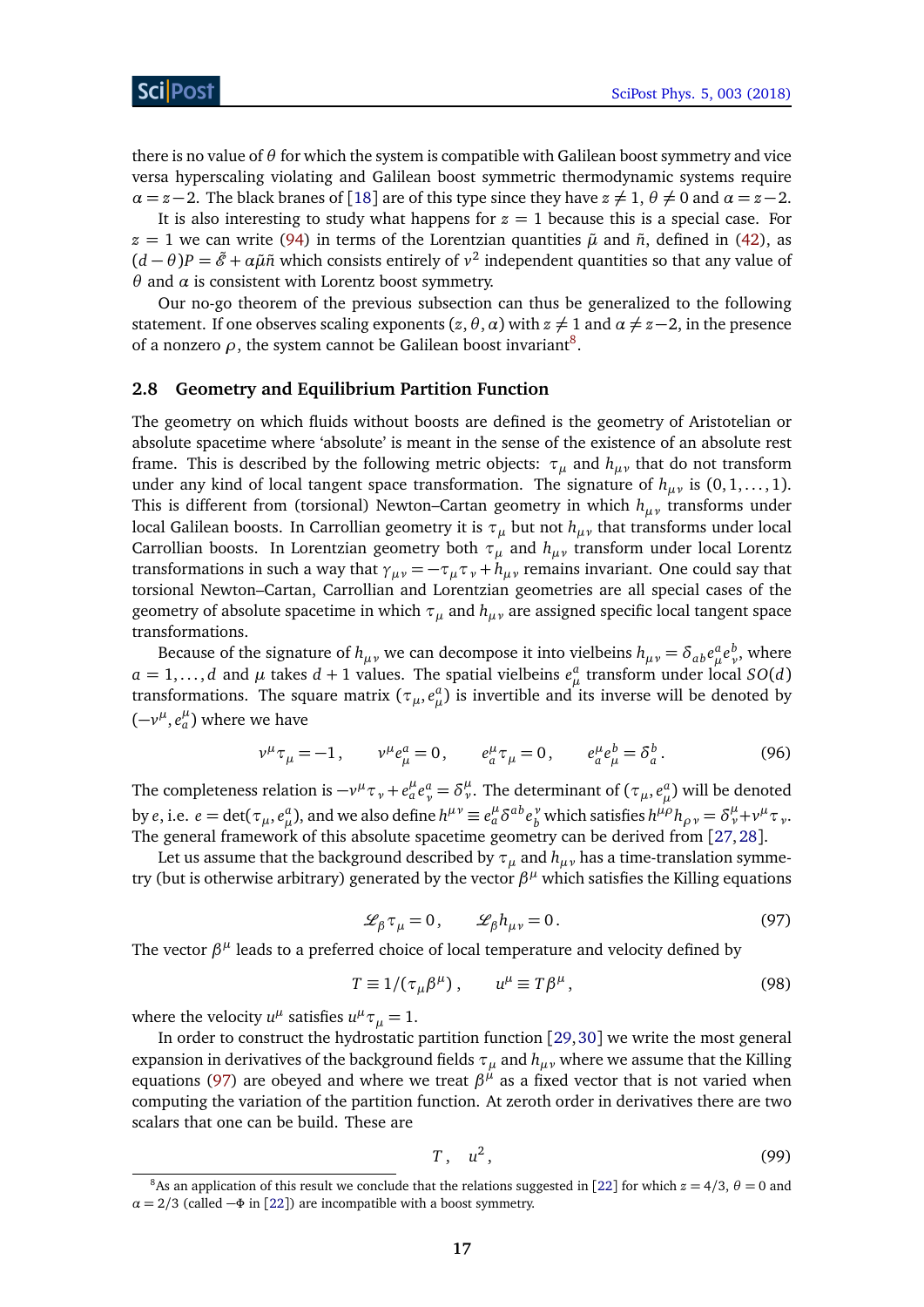where we defined  $u^2 = h_{\nu\rho} u^{\nu} u^{\rho}$ .

Let us consider the hydrostatic partition function up to zeroth order in derivatives $^9$  $^9$ , i.e.

$$
S = \int d^{d+1}x e P(T, u^2). \tag{100}
$$

Restricting to zeroth order is sufficient at the level of perfect fluids. Going beyond this will be discussed in [[3,](#page-34-3) [4](#page-34-4)]. Since we vary the background sources keeping  $\beta^{\mu}$  fixed we have  $\delta T = -Tu^{\mu}\delta\tau_{\mu}$  and  $\delta u^{\mu} = -u^{\mu}u^{\rho}\delta\tau_{\rho}$ . Using further that  $\delta e = e(-v^{\mu}\delta\tau_{\mu} + \frac{1}{2}$  $\frac{1}{2}h^{\mu\nu}\delta h_{\mu\nu}$ ). We define the responses  $T^{\mu}$  and  $T^{\mu\nu}$  as follows

$$
\delta S = \int d^{d+1}x e \left( -T^{\mu} \delta \tau_{\mu} + \frac{1}{2} T^{\mu \nu} \delta h_{\mu \nu} \right). \tag{101}
$$

We then find

$$
T^{\mu} = P v^{\mu} + \left(\frac{\partial P}{\partial T}\right)_{u^2} T u^{\mu} + 2 \left(\frac{\partial P}{\partial u^2}\right)_T u^2 u^{\mu}, \qquad (102)
$$

$$
T^{\mu\nu} = P h^{\mu\nu} + 2 \left( \frac{\partial P}{\partial u^2} \right)_T u^{\mu} u^{\nu}.
$$
 (103)

We now take *P* to be the pressure and using the thermodynamic relations  $\left(\frac{\partial P}{\partial T}\right)$  $\frac{\partial P}{\partial T}\Big|_{u^2} = s,$  *∂ P*  $\frac{\partial P}{\partial u^2}\Big|_T = \frac{1}{2}\rho$ ,  $sT + \rho u^2 = \mathcal{E} + P$  as well as  $u^{\mu} = -v^{\mu} + h^{\mu\rho}h_{\rho\nu}u^{\nu}$ , which follows from the completeness relation and  $\tau_\mu u^\mu = 1$ . Then we obtain

<span id="page-18-2"></span>
$$
T^{\mu} = \mathcal{E}u^{\mu} + Ph^{\mu\rho}h_{\rho\nu}u^{\nu}, \qquad (104)
$$

$$
T^{\mu\nu} = Ph^{\mu\nu} + \rho u^{\mu} u^{\nu}.
$$
 (105)

The energy-momentum tensor  $T^{\mu}{}_{\nu}$  is given by

<span id="page-18-3"></span>
$$
T^{\mu}{}_{\nu} = -T^{\mu}\tau_{\nu} + T^{\mu\rho}h_{\rho\nu},\tag{106}
$$

which can further be written as

$$
T^{\mu}{}_{\nu} = -(\mathcal{E} + P)u^{\mu}\tau_{\nu} + P\delta^{\mu}_{\nu} + \rho u^{\mu}u^{\rho}h_{\rho\nu} \,. \tag{107}
$$

This is the spacetime covariant form of our new perfect fluid energy-momentum tensor. In the LAB frame with  $v^{\mu} = -\delta^{\mu}_{0}$  $\int_0^{\mu}$ ,  $\tau_{\mu} = \delta_{\mu}^0$ ,  $h_{0\mu} = 0$ ,  $h^{0\mu} = 0$ ,  $h_{ij} = \delta_{ij}$ ,  $h^{ij} = \delta^{ij}$  and  $u^i = v^i$  the expressions [\(104\)](#page-18-2)–[\(106\)](#page-18-3) become equal to [\(19\)](#page-7-0).

## <span id="page-18-0"></span>**3 Speed of sound**

In this section, we derive new formulas for the speed of sound. As we will show, the standard "Landau-Lifshitz" formula for the sound speed no longer holds in the absence of boost symmetry, and needs to be generalized. In our theory, this is because the fluctuations of the perfect fluid energy-momentum tensor involves also the fluctuations of the kinetic mass density.

We first consider fluids at rest and derive a universal formula for the speed of sound without assuming a particular form for an equation of state. This means we expand the fluid velocity as  $v^i = v_0^i + \delta v^i$ ,  $\mathcal{E} = \mathcal{E}_0 + \delta \mathcal{E}$ ,  $P = P_0 + \delta P$ ,  $\rho = \rho_0 + \delta \rho$  with  $v_0^i = 0$ . The extension to boosted fluids with  $v_0^i \neq 0$  is given in the appendix. For the purpose of comparing with boosted fluids, we will write everything in terms of the internal energy  $\tilde{\mathscr{E}}$ , but notice that for fluids at rest

<span id="page-18-1"></span><sup>9</sup>We thank Kristan Jensen for useful discussions about the construction of the hydrostatic partition function.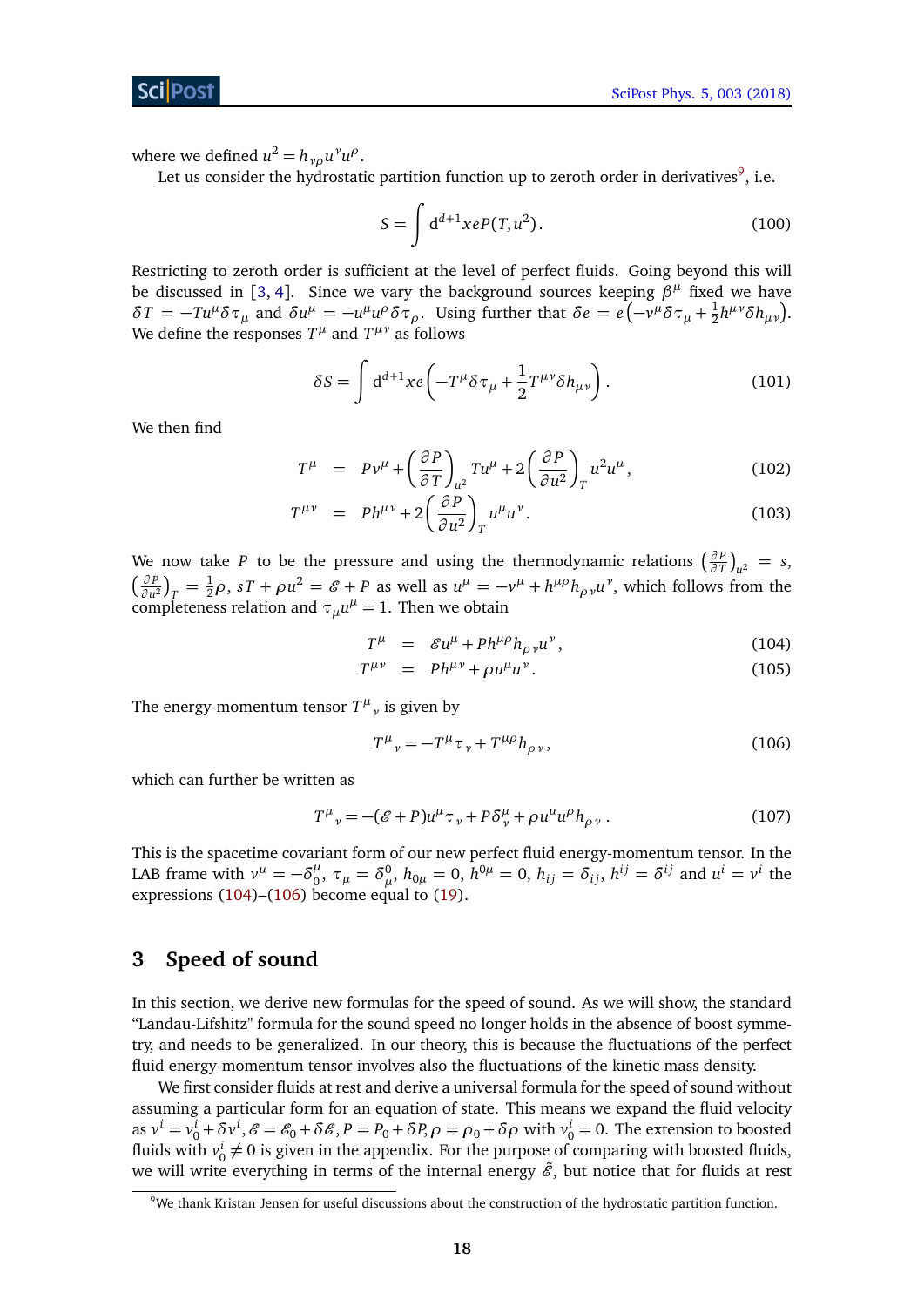## ScilPos<sup>.</sup>

we have  $\tilde{e_0}=e_0$ , and  $\delta\tilde{e}=\delta\mathscr{E}$ . The fluctuation equations that follow from [\(28\)](#page-8-3) and current conservation are

$$
0 = \partial_0 \delta n + n_0 \partial_i \delta v^i, \qquad (108)
$$

$$
0 = \partial_0 \delta \tilde{\mathscr{E}} + \left( \tilde{\mathscr{E}}_0 + P_0 \right) \partial_i \delta v^i, \tag{109}
$$

$$
0 = \rho_0 \partial_0 \delta v^i + \partial_i \delta P. \tag{110}
$$

Notice that *δρ* does not appear here, because the fluid is at rest in equilibrium. We will write  $P = P(\tilde{\mathscr{E}}, n, v^2)$  so that we have  $\delta P = \left(\frac{\partial P_0}{\partial \tilde{\mathscr{E}}}\right)$ ∂ $\tilde{\mathscr{E}}_0$ ſ  $\delta \tilde{\mathscr{E}} + \left( \frac{\partial P_0}{\partial n_0} \right)$ *∂ n*<sup>0</sup> ſ  $\delta$ <sup> $\delta$ </sup>*n* where we dropped the dependence on  $v^2$  because at leading order  $v_0^i = 0$  and  $\delta v^2 = 0$  up to first order. Going to Fourier space, using  $\delta\tilde{\mathscr{E}}=e^{-i\omega t+i k^i x^i}\delta\tilde{\mathscr{E}}(\omega,k)$  and similarly for  $\delta v^i$  and  $\delta n$ , and defining  $\delta v_{\parallel} = \frac{k^i}{k}$  $\frac{k^{\mu}}{k} \delta v^{i}$  we can derive the following equation for  $\delta v_{\parallel}$ 

$$
\rho_0 \omega^2 \delta v_{\parallel} - k^2 \left[ \left( \tilde{\mathcal{E}}_0 + P_0 \right) \left( \frac{\partial P_0}{\partial \tilde{\mathcal{E}}_0} \right)_{n_0} + n_0 \left( \frac{\partial P_0}{\partial n_0} \right)_{\tilde{\mathcal{E}}_0} \right] \delta v_{\parallel} = 0, \tag{111}
$$

so that the speed of sound  $v_s^2$  is

<span id="page-19-0"></span>
$$
v_s^2 = \frac{\tilde{\mathscr{E}}_0 + P_0}{\rho_0} \left( \frac{\partial P_0}{\partial \tilde{\mathscr{E}}_0} \right)_{n_0} + \frac{n_0}{\rho_0} \left( \frac{\partial P_0}{\partial n_0} \right)_{\tilde{\mathscr{E}}_0}.
$$
 (112)

This can be rewritten as follows. From general thermodynamics with  $P = P(\tilde{\mathcal{E}}, n, v^2)$  using the first law for  $\delta \tilde{\mathcal{E}}$  as well as the fact that  $\tilde{\mathcal{E}} + P = sT + \mu n$  we can show that

$$
\left(\frac{\partial P}{\partial n}\right)_{\frac{s}{n},\nu^2} = \frac{\tilde{\mathscr{E}} + P}{n} \left(\frac{\partial P}{\partial \tilde{\mathscr{E}}}\right)_{n,\nu^2} + \left(\frac{\partial P}{\partial n}\right)_{\tilde{\mathscr{E}},\nu^2}.
$$
\n(113)

Applying this to perturbations around a zero velocity thermodynamic configuration we find that the speed of sound  $(112)$  can be written as

$$
v_s^2 = \frac{n_0}{\rho_0} \left(\frac{\partial P_0}{\partial n_0}\right)_{\frac{s_0}{n_0}}.
$$
\n(114)

This generalizes the "Landau-Lifshitz" formula for the speed of sound,  $v_s^2 = \left(\frac{\partial P_0}{\partial \rho_0}\right)$ *∂ ρ*<sup>0</sup>  $\int_{\frac{s_0}{n_0}}$ that holds for the case when there is Galilei boost symmetry with  $\rho = mn$ .

When we are dealing with a scale invariant system, because  $v_0^i = 0$ , we can use that  $dP_0 = z\tilde{\mathscr{E}}_0.$  It follows that  $\left(\frac{\partial P_0}{\partial n_0}\right)$ *∂ n*<sup>0</sup> λ  $_{\tilde{\mathscr{E}}_0}=0$  so that for a Lifshitz perfect fluid the speed of sound is given by

$$
v_s^2 = \frac{z}{d} \frac{\tilde{\mathscr{E}}_0 + P_0}{\rho_0} \,. \tag{115}
$$

<span id="page-19-1"></span>If on the other hand we do not assume scale invariance and also remove the *U*(1) current we find

$$
v_s^2 = \frac{\tilde{\mathcal{E}}_0 + P_0}{\rho_0} \left( \frac{\partial P_0}{\partial \tilde{\mathcal{E}}_0} \right),\tag{116}
$$

which reduces for the relativistic case to the well-known expression (with *c* = 1)  $v_s^2 = \left(\frac{\partial P_0}{\partial \tilde{\mathscr{E}}_0} \right)$  $\partial \tilde{\mathscr{E}}_0$ .

In the appendix, we extend our results to the case of a boosted fluid, and study the speed of sound propagating in a fluid that has some velocity  $v_0^i$  in some inertial frame.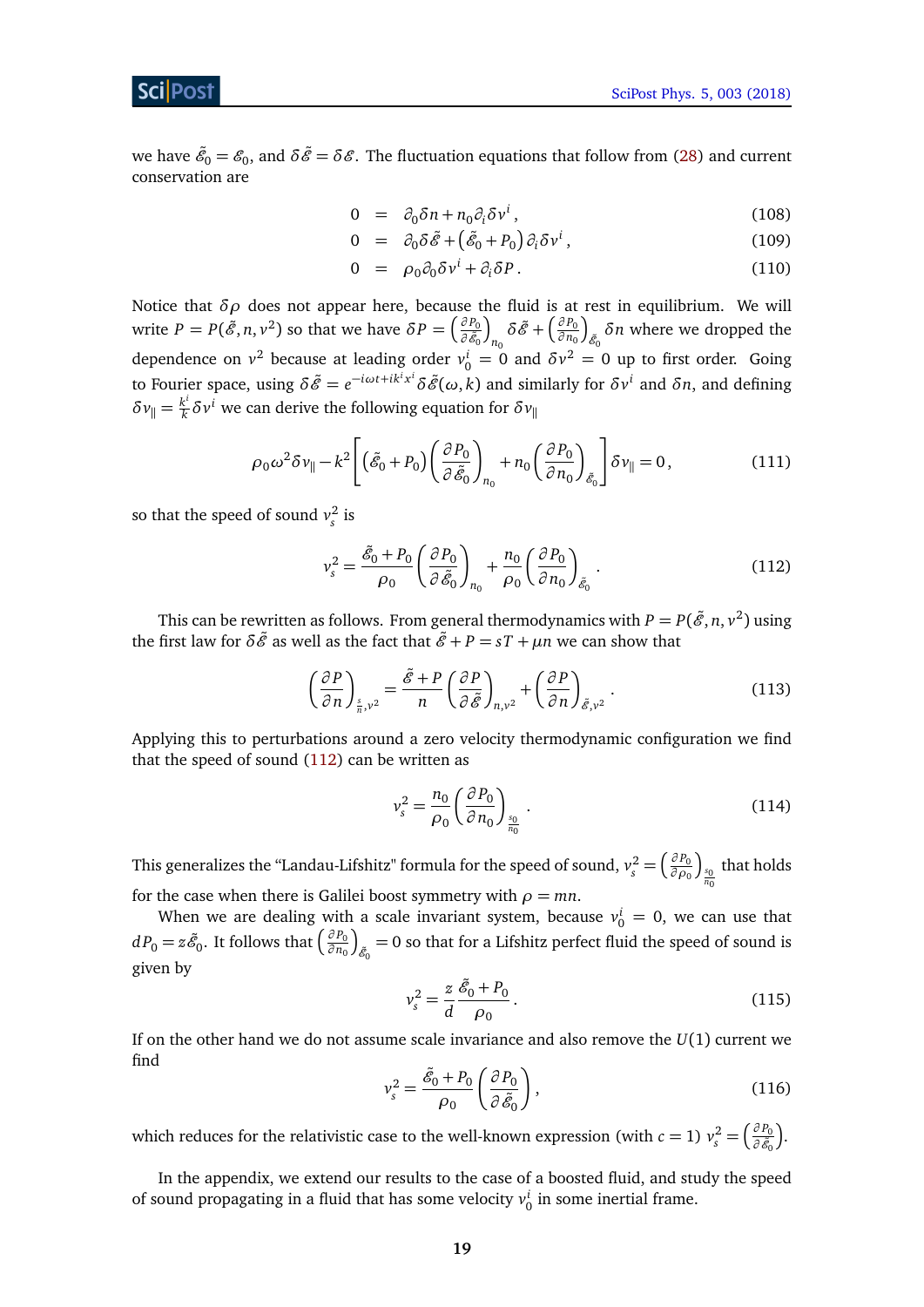## <span id="page-20-0"></span>**4 Ideal gas of Lifshitz particles**

In this section we consider Boltzmann, Bose, and Fermi gases of identical Lifshitz particles moving in *d* spatial dimensions. The one-particle Hamiltonian has the form

<span id="page-20-1"></span>
$$
H_1 = \lambda \left(\vec{k}^2\right)^{\frac{z}{2}},\tag{117}
$$

where  $\lambda$  has the dimensions of  $(kg)^{1-z} (m/s)^{2-z}$ . We assume that  $z \ge 1$ . For  $z = 1$  the Hamil-tonian [\(117\)](#page-20-1) describes a massless relativistic particle with  $\lambda = c$ . Another special case is when  $z = 2$  and  $\lambda = 1/(2m)$  in which case the system also includes Galilean boost symmetry. For arbitrary *z*, there is no boost symmetry, so it provides a concrete example illustrating the main ideas of our paper. Instead of boost symmetry, there is Lifshitz scale symmetry, manifested by the anisotropic (between time and space) scaling relations  $t \to a^z t$ ,  $\vec{x} \to a\vec{x}$ . The dimensionful parameter  $\alpha$  has no scaling weight, so that the Hamiltonian [\(117\)](#page-20-1) obeys the Lifshitz scaling property of an energy,  $H \to \alpha^{-z}H$ . The Lagrangian of the Lifshitz particles takes the form

$$
L = \lambda(z - 1) (\vec{k}^2)^{\frac{z}{2}}, \qquad (118)
$$

which for  $z = 2$  reduces to the known result  $L = \vec{k}^2/2m$ . The relation between momentum and velocity is given by

$$
\vec{k} = \left(\frac{1}{\lambda z}\right)^{\frac{1}{z-1}} \frac{1}{\left(\vec{v}^2\right)^{\frac{z-2}{2(z-1)}}} \vec{v} \tag{119}
$$

which reduces to  $\vec{k} = m\vec{v}$  for  $z = 2$ ,  $\lambda = 1/(2m)$ .

The Lagrangian scales in the same way as the Hamiltonian, such that the action  $S=\int\mathrm{d} t\, L$ is indeed invariant under Lifshitz rescalings. The dynamics of free Lifshitz particles is of course very simple; they move on straight lines given by

$$
\vec{x}(t) = \vec{v}_0 t + \vec{x}_0 , \qquad \vec{v}_0 = z E \frac{\vec{k}_0}{k_0^2} , \qquad (120)
$$

where the constants of motion, energy  $E$  and momentum  $\vec{k}_0$ , are set by the initial conditions, and  $E = \lambda \left(\vec{k}_0^2\right)^{\frac{2}{2}}$  is the dispersion relation.

The Lifshitz scale symmetry strongly constrains the thermodynamics of the Lifshitz gas and the form of certain hydrodynamical quantities such as the speed of sound. Sound modes arise in the linear dispersion relation of the energy density fluctuations, with  $k \equiv |\vec{k}|$ ,

$$
\omega = v_s k \tag{121}
$$

This can be contrasted with the dispersion relation of a particle with Lifshitz scaling, i.e.  $\omega = c_z k^z$ , for some constant  $c_z$  that has no scaling weight. The speed of sound  $v_s$  therefore must have a scaling weight: as  $\omega \to \alpha^{-z} \omega$  and  $k \to \alpha^{-1} k$ , we must have  $v_s \to \alpha^{1-z} v_s$ . Such a scaling behavior can only arise if  $v<sub>s</sub>$  has the right dependence on the temperature *T* and on  $\lambda$  to restore the correct SI units for a velocity. For instance, if there are no other scales in the problem other than  $\lambda$  and  $k_B T$  (e.g. in the absence of a chemical potential), we must have

$$
v_s = \# \left( k_B T \right)^{\frac{z-1}{z}} \lambda^{\frac{1}{z}} \tag{122}
$$

<span id="page-20-2"></span>for some numerical constant denoted by  $#$ . In the next subsections, we compute this constant explicitly below for a Boltzmann, Bose, and Fermi gas of Lifshitz particles at finite density.

Some of the formulae presented in the remainder of this section can be found back in various places in the literature, or are rather straightforward generalizations of known results. We give references below. To the best of our knowledge, the formulae for the speed of sound are new however, as well as all velocity dependence of the partition function and kinetic mass density formula.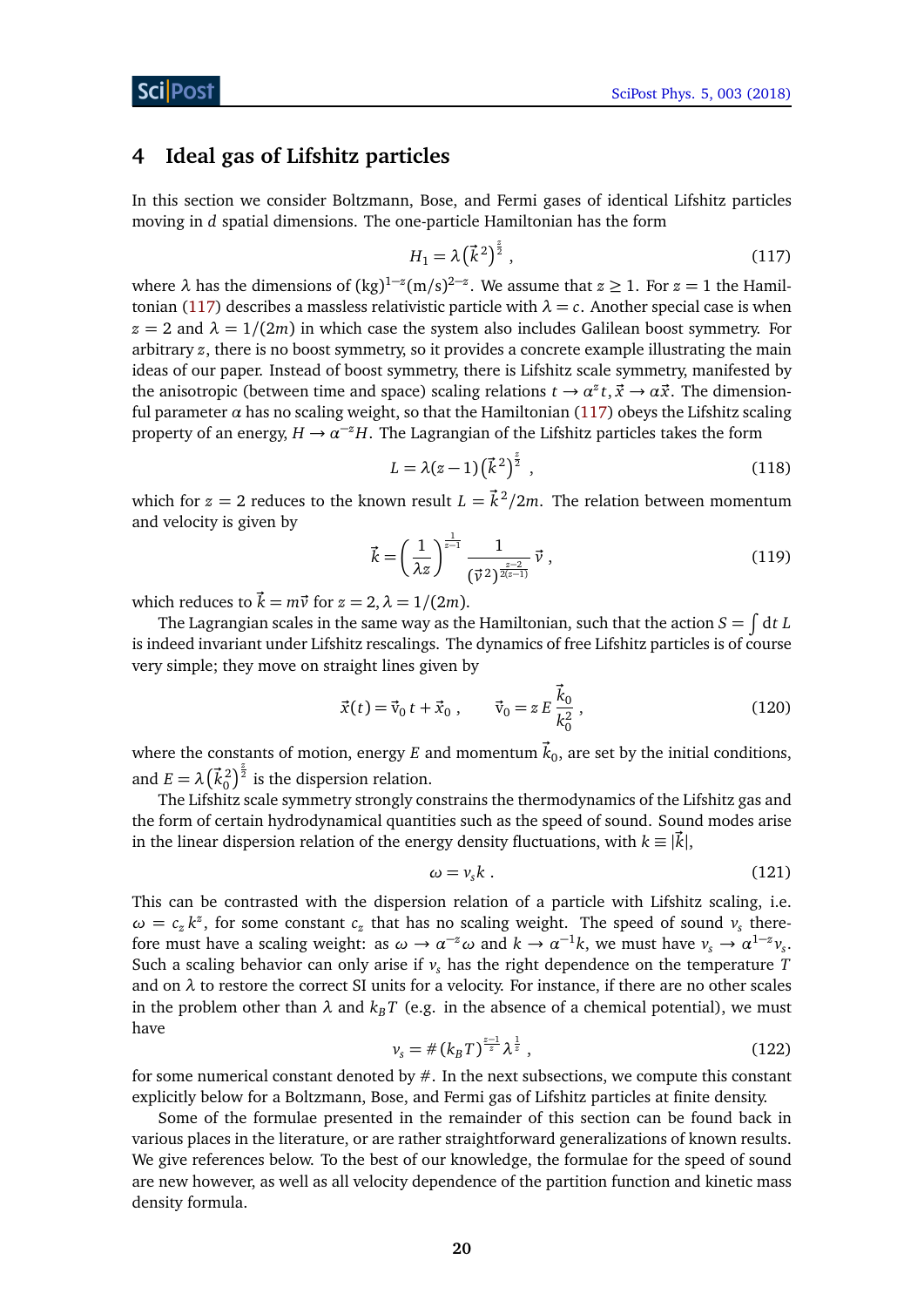#### <span id="page-21-0"></span>**4.1 Boltzmann gas**

The canonical partition function for a gas of *N* non-interacting identical particles is given by

<span id="page-21-1"></span>
$$
Z(N, T, V, \vec{v}) = \frac{1}{N!} [Z_1(T, V, \vec{v})]^N , \qquad (123)
$$

where  $Z_1(T, V, \vec{v})$  is the single-particle partition function

$$
Z_1(T, V, \vec{v}) = \frac{V}{h^d} \int d^d \vec{k} e^{-\beta H_1 + \beta \vec{v} \cdot \vec{k}}.
$$
 (124)

Here  $\beta = \frac{1}{k_B}$  $\frac{1}{k_B T}$  is the inverse temperature, Planck's constant *h* is written to make the partition function dimensionless, and we introduced a velocity vector as a chemical potential as discussed in Section 2. The volume is *V* and the number of spatial dimensions is *d*. The result [\(123\)](#page-21-1) is only valid when all particles occupy different states, so no two or more particles occupy the same energy level. This happens when the number of particles is much less than the number of thermally accessible energy levels in the system, which can be formulated as  $N \ll Z_1$ . This happens for sufficient low concentration and high temperature, where the gas behaves as a classical system. For a discussion, see e.g. [[31](#page-36-3)].

At zero velocity  $\vec{v} = 0$ , we can explicitly evaluate

<span id="page-21-2"></span>
$$
Z_1(T, V, \vec{v} = 0) = \frac{2V}{z} \left(\frac{\sqrt{\pi}}{h}\right)^d \frac{\Gamma\left[\frac{d}{z}\right]}{\Gamma\left[\frac{d}{2}\right]} \left(\frac{k_B T}{\lambda}\right)^{\frac{d}{z}}.
$$
 (125)

Notice that this partition function is scale invariant under  $T\to a^{-z}T$  combined with  $V\to a^dV,$ which are the correct Lifhsitz scaling laws. The condition on low concentration can now be translated in terms of a thermal wavelength *λth* as follows. The average interparticle spacing in the gas is set by the length scale  $(V/N)^{1/d}$ . Requiring  $N \ll Z_1$  is then equivalent to [[32](#page-36-4)]

$$
\lambda_{th} \ll \left(\frac{V}{N}\right)^{\frac{1}{d}}, \qquad \lambda_{th}^{-d} \equiv \frac{Z_1}{V} = \frac{2}{z} \left(\frac{\sqrt{\pi}}{h}\right)^d \frac{\Gamma\left[\frac{d}{z}\right]}{\Gamma\left[\frac{d}{2}\right]} \left(\frac{k_B T}{\lambda}\right)^{\frac{d}{z}}.
$$
 (126)

When the thermal wavelength becomes of the same order as the interparticle distance, the gas can no longer be treated classically and one resorts to the Bose-description of the quantum Lifshitz gas, which we do in the next subsection.

The energy of the system follows from

<span id="page-21-3"></span>
$$
U_0 \equiv \langle \tilde{E}_0 \rangle = -\frac{\partial \ln Z}{\partial \beta} = \frac{d}{z} N k_B T \ . \tag{127}
$$

This is the equipartition theorem for Lifshitz particles, saying that the average kinetic energy is  $(d/z)$ *k<sub>B</sub> T* per particle. The subscript denotes that we are at zero velocity,  $v = 0$ . We extend this to non-zero velocities below. The dimensionless heat capacity formula then follows from

$$
C_V = \left(\frac{\partial U}{\partial T}\right)_V, \qquad \hat{C}_V \equiv \frac{C_V}{N k_B} = \frac{d}{z}, \qquad (128)
$$

independent of the temperature. For  $d = 3$ ,  $z = 2$  this leads to the famous factor of  $3/2$  in the heat capacity of non-relativistic mono-atomic ideal gases. The generalization to arbitrary dimension just follows from counting degrees of freedom, and here we add also the extension to other values of *z*, which is a consequence of the simple scaling law in [\(125\)](#page-21-2).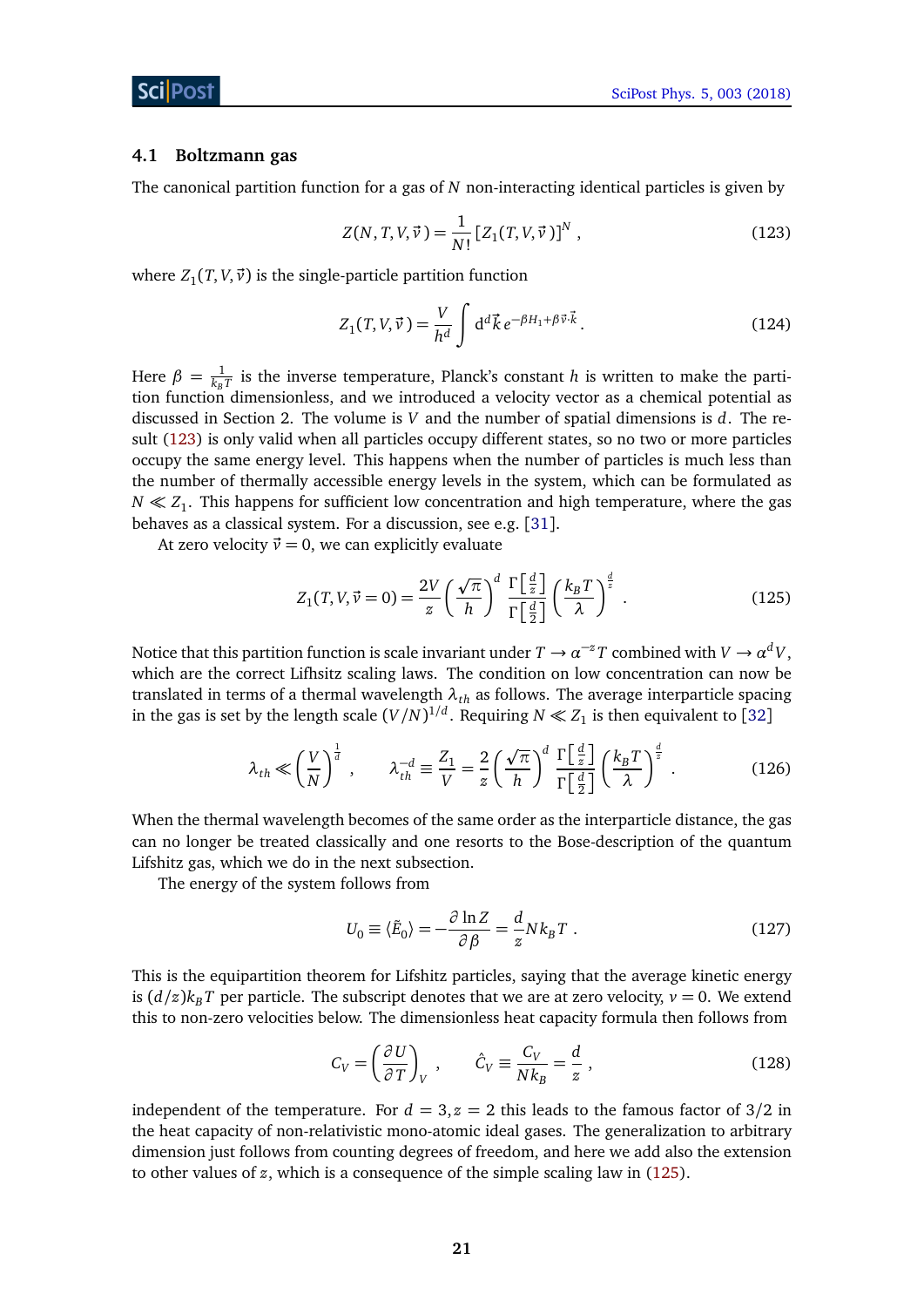By taking differentials of the partition functions, we can derive all the thermodynamic quantities and rediscover the ideal gas law and energy densities  $\tilde{\mathscr{E}}_0 = U_0/V = \langle \tilde{E}_0 \rangle /V$ 

<span id="page-22-4"></span>
$$
PV = Nk_B T \ , \qquad \tilde{\mathcal{E}}_0 = \frac{d}{z} P_0 \ . \tag{129}
$$

The last relation is in fact the *z*-trace Ward identity for the energy-momentum tensor. The Lifshitz weight for the pressure is then  $-z-d$ , i.e. it scales like  $P \to \alpha^{-z-d}P$ .

<span id="page-22-5"></span>The entropy of the Lifshitz gas can be easily computed from  $S = k_B(\beta U + \ln Z)$  and from this and the ideal gas law, we can compute the dimensionless heat capacity at constant pressure

$$
C_P = T \left(\frac{\partial S}{\partial T}\right)_P, \qquad \hat{C}_P \equiv \frac{C_P}{N k_B} = \frac{d}{z} + 1, \qquad (130)
$$

leading to the adiabatic index

<span id="page-22-0"></span>
$$
\gamma \equiv \frac{C_P}{C_V} = 1 + \frac{z}{d} \tag{131}
$$

The adiabatic index appears in the relation

$$
PV^{\gamma} = constant , \qquad (132)
$$

which holds during adiabatic expansion or compression of the gas. The constant is a number determined from the initial volume and pressure. After the expansion or compression, the volume has changed with a fraction, and one then computes the pressure from [\(132\)](#page-22-0). This equation is consistent with Lifshitz scaling, as *PV<sup>γ</sup>* has zero scaling weight. For large temperatures, the entropy behaves as

$$
S \stackrel{T \to \infty}{=} k_B N \frac{d}{z} \ln T \ . \tag{133}
$$

For non-zero velocities  $\vec{v}$ , the evaluation of the partition function in the canonical ensemble is less easy. For generic values of  $z \geq 1$ , one can integrate term by term in the power expansion of  $v \equiv |\vec{v}|$ , and the result is<sup>[10](#page-22-1)</sup>

<span id="page-22-3"></span>
$$
Z_1(T, V, \vec{v}) = \frac{2V}{z} \left(\frac{\sqrt{\pi}}{h}\right)^d (\lambda \beta)^{-\frac{d}{z}} \sum_{n=0}^{\infty} \frac{\left(-\frac{\beta v}{2}\right)^{2n}}{n!} \frac{\Gamma\left[\frac{d+2n}{z}\right]}{\Gamma\left[\frac{d+2n}{2}\right]} (\lambda \beta)^{-\frac{2n}{z}}
$$
  

$$
= Z_1(T, V, \vec{v} = 0) \left(1 + \frac{1}{2d} \frac{\Gamma\left[\frac{d+2}{z}\right]}{\Gamma\left[\frac{d}{z}\right]} \left(\frac{v\beta}{(\lambda \beta)^{1/z}}\right)^2 + \cdots\right).
$$
(134)

This series correctly reproduces the textbook results for  $z = 1$  and  $z = 2$  respectively, as one can easily check.

The grand-canonical partition function is given by

$$
\mathscr{Z}(\mu, T, V, \vec{v}) = \sum_{N=0}^{\infty} e^{\beta \mu N} Z(N, T, V, \vec{v}) = \sum_{N=0}^{\infty} \frac{1}{N!} \left( e^{\beta \mu} Z_1(T, V, \vec{v}) \right)^N, \tag{135}
$$

where  $\mu$  is the chemical potential. It follows that

<span id="page-22-2"></span>
$$
\log \mathcal{Z}(\mu, T, V, \vec{v}) = e^{\beta \mu} Z_1(T, V, \vec{v}), \qquad (136)
$$

and as before, we define the grand potential *Ω* as

$$
\Omega(\mu, T, V, \vec{v}) = -k_B T \log \mathcal{Z}.
$$
\n(137)

<span id="page-22-1"></span><sup>10</sup>We used the formula  $Γ(n + \frac{1}{2}) = \frac{(2n)!}{4^n n!}$ p *π*.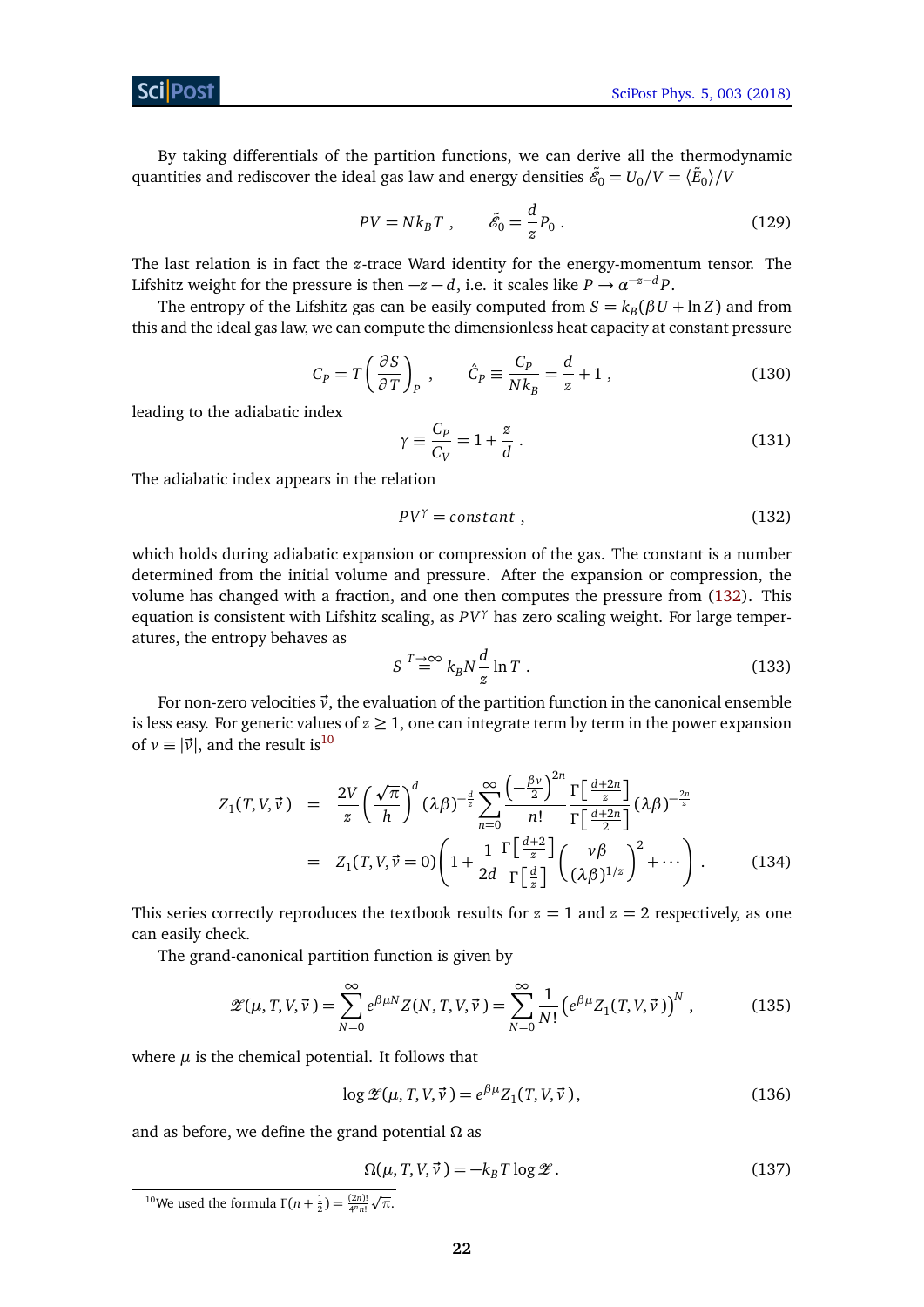We first restrict to zero velocities,  $\vec{v} = 0$ . The grand potential can then be computed explicitly, and the result is

$$
\Omega_0 = -\frac{2V}{z} \left(\frac{\sqrt{\pi}}{h}\right)^d \lambda^{-\frac{d}{z}} \frac{\Gamma\left[\frac{d}{z}\right]}{\Gamma\left[\frac{d}{2}\right]} \beta^{-1-\frac{d}{z}} e^{\beta \mu} . \tag{138}
$$

For non-zero velocities, one can again write the grand potential in terms of a power series, using [\(136\)](#page-22-2) and [\(134\)](#page-22-3). Taking derivatives then gives all thermodynamic quantities in the grand-canonical ensemble, for instance the kinetic mass density is computed from  $P_i = -(\partial \Omega / \partial v^i)_{T,V,\mu} = \rho V v_i$ , which at zero velocity is

$$
\rho_0 = \frac{2}{zd} \left(\frac{\sqrt{\pi}}{h}\right)^d \frac{\Gamma\left[\frac{d+2}{z}\right]}{\Gamma\left[\frac{d}{2}\right]} \beta(\lambda \beta)^{-(\frac{d+2}{z})} e^{\beta \mu} \,. \tag{139}
$$

For this result, we explicitly needed the *v*-dependence of the partition function to lowest order in equation [\(134\)](#page-22-3). Similarly we can compute the pressure from  $\Omega = -PV$ , and energy from [\(129\)](#page-22-4). Using the formula for the speed of sound derived in [\(116\)](#page-19-1) we then find

<span id="page-23-1"></span>
$$
v_s^2 = (d+z)\frac{\Gamma\left[\frac{d}{z}\right]}{\Gamma\left[\frac{d+2}{z}\right]}(k_B T)^{2\left(\frac{z-1}{z}\right)}\lambda^{\frac{2}{z}}\,,\tag{140}
$$

which is consistent with [\(122\)](#page-20-2). Notice that the chemical potential dropped out of this expression. For  $z = 1$  and  $z = 2$  this formula reproduces the well known results  $v_s^2 = \frac{c^2}{d}$  $\frac{c}{d}$  and  $v_s^2 = \frac{d+2}{d} \frac{k_B T}{m}$  respectively.

Using these formula, for general *z*, we can write the expansion for the partition function also as an expansion in  $v/v_s$ :

$$
Z_1(T, V, \vec{v}) = Z_1(T, V, \vec{v}) = 0 \left( 1 + \frac{d + z}{2d} \frac{v^2}{v_s^2} + \frac{1}{8} \frac{(d + z)^2}{d(d + 2)} \frac{\Gamma\left[\frac{d}{z}\right] \Gamma\left[\frac{d + 4}{z}\right]}{\Gamma\left[\frac{d + 2}{z}\right]^2} \frac{v^4}{v_s^4} + \cdots \right). \tag{141}
$$

The particle number density is different from the kinetic mass density and given by (at zero velocity)

$$
n_0 \equiv \frac{N_0}{V} = e^{\beta \mu} \frac{2}{z} \left(\frac{\sqrt{\pi}}{h}\right)^d \frac{\Gamma\left[\frac{d}{z}\right]}{\Gamma\left[\frac{d}{2}\right]} \left(\frac{k_B T}{\lambda}\right)^{\frac{d}{z}} = e^{\beta \mu} \lambda_{th}^{-d} , \qquad (142)
$$

where we computed *N* from the relation  $N = -(\partial \Omega / \partial \mu)_{(T,V,\vec{v})}$ . The relation with the kinetic mass density is

$$
\rho_0 = \frac{d+z}{d} \frac{k_B T}{v_s^2} n_0 = \frac{z}{d} \frac{\mathcal{E}_0 + P_0}{v_s^2} \,. \tag{143}
$$

<span id="page-23-0"></span>The second equality is of course a rewriting of [\(116\)](#page-19-1) which, using the adiabatic index, can be rewritten as

$$
P_0 = \frac{v_s^2}{\gamma} \rho_0 \,,\tag{144}
$$

which is also familiar from mono-atomic gases. Notice that this not the so-called isothermal sound-speed, in which the temperature is kept fixed and the sound-speed is computed from (*∂ P/∂ ρ*)*<sup>T</sup>* . Instead it is the adiabatic sound speed, in which the entropy is kept fixed while the gas adiabatically expands. The two sound-speeds are known to differ by a multiplicative factor *γ* 1*/*2 , which is also visible in [\(144\)](#page-23-0). In other words, adiabatic sound waves move *γ* 1*/*2 times faster than isothermal sound waves.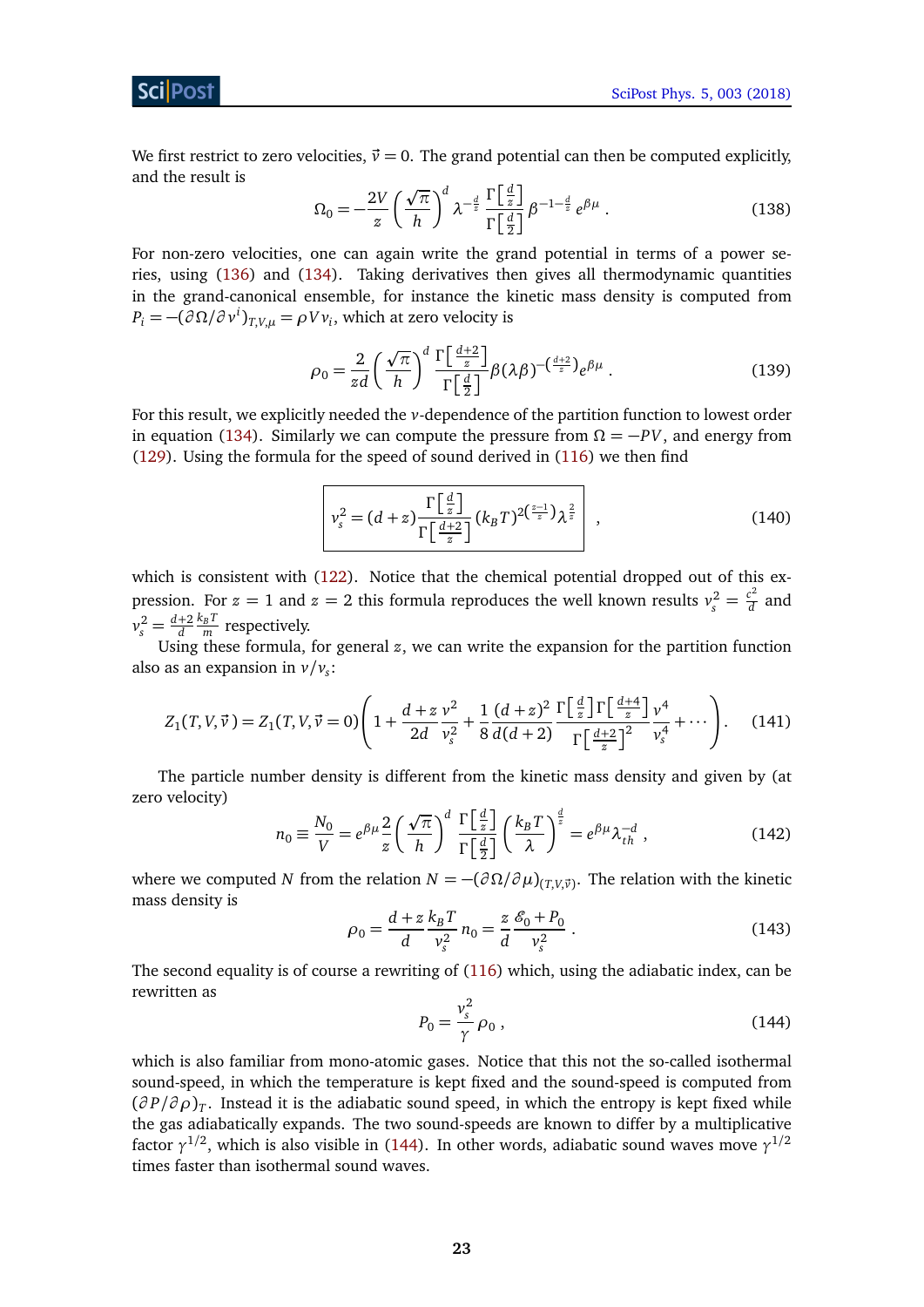## Sci Post

For finite velocity, we can determine the kinetic mass density as a power series, and find to leading order in  $v/v_s$ 

$$
\rho = \rho_0 \left( 1 + \frac{1}{2} \frac{\left(d+z\right)}{\left(d+2\right)} \frac{\Gamma\left[\frac{d}{z}\right] \Gamma\left[\frac{d+4}{z}\right]}{\Gamma\left[\frac{d+2}{z}\right]^2} \frac{v^2}{v_s^2} + \dotsb \right). \tag{145}
$$

The number density at finite velocity is given by

<span id="page-24-1"></span>
$$
n = e^{\beta \mu} \frac{Z_1}{V} = n_0 \left( 1 + \frac{d + z}{2d} \frac{v^2}{v_s^2} + \cdots \right),
$$
 (146)

and for the pressure we find, using [\(134\)](#page-22-3),

$$
P = P_0 \left( 1 + \frac{1}{2d} \frac{\Gamma\left[\frac{d+2}{z}\right]}{\Gamma\left[\frac{d}{z}\right]} \left(\frac{\nu \beta}{(\lambda \beta)^{1/z}}\right)^2 + \cdots \right). \tag{147}
$$

An equation of state at finite velocity relating *ρ* and *n* is harder to read off now. Of course, we still have that [\(13\)](#page-5-1) holds.

Finally, we mention, as a consistency check, that we have verified the *z*-trace condition on the energy-momentum tensor for any value of the velocity.

#### **Large** *z***-limit**

There is an interesting limit, in which we take the dynamical exponent to be large, keeping

$$
\tilde{\lambda} \equiv \lambda^{-1/z} \tag{148}
$$

constant. This is a well defined combination in the large *z*-limit and has dimension of kg m/s. One easily finds that the sound speed grows linearly with *z* for large *z*, and so does the adiabatic index *γ*,

$$
v_s^2 \to z \frac{d+2}{d} \left(\frac{k_B T}{\tilde{\lambda}}\right)^2 , \qquad \gamma \to \frac{z}{d} . \tag{149}
$$

The kinetic mass density in this limit is related to the number density, at zero velocity, by

$$
\rho_0 = \frac{\beta \tilde{\lambda}^2}{d+2} n_0 , \qquad (150)
$$

and one can check that the ideal gas law  $P_0 = (k_B T) n_0$  is still satisfied.

For finite velocity, it is still difficult to sum the series even in the large *z*-limit. But we can work in perturbation theory, and find the velocity dependent corrections to e.g. the pressure,

$$
P = P_0 \left[ 1 + \frac{\beta^2 \tilde{\lambda}^2 v^2}{2(d+2)} + \cdots \right],
$$
\n(151)

consistent with taking the limit on [\(147\)](#page-24-1).

### <span id="page-24-0"></span>**4.2 Quantum gases**

The previously discussed ideal gas is at low density. For higher densities, spin statistics influences the allowed occupation of states. For a given state, labelled by momentum  $\vec{k}$ , the grand canonical partition function is given by

$$
\mathscr{Z}_{\vec{k}} = \sum_{n_{\vec{k}}} e^{-n_{\vec{k}}\beta \left( E_1(\vec{k}) - \vec{v} \cdot \vec{k} - \mu \right)}.
$$
 (152)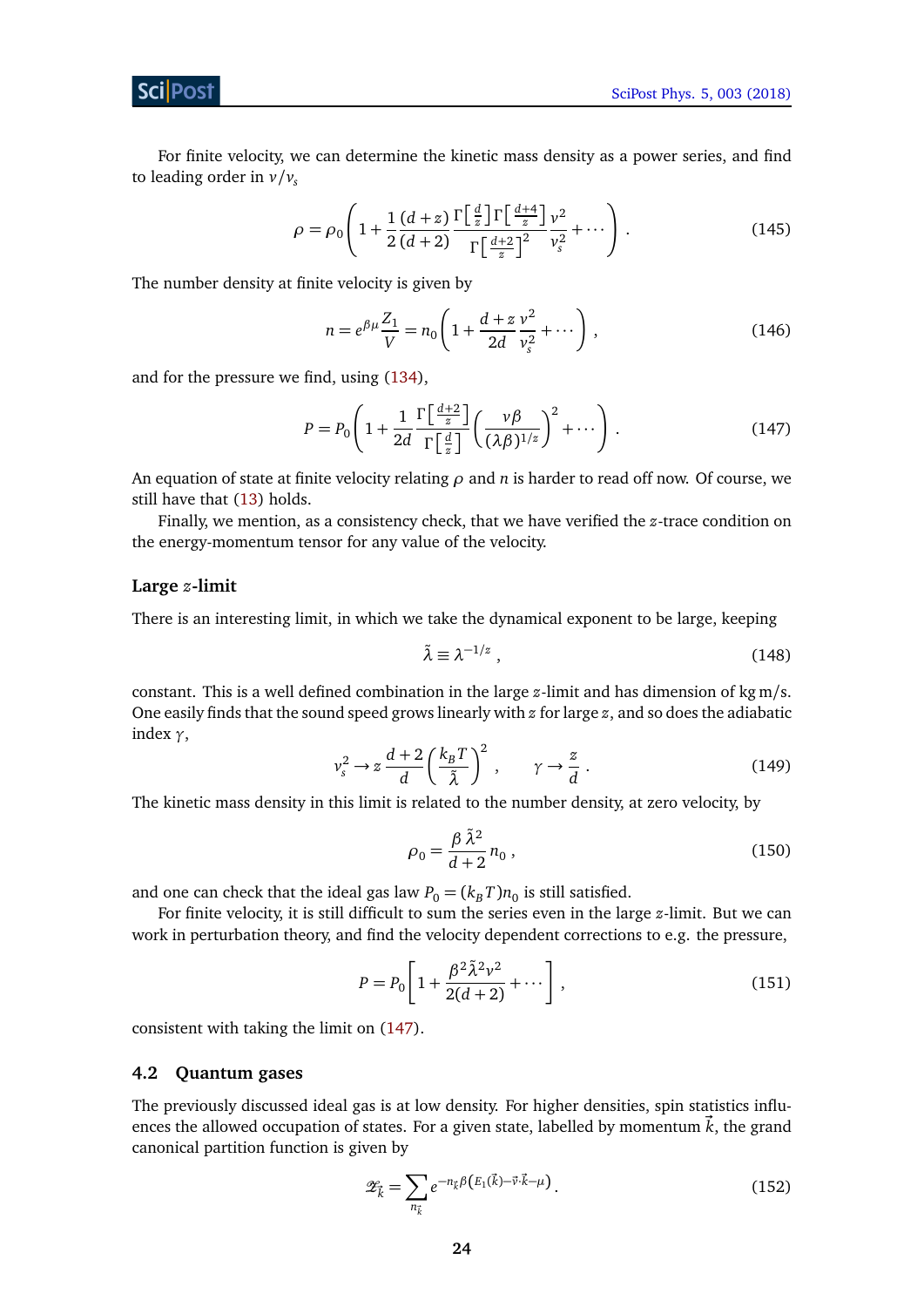Here  $n_{\vec{k}}$  denotes the occupation number, and  $E_1$  is the energy for a single particle. For bosons this number spans  $n_{\vec{k}} = \{0, 1, 2, ...\}$ , whereas for fermions this is restricted to  $n_{\vec{k}} = \{0, 1\}$ . We can perform the sum and find

$$
\mathscr{Z}_{B/F,\vec{k}} = \left(1 \mp e^{-\beta (H_1(\vec{k}) - \vec{v} \cdot \vec{k} - \mu)}\right)^{\mp 1},\tag{153}
$$

where bosons (fermions) correspond to the upper (lower) sign. To avoid singularities, we restrict to  $\mu < 0$ , for bosons, in other words  $0 < e^{\beta \mu} < 1$ . For fermions we allow  $0 < e^{\beta \mu} < \infty$ . For non-interacting particles, multi-particle states all contribute to the grand canonical partition function in a factorized way, and we get

<span id="page-25-0"></span>
$$
\mathscr{Z}_{B/F} = \prod_{\vec{k}} \mathscr{Z}_{B/F,\vec{k}}^{2s+1},\tag{154}
$$

where *s* denotes the spin multiplicity. The grand potential is then obtained by

$$
\Omega_{B/F} \equiv -\frac{1}{\beta} \log \left( \mathcal{Z}_{B/F} \right)
$$
  
=  $\pm (2s+1) \frac{1}{\beta} \sum_{\vec{k}} \log \left( 1 \mp e^{-(\beta H_1(\vec{k}) - \beta \vec{v} \cdot \vec{k} - \beta \mu)} \right)$  (155)  

$$
\approx \pm (2s+1) \frac{1}{\beta} \frac{V}{h^d} \int d^d \vec{k} \log \left( 1 \mp e^{-(\beta H_1(\vec{k}) - \beta \vec{v} \cdot \vec{k} - \beta \mu)} \right),
$$

where in the third line we approximated the sum by an integral, which is valid as long as  $\lambda_{th} \ll L \equiv V^{1/d}$ . This requirement will fail for low temperatures, since  $\lambda_{th}^d \sim T^{-d/z}$ . We will discuss this later.

Evaluating the integral in [\(155\)](#page-25-0) we obtain

$$
\Omega_{B/F} = \mp (2s+1)V\lambda_{th}^{-d} \frac{\Gamma\left[\frac{d}{2}\right]}{\Gamma\left[\frac{d}{2}\right]} \frac{1}{\beta} \sum_{n=0}^{\infty} \frac{(\beta v)^{2n}}{(2n)!} \frac{(2n-1)!!}{2^n} \frac{\Gamma\left[\frac{d+2n}{z}\right]}{\Gamma\left[\frac{d}{2}+n\right]} (\lambda \beta)^{-\frac{2n}{z}} \text{Li}_{\frac{d+2n}{z}+1-2n}\left[\pm e^{\beta \mu}\right]
$$

$$
= \Omega_{B/F}(T, V, \mu, \vec{v} = 0) \left(1 + \frac{1}{2d} \frac{\Gamma\left[\frac{d+2}{z}\right]}{\Gamma\left[\frac{d}{z}\right]} \left(\frac{\beta v}{(\lambda \beta)^{\frac{1}{z}}}\right)^2 \frac{\text{Li}_{\frac{d+2}{z}-1}\left[\pm e^{\beta \mu}\right]}{\text{Li}_{\frac{d}{z}+1}\left[\pm e^{\beta \mu}\right]} + \cdots\right),\tag{156}
$$

where Li*<sup>n</sup>* (*z*) denotes a polylogarithm and where

<span id="page-25-1"></span>
$$
\Omega_{B/F}(T, V, \mu, \vec{v} = 0) = \mp (2s + 1)V \lambda_{th}^{-d} \frac{1}{\beta} \text{Li}_{\frac{d}{z}+1}[\pm e^{\beta \mu}]. \tag{157}
$$

For *e βµ* 1, so low density or high temperature, the result in [\(156\)](#page-25-1) coincides,[11](#page-25-2) as can be seen from [\(155\)](#page-25-0), with the result from the Boltzmann gas from [\(134\)](#page-22-3), up to an overall factor of (2*s* + 1). The particle number and pressure (from which the internal energy density can be obtained by using the *z*-deformed trace condition) can be computed using thermodynamic identities related to the grand potential, for which we for simplicity consider  $\vec{v} = 0$ ,

<span id="page-25-3"></span>
$$
N_{B/F,0} = \pm (2s+1)V\lambda_{th}^{-d} \text{Li}_{\frac{d}{z}}[\pm e^{\beta \mu}], \qquad (158)
$$

$$
P_{B/F,0}V = N_{B/F,0}k_B T \frac{\text{Li}_{\frac{d}{z}+1}[\pm e^{\beta \mu}]}{\text{Li}_{\frac{d}{z}}[\pm e^{\beta \mu}]}.
$$
\n(159)

<span id="page-25-4"></span><span id="page-25-2"></span><sup>&</sup>lt;sup>11</sup>Using that  $\text{Li}_n(x) \approx x$  for  $x \ll 1$ .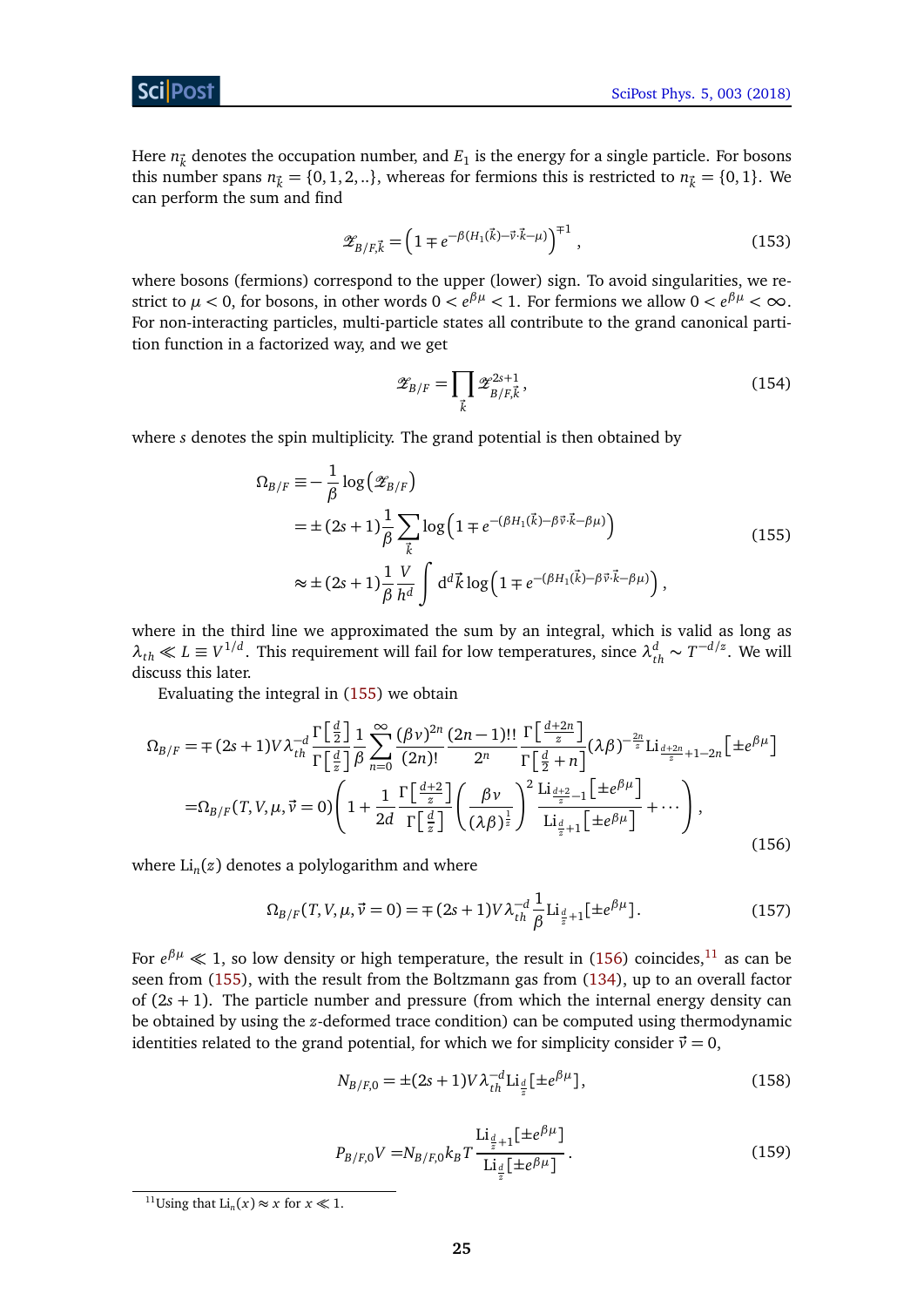### ScilPost

Notice that the last line can be regarded as a deformation of the ideal gas law.

We shall now compute  $\hat{C}_V^{B/F}$  $\hat{C}_{P}^{B/F}$  and  $\hat{C}_{P}^{B/F}$ *P*<sup>*P*</sup>. We use [\(158\)](#page-25-3) to compute  $\partial_T \mu$  at fixed *N* and *V*. This step is needed in order to find a closed expression. We motivate the finite *N* by having switched to a canonical setup. In the thermodynamic limit of large *N* the canonical and grand canonical ensembles however coincide. The  $\hat{G}_{V}^{B/F}$  $V_V^{\rm D/F}$  becomes, defined by [\(128\)](#page-21-3),

<span id="page-26-1"></span>
$$
\hat{C}_V^{B/F} = \frac{d}{z} \left[ \left( 1 + \frac{d}{z} \right) \frac{\text{Li}_{\frac{d}{z}+1}(\pm e^{\beta \mu})}{\text{Li}_{\frac{d}{z}}(\pm e^{\beta \mu})} - \frac{d}{z} \frac{\text{Li}_{\frac{d}{z}}(\pm e^{\beta \mu})}{\text{Li}_{\frac{d}{z}-1}(\pm e^{\beta \mu})} \right],
$$
(160)

In combination with equations [\(158\)](#page-25-3) and [\(159\)](#page-25-4) we compute, using definition [\(130\)](#page-22-5),

$$
\hat{C}_p^{B/F} = \left(1 + \frac{d}{z}\right) \frac{\text{Li}_{\frac{d}{z}+1}(\pm e^{\beta \mu}) \text{Li}_{\frac{d}{z}-1}(\pm e^{\beta \mu})}{\left[\text{Li}_{\frac{d}{z}}(\pm e^{\beta \mu})\right]^2} \left[\left(1 + \frac{d}{z}\right) \frac{\text{Li}_{\frac{d}{z}+1}(\pm e^{\beta \mu})}{\text{Li}_{\frac{d}{z}}(\pm e^{\beta \mu})} - \frac{d}{z} \frac{\text{Li}_{\frac{d}{z}}(\pm e^{\beta \mu})}{\text{Li}_{\frac{d}{z}-1}(\pm e^{\beta \mu})}\right].
$$
\n(161)

The results for  $d = 3$  and  $z = 2$  for  $\hat{C}_P$  and  $\hat{C}_V$  agree with the findings of [[33](#page-36-5)] for the bosonic case. For the fermionic case we check the low temperature behavior of  $\hat{C}_V^F$ , using the Sommerfeld expansion

$$
-\text{Li}_n(-e^{\beta\mu}) = \frac{(\beta\mu)^n}{\Gamma(n+1)} \left(1 + \frac{\pi^2}{6} \frac{n(n-1)}{(\beta\mu)^2} + \dots\right),\tag{162}
$$

which results into

$$
\hat{C}_V^F = \frac{d}{z} \frac{\pi^2}{3} \frac{T}{T_F}.
$$
\n(163)

Here  $T_F$  is the Fermi temperature, defined via the Fermi energy  $E_F$  that can be found using [\(158\)](#page-25-3) and taking  $T \rightarrow 0$  and  $\mu(T \rightarrow 0) = E_F$ ,

$$
T_F \equiv E_F / k_B = \frac{\lambda \hbar^z}{k_B} \left[ \frac{nd 2^{d-1} \pi^{d/2}}{2s+1} \Gamma\left[\frac{d}{2}\right] \right]^{\frac{z}{d}}.
$$
 (164)

The expressions above coincide with the known results for  $d = 3$ ,  $z = 2$  and  $s = 1/2$ .

For quantum gases, the adiabatic index is not defined by the ratio of the heat capacities. Instead one defines it via the relation  $PV^{\gamma} = constant$ , and, as for the classical case, it is fixed by Lifshitz scale symmetry to be

$$
\gamma = 1 + \frac{z}{d} \tag{165}
$$

It is well known for the Bose gas that there exists the possibility to form a Bose-Einstein condensate, in which the ground state becomes a highly occupied state. We can see this by considering [\(158\)](#page-25-3). As we keep *N* and *V* constant and lower *T* towards zero, the value of the polylog should increase in order to compensate for the decreasing value of  $\lambda_{th}^{-d} \sim T^{d/z}$ . For  $d > z$ , however, the polylog is bounded from above,

<span id="page-26-2"></span><span id="page-26-0"></span>
$$
\text{Li}_n(1) = \zeta(n),\tag{166}
$$

for  $n > 1$ . For  $n \le 1$  the function diverges. Thus, as we arrive at some  $T = T_c > 0$  the polylog attains its maximal value. The value of  $T_c$ , which is computed using [\(158\)](#page-25-3) and  $e^{\beta\mu} \to 1$ , is

$$
k_B T_c = \lambda \left[ \frac{N}{V} \frac{z}{2} \left( \frac{h}{\sqrt{\pi}} \right)^d \frac{1}{\zeta \left( \frac{d}{z} \right)} \frac{\Gamma \left[ \frac{d}{2} \right]}{\Gamma \left[ \frac{d}{z} \right]} \right]^{z/d} . \tag{167}
$$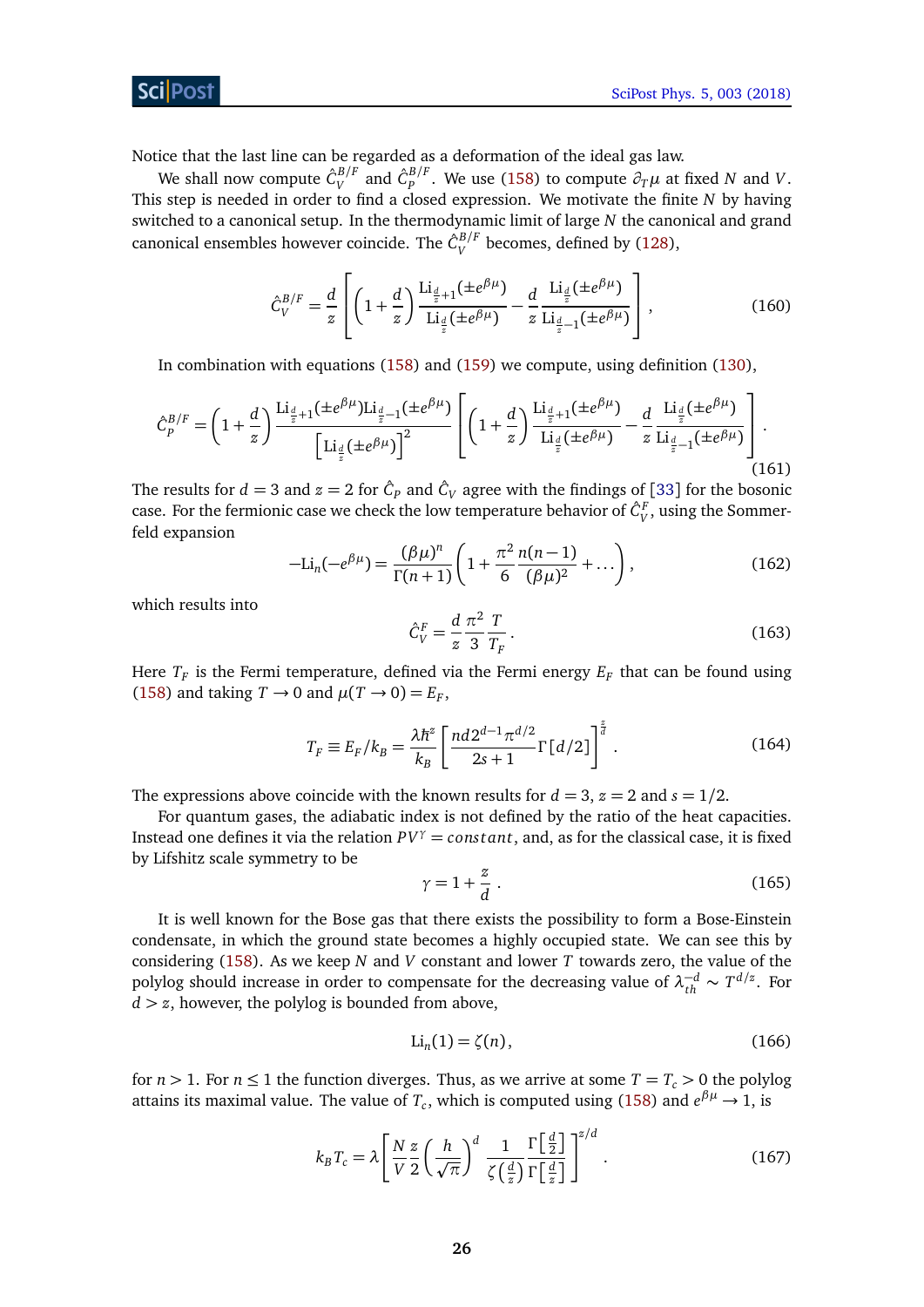Sci Post

Using the expression for the particle number density, we can rewrite this equation as

$$
\frac{T}{T_c} = \left[ \frac{\zeta(\frac{d}{z})}{\text{Li}_{\frac{d}{z}}(e^{\beta \mu})} \right]^{z/d},\tag{168}
$$

which can be used to trade *βµ* for *T/T<sup>c</sup>* .

By approximating the sum of discrete momenta with an integral, we fail to take into account contributions of the ground state properly for  $T < T_c$ . From [[32](#page-36-4)], it is known that no Bose-Einstein condensation takes place for  $z \geq d$ . For  $z \to d$ , we get from  $\zeta(1) = \infty$  that  $T_c \rightarrow 0$ . The case  $z = d$  is also special from other points of view, e.g. in the relaxation behavior of Lifshitz theories at strong coupling, see e.g. [[34](#page-36-6)].

We can remedy failing to take into account the ground state, by explicitly taking

$$
\Omega^{T \le T_c} = -\frac{1}{\beta} \log (\mathscr{Z}_B)
$$
  
=  $(2s+1)\frac{1}{\beta} \sum_{\vec{k}\neq 0} \log (1 - e^{-(\beta H_1(\vec{k}) + \beta \vec{v} \cdot \vec{k} - \beta \mu)}) + (2s+1)\frac{1}{\beta} \log (1 - e^{-(\beta H_1(\vec{k}) - \beta \vec{v} \cdot \vec{k} - \beta \mu)})\Big|_{\vec{k}=0}$   
 $\approx (2s+1)\frac{1}{\beta} \frac{V}{h^d} \int d^d \vec{k} \log (1 - e^{-(\beta H_1(\vec{k}) - \beta \vec{v} \cdot \vec{k} - \beta \mu)}) + (2s+1)\frac{1}{\beta} \log (1 - e^{\beta \mu}).$  (169)

If we now compute *N* for  $T \leq T_c$ , this results in

<span id="page-27-0"></span>
$$
N = (2s+1)V\lambda_{th}^{-d} \text{Li}_{\frac{d}{z}}[e^{\beta\mu}] + (2s+1)\frac{e^{\beta\mu}}{1 - e^{\beta\mu}}.
$$
 (170)

For large *N* as  $T \leq T_c$  we find that  $e^{\beta \mu} \approx 1 - (2s + 1)/N$  in order for equation [\(170\)](#page-27-0) to be self-consistent at leading order. If we define  $N_0 \equiv (2s+1) e^{\beta \mu}/(1-e^{\beta \mu})$  as the particles in the groundstate we can derive using the formula above

<span id="page-27-1"></span>
$$
\frac{N_0}{N} = 1 - (2s + 1)\frac{V}{N}\lambda_{th}^{-d}\zeta\left(\frac{d}{z}\right) + \mathcal{O}(1/N^2) \n= 1 - \left(\frac{T}{T_c}\right)^{d/z},
$$
\n(171)

where in the first line we used  $T_c$  as defined in [\(167\)](#page-26-0).

Using that  $e^{\beta \mu} \approx 1 - (2s + 1)/N$  for  $T < T_c$  we can simplify  $\Omega^{T \le T_c}$  to

$$
\Omega^{T \le T_c} = -(2s+1)V\lambda_{th}^{-d} \frac{1}{\beta} \zeta \left(\frac{d}{z} + 1\right) + (2s+1)\frac{1}{\beta} \log \left(\frac{2s+1}{N}\right) + \mathcal{O}(1/N). \tag{172}
$$

We can now compute the pressure from

$$
P^{T \le T_c} = \frac{N}{V} k_B T \frac{\zeta \left(\frac{d}{z} + 1\right)}{\zeta \left(\frac{d}{z}\right)} \left(\frac{T}{T_c}\right)^{d/z},\tag{173}
$$

where in the second line we used [\(171\)](#page-27-1). Applying the *z*-trace identity (at  $\vec{v} = 0$ ) we obtain the internal energy

$$
\tilde{\mathscr{E}}^{T \le T_c} = \frac{N}{V} k_B T \frac{\zeta \left(\frac{d}{z} + 1\right)}{\zeta \left(\frac{d}{z}\right)} \left(\frac{T}{T_c}\right)^{d/z} . \tag{174}
$$

The heat capacity is given by

<span id="page-27-2"></span>
$$
\hat{C}_V^{T \le T_c} = \frac{d}{z} \left( 1 + \frac{d}{z} \right) \frac{\zeta \left( \frac{d}{z} + 1 \right)}{\zeta \left( \frac{d}{z} \right)} \left( \frac{T}{T_c} \right)^{d/z} . \tag{175}
$$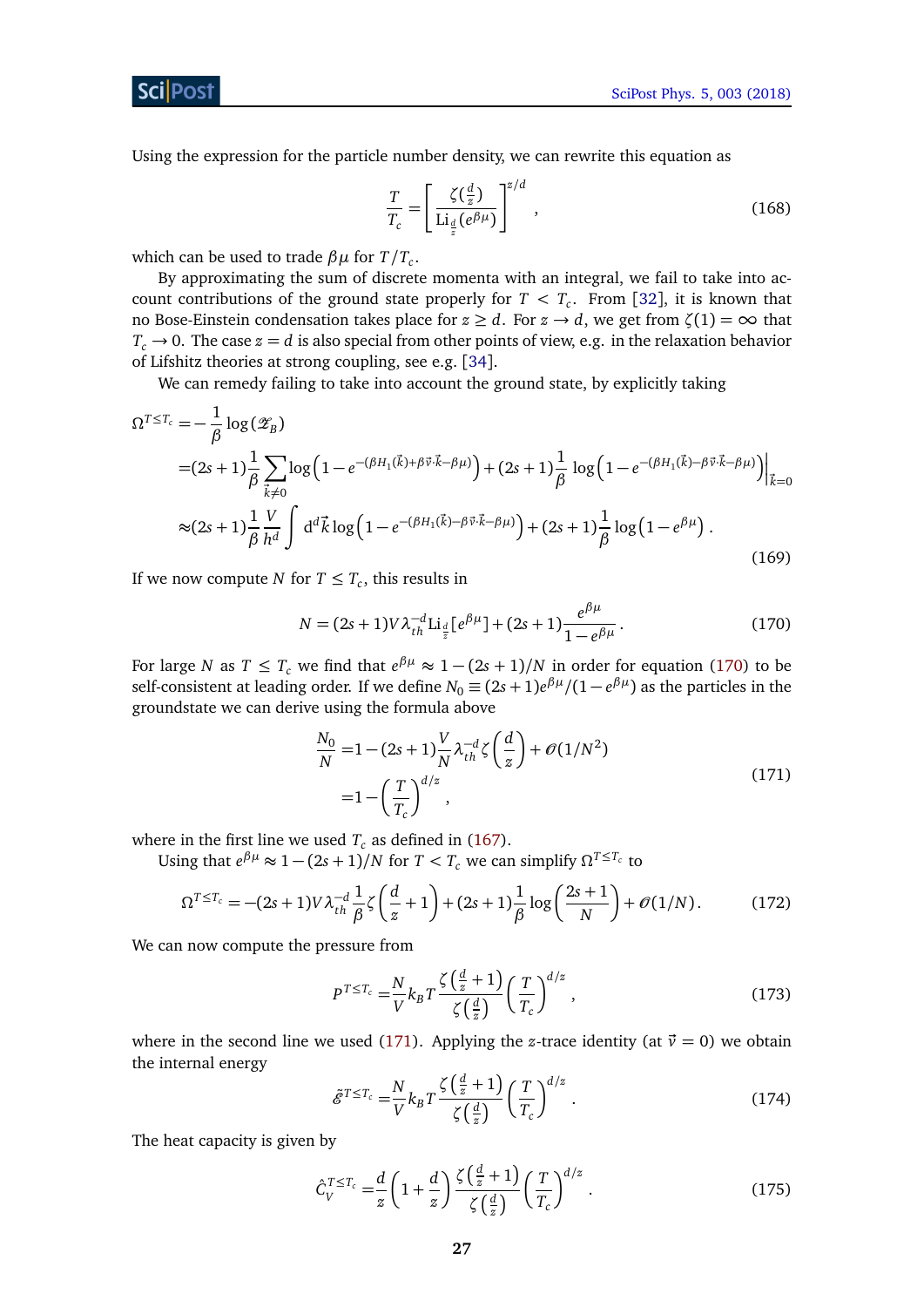These results agree with [[35](#page-36-7)], in which it is also noted that when comparing [\(175\)](#page-27-2) and [\(160\)](#page-26-1) near  $T = T_c$  is only continuous when  $z < d \leq 2z$ . The first inequality follows from the requirement of having a  $T_c$  in the first place, the second follows from [\(166\)](#page-26-2). When  $d > 2z$ then  $C_V$  is discontinuous across  $T_c.$  This is to be expected from the kinks in the internal energy density  $\ddot{\mathscr{E}}$ .

The isobaric heat capacity  $\hat{C}_p^{T \le T_c}$  $P_P^{P^{\text{L}}\text{L}_c}$  becomes undefined since fixing pressure and deriving with respect to temperature is inconsistent, as can be seen from writing out  $P^{T \le T_c}$ . However,  $\hat{C}_P$  above  $T_c$ , as approaching  $T_c$ , diverges if  $d \leq 2z$ . Beyond that point, for  $d > 2z$ ,  $\hat{C}_P$  obtains some finite value.

In order to compute the speed of sound, we need  $\rho_{B/F}.$  The result is

$$
\rho_{B/F,0} = -\frac{\Omega_{B/F}(T,V,\mu,\vec{v}=0)}{V} \frac{1}{d} \frac{\Gamma\left[\frac{d+2}{z}\right]}{\Gamma\left[\frac{d}{z}\right]} \left(\frac{\beta}{(\lambda\beta)^{\frac{1}{z}}}\right)^2 \frac{\text{Li}_{\frac{d+2}{z}-1}\left[\pm e^{\beta\mu}\right]}{\text{Li}_{\frac{d}{z}+1}\left[\pm e^{\beta\mu}\right]},\tag{176}
$$

using the same formula as described above [\(116\)](#page-19-1), supplied with [\(156\)](#page-25-1). The superscript zero denotes that  $v = 0$ . Using the formula for the speed of sound [\(116\)](#page-19-1), we end up with

<span id="page-28-2"></span>
$$
\nu_{B/F}^2 = \nu_{\text{Boltzmann}}^2 \frac{\text{Li}_{\frac{d}{z}+1} \left[ \pm e^{\beta \mu} \right]}{\text{Li}_{\frac{d+2}{z}-1} \left[ \pm e^{\beta \mu} \right]}.
$$
\n(177)

Contrary to the speed of sound of the Boltzmann gas [\(140\)](#page-23-1), the dependence on the chemical potential does not drop out of the expression. It is clear that for  $z = 1$ , we find  $v_{\rm B}^2$  $v_{\text{B/F}}^2 = v_{\text{Boltzmann}}^2$ . When  $e^{\beta \mu} \ll 1$ , we find  $v_{\rm B}^2$  $v_{B/F}^2 = v_{Boltzmann}^2$ . Comparing the results for the speed of sound in the Boltzmann gas to the quantum gas we furthermore notice that

<span id="page-28-1"></span>
$$
0 \le \nu_{\rm B}^2 \le \nu_{\rm Boltzmann}^2 \le \nu_{\rm F}^2. \tag{178}
$$

In contrast to  $C_V$  and  $C_P$ , the definition of  $\rho$  does not involve derivatives of the grand potential with respect to temperature. One can therefore take the  $T > T_c$  expression and simply replace,  $e^{\beta \mu} \approx 1 - (2s + 1)/N$  with large *N*, without the risk of glossing over terms. This leads to the following expression for the speed of sound for the gas of particles (the contributions of the particles in the condensate are suppressed by large *N*)

$$
\left(\nu_B^{T \le T_c}\right)^2 = \nu_{\text{Boltzmann}}^2 \frac{\zeta\left[\frac{d}{z} + 1\right]}{\zeta\left[\frac{d+2}{z} - 1\right]},\tag{179}
$$

with the requirement that  $d > 2(z-1)$ . For  $z < d \le 2(z-1)$  we find that the speed of sound goes to zero below  $T_c$ . For  $d = 3$  and  $z = 2$  we reproduce the known result given in for instance [[35](#page-36-7)]. We illustrate the behavior of the speed of sound in Figures [1](#page-29-0) and [2.](#page-29-1)

When restricting to  $d \leq 3$  above  $T_c$ , we find new results for  $z > 2$ . In the case of  $T \leq T_c$  we are restricted to  $d > z$ , so when considering in addition to  $d \leq 3$  we are forced to  $z < 3$ . This means that for integer values of *z* we do not find results for *z >* 2 under *T<sup>c</sup>* . In other words, for  $d \leq 3$  we only have novel (i.e.  $z > 2$ ) predictions above  $T_c$ . Notice that for  $d = 3$ , the allowed range of  $z$  is  $5/2 \leq z < 3$ . We stress that all these results are for ideal gases. It would be interesting to see what the effects of adding interactions would be.

## <span id="page-28-0"></span>**5 Discussion and outlook**

With the general theory of perfect fluids for non-boost invariant systems presented in this paper, a natural and important next step is to consider the derivative expansion of the conserved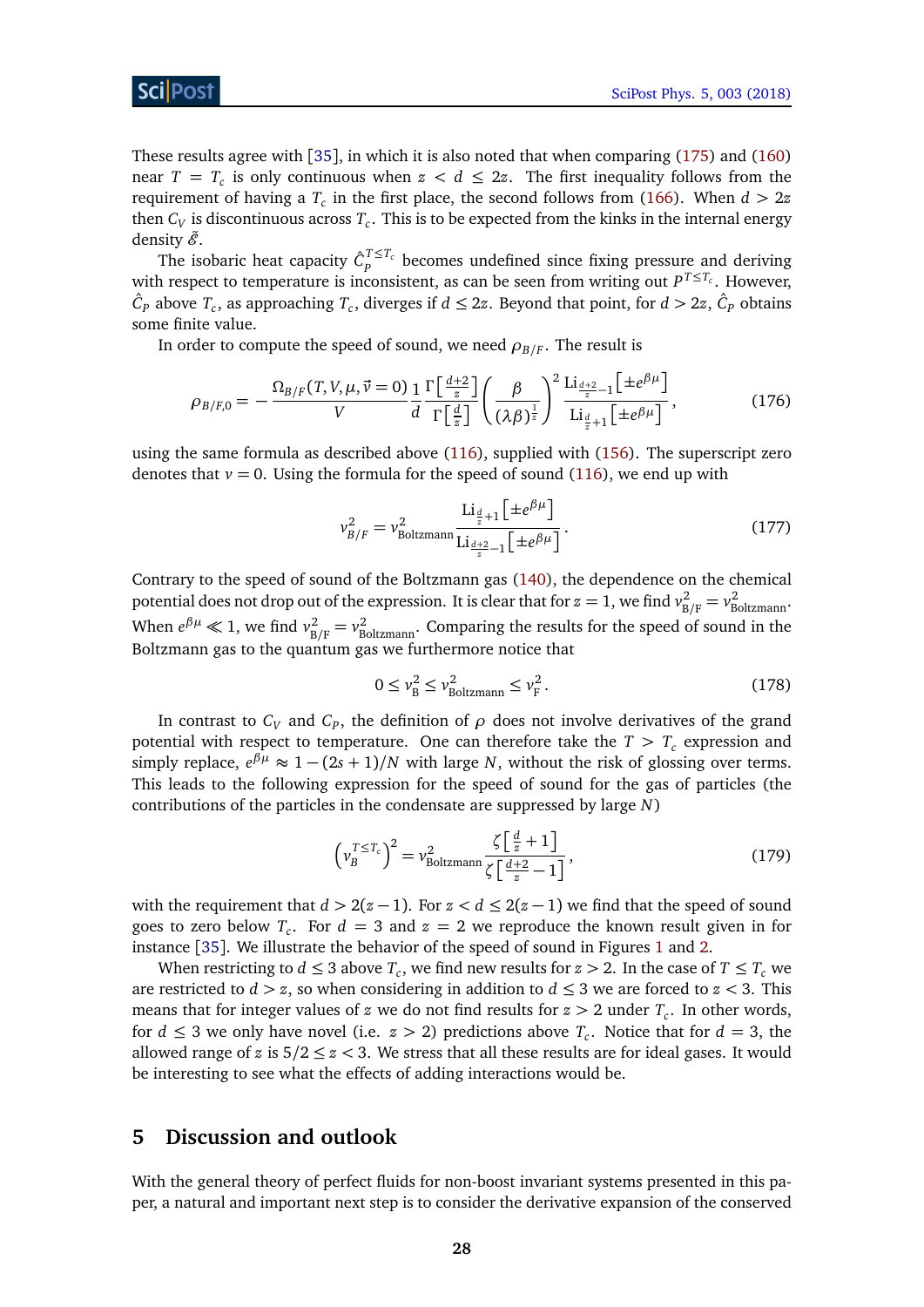

Figure 1: We give a representation of the speed of sound of the Bose gas for  $T \leq T_c$ . There are three distinct regions: speed of sound as in [\(179\)](#page-28-1), speed of sound is zero  $v_B = 0$ , and no critical temperature and thus speed of sound as in [\(177\)](#page-28-2).

<span id="page-29-0"></span>

<span id="page-29-1"></span>Figure 2: We present two different situations for the speed of sound of the Bose gas. The upper line  $(d = 3$  and  $z = 2)$  corresponds to a finite speed of sound in the condensate phase (for  $T > 0$ ), whereas the lower line ( $d = 3$  and  $z = 5/2$ ) corresponds to a speed of sound that is equal to zero anywhere in the condensate phase.

currents in terms of relevant fluid variables and study transport corrections. The case of linear perturbations around a global thermodynamic system at rest and corresponding hydrodynamic modes will appear in [[3](#page-34-3)], while a more general first order analysis at non-zero finite velocity will be treated in [[4](#page-34-4)]. Beyond this, there are a host of potentially interesting aspects to consider further, such as momentum dissipation, turbulence, shock waves, surface phenomena and many other analogues of well-studied aspects of boost-invariant hydrodynamics.

We have discussed in detail the case of a free gas of Lifshitz particles as an illustration of general perfect fluids. Here, an interesting follow-up is to consider interacting Lifshitz particles by adding potentials that depend on the intra-particle distances. An example of such a system is given by the *N*-particle Hamiltonian

$$
H = \lambda \sum_{i=1}^{N} (\vec{p}_i^{\,2})^{\frac{z}{2}} + \sum_{i \neq j}^{N} \frac{g}{|\vec{x}_i - \vec{x}_j|^z},\tag{180}
$$

with coupling constant *g*.

Another direction pertains the study of field theory models for cases with non-integer *z*. In this connection, the results of [[36](#page-36-8)], which considers ripplons on domain walls between two different superfluids, may be relevant. By integrating out the gapless modes of the superfluids one finds non-local kinetic terms, which in Fourier space correspond to dispersion relations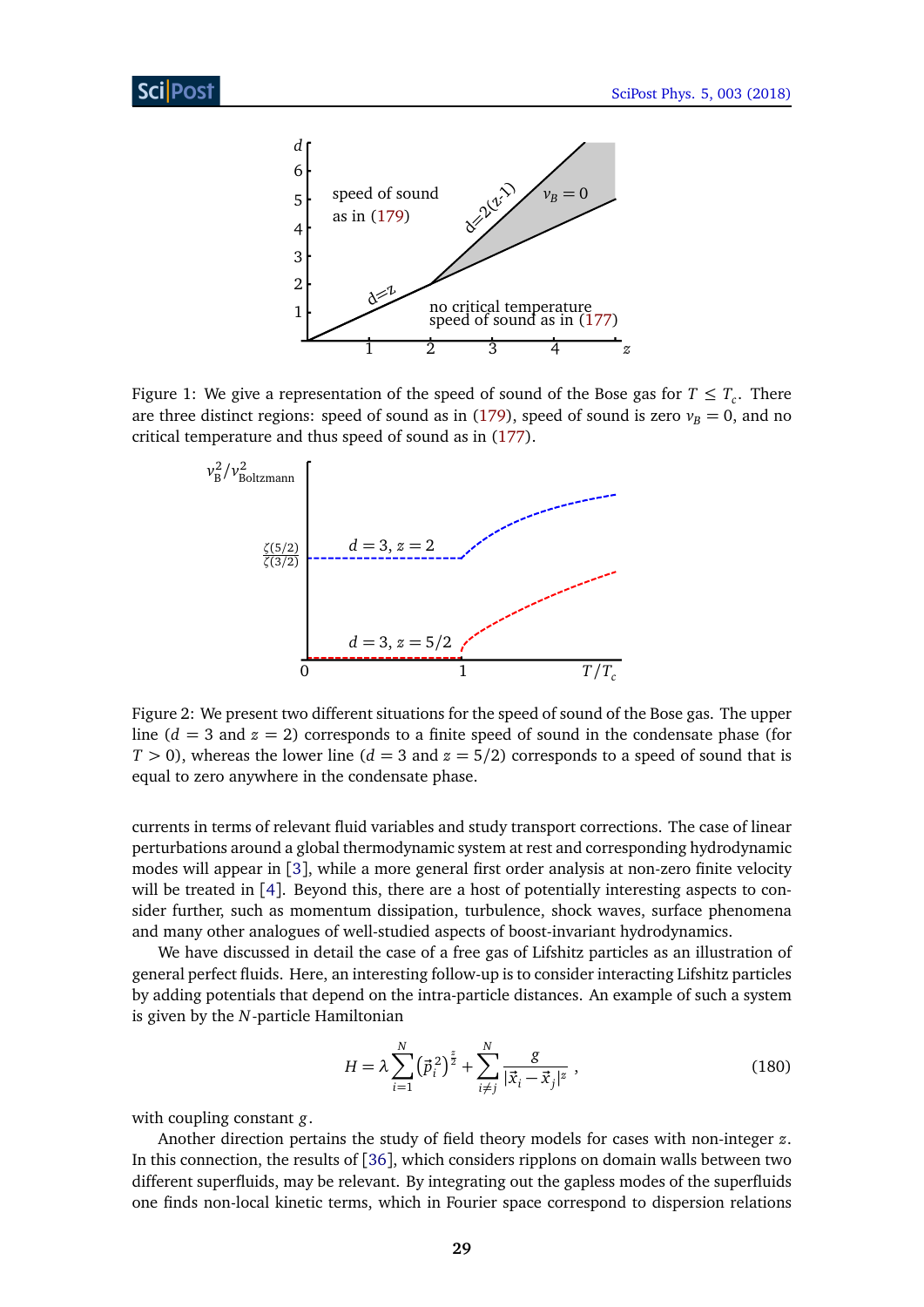with fractional powers. This suggests more generally that non-integer *z* might imply non-local kinetic terms.

It will also be worthwhile to further develop a holographic fluid/gravity correspondence for field theory systems with Lifshitz symmetry<sup>[12](#page-30-0)</sup> (i.e. without boost symmetry) building on our results. In this connection, we note that for theories with  $z = 2$  Schrödinger symmetries a version of (conformal) non-relativistic fluid/gravity correspondence was developed in Refs. [[38–](#page-36-9)[41](#page-36-10)]. Specific examples of Lifshitz hydrodynamics and their holographic description have subsequently been considered in Refs. [[42–](#page-36-11)[44](#page-36-12)] and aspects of non-Galilean invariant hydrodynamics have also been treated in the context of momentum dissipation in hologra-phy (see e.g. [[2,](#page-34-2) [45,](#page-37-0) [46](#page-37-1)]). Hydrodynamics of certain Lifshitz theories with  $z = 2$  has furthermore been holographically studied in a bulk Einstein-Maxwell-dilaton (EMD) model [[19,](#page-35-7)[47](#page-37-2)] in which there is an extra bulk *U*(1) symmetry. Since the dilaton runs logarithmically close to the boundary, there is a new scaling exponent on top of the dynamical exponent *z* in these models. For the Einstein-Proca-dilaton (EPD) model, 4-dimensional  $z = 2$  Lifshitz black branes with nonzero linear momentum have been constructed [[5](#page-34-5)], providing a holographic realization of a non-boost invariant fluid without a U(1) symmetry. This is another interesting setting in which one can holographically compute equations of state and first-order transport coefficients for the systems considered in this paper. Finally, hydrodynamics for theories with Hořava-Lifshitz gravity in the bulk [[48,](#page-37-3)[49](#page-37-4)] may also be a relevant case to consider.

To conclude, it will be very interesting to examine experimental consequences of the results of this paper, and make an inventory of the type of fluid systems in nature that are homogeneous and isotropic, but for which boost symmetry is broken. In particular, we emphasize that the speed of sound in such situations is given by the general expression [\(112\)](#page-19-0) which presents a potentially measurable quantity. We also stress that our theory leads to specific corrections to the known form of the Euler equation for perfect fluids (see the generalized Euler equation [\(33\)](#page-9-5)) which may be observable in hydrodynamic fluid experiments. In particular, the correction terms involves the kinetic mass density  $\rho(T, \mu, \nu^2)$ , for which one could imagine determining the velocity profile (along with the  $T$ ,  $\mu$  dependence) using experimental data. Moreover, we note that as fluids play an essential role in cosmology, there could be useful applications in that arena as well.

## **Acknowledgements**

We thank Alexander Abanov, Rembert Duine, Blaise Goutéraux, Sašo Grozdanov, Kristan Jensen, Elias Kiritsis, Koenraad Schalm and Henk Stoof for useful discussions. The work of NO is supported in part by the project "Towards a deeper understanding of black holes with nonrelativistic holography" of the Independent Research Fund Denmark (grant number DFF-6108- 00340). All the authors thank Nordita for hospitality and support during the 2016 workshop "Black Holes and Emergent Spacetime". JH and NO gratefully acknowledge support from the Simons Center for Geometry and Physics, Stony Brook University at which some of the research for this paper was performed during the 2017 workshop "Applied Newton-Cartan Geometry". JH acknowledges hospitality of Niels Bohr Institute and NO acknowledges hospitality of University of Amsterdam and University of Utrecht during part of this work. This work was further supported by the Netherlands Organisation for Scientific Research (NWO) under the VICI grant 680-47-603, and the Delta-Institute for Theoretical Physics (D-ITP) that is funded by the Dutch Ministry of Education, Culture and Science (OCW).

<span id="page-30-0"></span> $12$ See Ref. [[37](#page-36-13)] for a review on Lifshitz holography.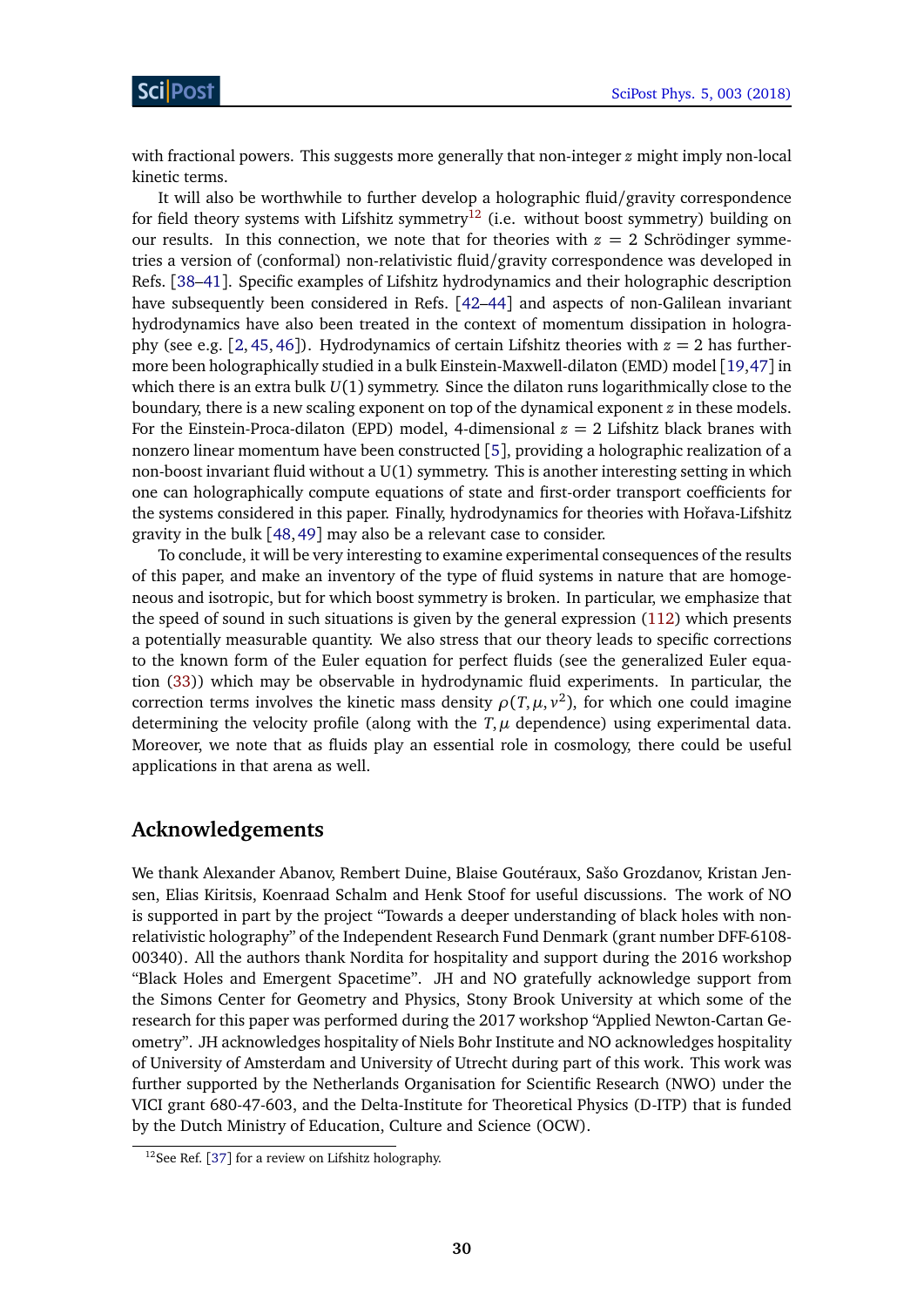## <span id="page-31-0"></span>**A Speed of sound for a boosted fluid**

In this appendix, we study the speed of sound propagating in a fluid which is moving at some velocity  $v_0^i \neq 0$ , contrasting the case we have studied up to now where we considered a fluid at rest, i.e.  $v_0^i = 0$ . This computation, although more lengthy, is carried out analogously to the prior computation where  $v_0^i = 0$ . The linearized fluid equations can be written in the following form

<span id="page-31-1"></span>
$$
\rho_0(\partial_t + v_0^i \partial_i) \delta v^j + v_0^j (\partial_t + v_0^i \partial_i) \delta \rho + \rho_0 v_0^j \partial_i \delta v^i + \partial_j \delta P = 0, \qquad (181)
$$

$$
(\partial_t + v_0^i \partial_i) \delta \tilde{\mathcal{E}} + (\tilde{\mathcal{E}}_0 + P_0) \partial_i \delta v^i + \rho_0 v_0^j (\partial_t + v_0^i \partial_i) \delta v^j = 0, \qquad (182)
$$

$$
(\partial_t + v_0^i \partial_i) \delta n + n_0 \partial_i \delta v^i = 0.
$$
 (183)

The last equation can be ignored if we do not consider an additional conserved current. In order to find the speed of sound in the moving fluid we express *P* and  $\rho$  in terms of  $\tilde{\mathscr{E}}, v^2$ , and *n*.

Let us perform a Galilean boost to a coordinate system  $(t', x'^i)$  where  $\partial_{t'} = \partial_t + v^i_0 \partial_i$  and  $\partial_i' = \partial_i$ . Next we Fourier transform  $\delta \tilde{\mathscr{E}} = e^{-i\omega' t' + ik'^i x'^i} \delta \tilde{\mathscr{E}}(\omega', k')$ . Let us define  $\delta v^2 = 2v_0^i \delta v^i$ and  $k^{\prime i} \delta v^i = k' \delta v_{\parallel}$ . There are  $d-2$  modes with zero frequency  $\omega' = 0$  that are orthogonal to both  $v_0^i$  and  $k'^i$ . By contracting the Fourier transformed version of [\(181\)](#page-31-1) once with  $v_0^i$  and once with  $k^i$  we obtain together with the two other equations, the following four coupled equations

<span id="page-31-3"></span>
$$
0 = -\frac{1}{2}\rho_0\omega'\delta\nu^2 - \nu_0^2\omega'\left[\left(\frac{\partial\rho_0}{\partial\tilde{\mathcal{E}}_0}\right)_{n_0,\nu_0^2}\delta\tilde{\mathcal{E}} + \left(\frac{\partial\rho_0}{\partial n_0}\right)_{\tilde{\mathcal{E}}_0,\nu_0^2}\delta n + \left(\frac{\partial\rho_0}{\partial\nu_0^2}\right)_{\tilde{\mathcal{E}}_0,n_0}\delta\nu^2\right] + \rho_0\nu_0^2k'\delta\nu_{\parallel} + \nu_0^ik'^i\left[\left(\frac{\partial\rho_0}{\partial\tilde{\mathcal{E}}_0}\right)_{n_0,\nu_0^2}\delta\tilde{\mathcal{E}} + \left(\frac{\partial\rho_0}{\partial n_0}\right)_{\tilde{\mathcal{E}}_0,\nu_0^2}\delta n + \left(\frac{\partial\rho_0}{\partial\nu_0^2}\right)_{\tilde{\mathcal{E}}_0,n_0}\delta\nu^2\right], \quad (184)
$$
  

$$
0 = -\rho_0\omega'k'\delta\nu_{\parallel} - \nu_0^ik'^i\omega'\left[\left(\frac{\partial\rho_0}{\partial\tilde{\mathcal{E}}_0}\right)_{n_0,\nu_0^2}\delta\tilde{\mathcal{E}} + \left(\frac{\partial\rho_0}{\partial n_0}\right)_{\tilde{\mathcal{E}}_0,\nu_0^2}\delta n + \left(\frac{\partial\rho_0}{\partial\nu_0^2}\right)_{\tilde{\mathcal{E}}_0,n_0}\delta\nu^2\right] + \rho_0\nu_0^ik'^ik'\delta\nu_{\parallel} + k'^2\left[\left(\frac{\partial\rho_0}{\partial\tilde{\mathcal{E}}_0}\right)_{n_0,\nu_0^2}\delta\tilde{\mathcal{E}} + \left(\frac{\partial\rho_0}{\partial n_0}\right)_{\tilde{\mathcal{E}}_0,\nu_0^2}\delta n + \left(\frac{\partial\rho_0}{\partial\nu_0^2}\right)_{\tilde{\mathcal{E}}_0,n_0}\delta\nu^2\right], \quad (185)
$$

$$
0 = -\omega' \delta \tilde{\mathscr{E}} + \left( \tilde{\mathscr{E}}_0 + P_0 \right) k' \delta \nu_{\parallel} - \frac{1}{2} \rho_0 \omega' \delta \nu^2, \qquad (186)
$$

$$
0 = -\omega' \delta n + n_0 k' \delta v_{\parallel}. \tag{187}
$$

By using the last two equations to eliminate  $\delta v^2$  and  $\delta v_{\|}$  in favor of  $\delta {\tilde{\mathscr E}}$  and  $\delta n$  we obtain two coupled equations that take the following form

<span id="page-31-2"></span>
$$
\left(\begin{array}{cc} A & B \\ C & D \end{array}\right) \left(\begin{array}{c} \delta \tilde{\mathscr{E}} \\ \delta n \end{array}\right) = 0, \tag{188}
$$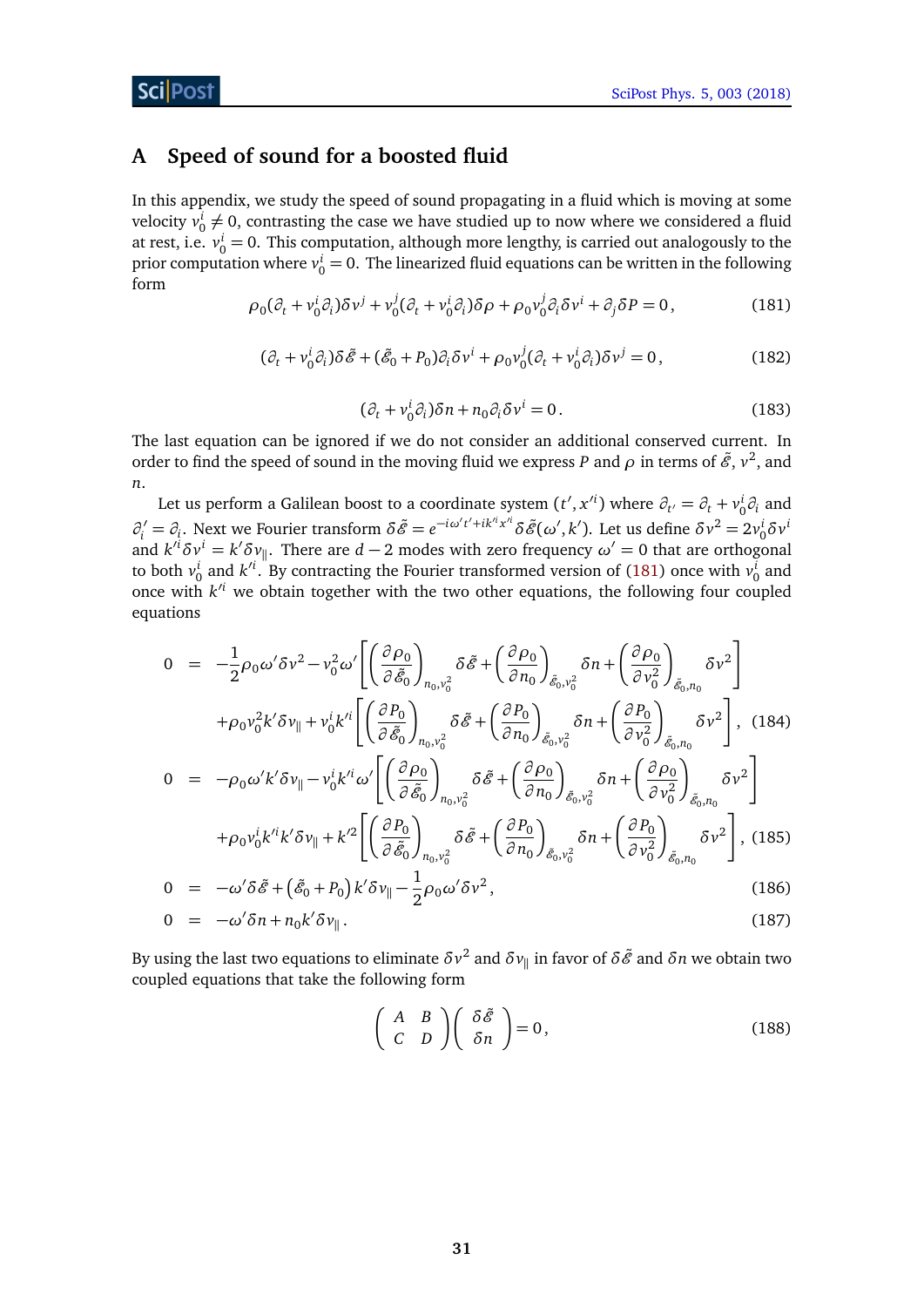where

$$
A = \omega' + \frac{2}{\rho_0} v_0^2 \omega' \left(\frac{\partial \rho_0}{\partial v_0^2}\right)_{\tilde{\mathcal{E}}_{0}, n_0} - \frac{2}{\rho_0} v_0^i k'^i \left(\frac{\partial P_0}{\partial v_0^2}\right)_{\tilde{\mathcal{E}}_{0}, n_0} - v_0^2 \omega' \left(\frac{\partial \rho_0}{\partial \tilde{\mathcal{E}}_0}\right)_{n_0, v_0^2} + v_0^i k'^i \left(\frac{\partial P_0}{\partial \tilde{\mathcal{E}}_0}\right)_{n_0, v_0^2}, \qquad (189)
$$
\n
$$
B = -\frac{\tilde{\mathcal{E}}_0 + P_0}{n_0} \omega' - \frac{2}{\rho_0} v_0^2 \frac{\tilde{\mathcal{E}}_0 + P_0}{n_0} \omega' \left(\frac{\partial \rho_0}{\partial v_0^2}\right)_{\tilde{\mathcal{E}}_{0}, n_0} + \frac{2}{\rho_0} \frac{\tilde{\mathcal{E}}_0 + P_0}{n_0} v_0^i k'^i \left(\frac{\partial P_0}{\partial v_0^2}\right)_{\tilde{\mathcal{E}}_{0}, n_0} - v_0^2 \omega' \left(\frac{\partial \rho_0}{\partial n_0}\right)_{\tilde{\mathcal{E}}_{0}, v_0^2} + v_0^i k'^i \left(\frac{\partial P_0}{\partial n_0}\right)_{\tilde{\mathcal{E}}_{0}, v_0^2} + \frac{\rho_0}{n_0} v_0^2 \omega', \qquad (190)
$$
\n
$$
C = \frac{2}{\rho_0} v_0^i k'^i \omega' \left(\frac{\partial \rho_0}{\partial v_0^2}\right)_{\tilde{\mathcal{E}}_{0}, n_0} - \frac{2}{\rho_0} k'^2 \left(\frac{\partial P_0}{\partial v_0^2}\right)_{\tilde{\mathcal{E}}_{0}, n_0} - v_0^i k'^i \omega' \left(\frac{\partial \rho_0}{\partial \tilde{\mathcal{E}}_0}\right)_{n_0, v_0^2} + k'^2 \left(\frac{\partial P_0}{\partial \tilde{\mathcal{E}}_0}\right)_{n_0, v_0^2}, \qquad (191)
$$
\n

$$
= -\frac{1}{\rho_0} \frac{\partial_0^{3/2} \partial_0^{3/2} \partial_0^{3/2} (\frac{\partial P_0}{\partial v_0^2})_{\tilde{e}_{0}, n_0} + \frac{1}{\rho_0} \frac{\partial_0^{3/2} \partial_0^{3/2} (\frac{\partial P_0}{\partial v_0^2})_{\tilde{e}_{0}, n_0}}{\rho_0 n_0} + \frac{1}{\rho_0} \frac{\partial_0^{3/2} \partial_0^{3/2} (\frac{\partial P_0}{\partial v_0^2})_{\tilde{e}_{0}, n_0}}{\rho_0 n_0} + k'^2 (\frac{\partial P_0}{\partial n_0})_{\tilde{e}_{0}, v_0^2} - \frac{\rho_0}{n_0} \omega'^2 + \frac{\rho_0}{n_0} v_0^i k'^i \omega'.
$$
(192)

Let us define

$$
V = \frac{\tilde{\mathcal{E}}_0 + P_0}{\rho_0} \left( \frac{\partial P_0}{\partial \tilde{\mathcal{E}}_0} \right)_{n_0, v_0^2} + \frac{n_0}{\rho_0} \left( \frac{\partial P_0}{\partial n_0} \right)_{\tilde{\mathcal{E}}_0, v_0^2} = \frac{n_0}{\rho_0} \left( \frac{\partial P_0}{\partial n_0} \right)_{\frac{s_0}{n_0}, v_0^2},
$$
(193)

$$
X = 1 + \frac{\tilde{\mathscr{E}}_0 + P_0}{\rho_0} \left( \frac{\partial \rho_0}{\partial \tilde{\mathscr{E}}_0} \right)_{n_0, v_0^2} + \frac{n_0}{\rho_0} \left( \frac{\partial \rho_0}{\partial n_0} \right)_{\tilde{\mathscr{E}}_0, v_0^2} = 1 + \frac{n_0}{\rho_0} \left( \frac{\partial \rho_0}{\partial n_0} \right)_{\frac{s_0}{n_0}, v_0^2}, \quad (194)
$$

$$
Y = \left(\frac{\partial P_0}{\partial \tilde{\mathcal{E}}_0}\right)_{n_0, v_0^2} - \frac{2}{\rho_0} \left(\frac{\partial P_0}{\partial v_0^2}\right)_{\tilde{\mathcal{E}}_0, n_0} = -\frac{2}{\rho_0} \left(\frac{\partial P_0}{\partial v_0^2}\right)_{\frac{s_0}{n_0}, n_0},
$$
(195)

$$
Z = \left(\frac{\partial \rho_0}{\partial \tilde{\mathscr{E}}_0}\right)_{n_0, v_0^2} - \frac{2}{\rho_0} \left(\frac{\partial \rho_0}{\partial v_0^2}\right)_{\tilde{\mathscr{E}}_0, n_0} = -\frac{2}{\rho_0} \left(\frac{\partial \rho_0}{\partial v_0^2}\right)_{\frac{s_0}{n_0}, n_0}.
$$
(196)

The second equalities can be obtained by replacing the variable  $\tilde{\mathscr{E}}_0$  by  $s_0/n_0.$  The equations [\(188\)](#page-31-2) have a nontrivial solution if and only if  $AD - BC = 0$ . One solution is for  $\omega' = 0$  and the other solution obeys

$$
(1 - v_0^2 Z) \omega'^2 + (X + Y) v_0^i k'^i \omega' + (VZ - XY) (v_0^2 k'^2 - (v_0^i k'^i)^2) - Vk'^2 = 0.
$$
 (197)

This quadratic equation for  $\omega'$  has two solutions that are related by sending  $v_0^i \rightarrow -v_0^i$  and *ω*<sup> $\prime$ </sup> → −*ω*<sup> $\prime$ </sup>. The equation *AD* − *BC* = 0 thus has one zero frequency mode and one sound mode. Since  $\delta v^2$  and  $\delta v_{\parallel}$  are related to  $\delta \tilde{\mathscr{E}}$  and  $\delta n$  via a linear transformation (see equations [\(186\)](#page-31-3) and [\(187\)](#page-31-3)) it follows that the linear equations satisfied by  $\delta v^2$  and  $\delta v_{\parallel}$  again only have a nontrivial solution if and only if *AD* − *BC* = 0 so that the solutions to this equation have multiplicity two. Before performing the Fourier transformation we performed a Galilean boost so that  $\partial_{t'} = \partial_t + v_0^i \partial_i$  and  $\partial_i' = \partial_i$ . This means that in LAB frame we have  $\omega = \omega' + v_0^i k'^i$  and  $k^{i} = k^{i}$ . The LAB frame speed of sound  $v_s$  is then given by  $\omega = v_s k$ . If we define the angle  $\theta$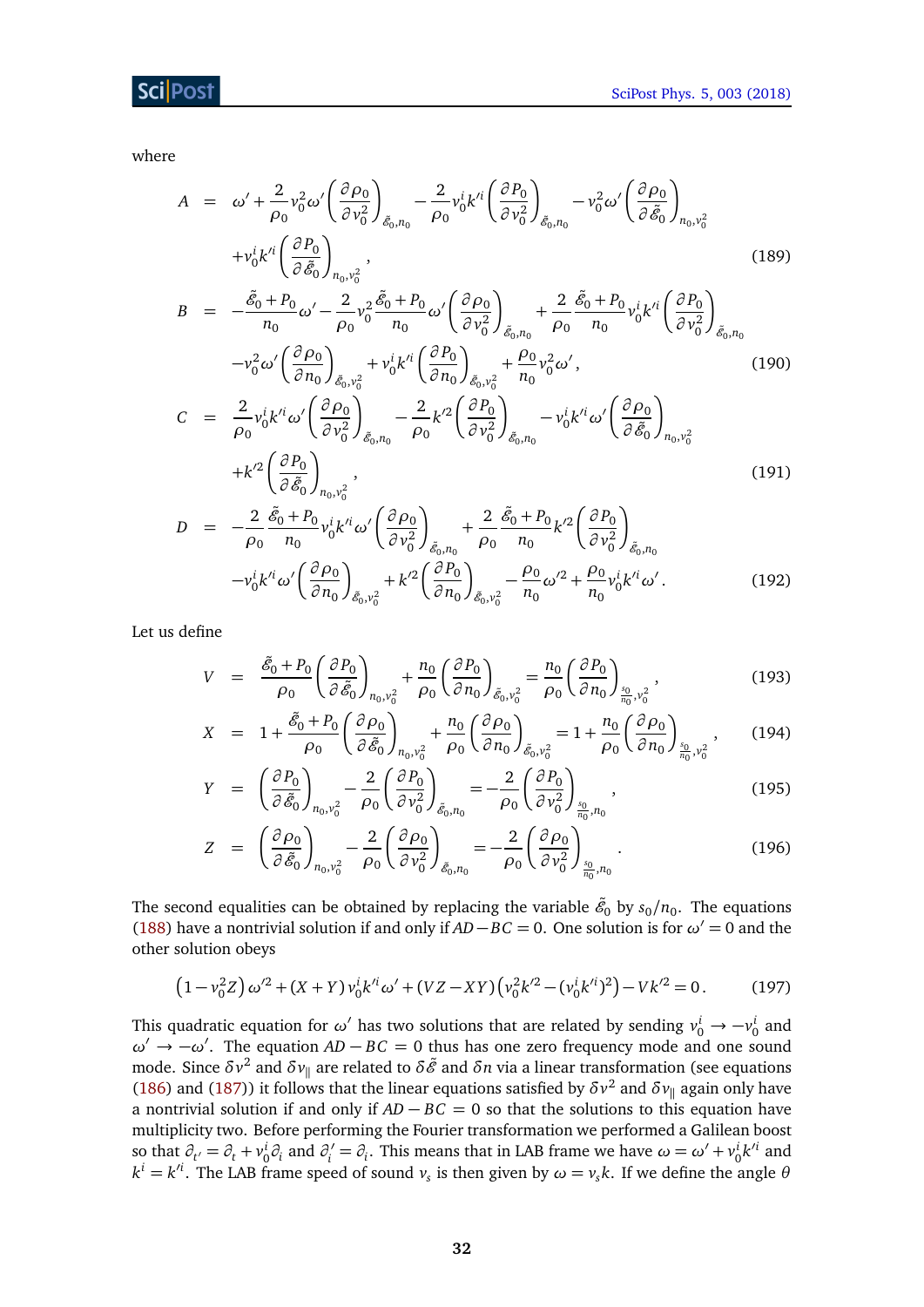**ScilPost** 

via  $v_0^i k^i = v_0 k \cos \theta$  then the speed of sound is

$$
v_{s} = -\left(\frac{X+Y}{2(1-v_{0}^{2}Z)}-1\right)v_{0}\cos\theta + \frac{1}{2(1-v_{0}^{2}Z)}\left[(X+Y)^{2}v_{0}^{2}\cos^{2}\theta + 4(1-v_{0}^{2}Z)(VZ-XY)v_{0}^{2}\cos^{2}\theta + 4V(1-v_{0}^{2}Z)^{2} + 4v_{0}^{2}(1-v_{0}^{2}Z)XY\right]^{1/2},
$$
\n(198)

where we chose the sign so that  $v_s = V^{1/2}$  for  $v_0 = 0$ .

We will now show that this formula for the speed of sound gives the expected expressions for the Bargmann and Lorentz invariant cases. Starting with the Bargmann case we have  $\rho_0 = n_0$  and  $P_0 = P_0(\hat{\mathscr{E}}_0,n_0)$  where  $\hat{\mathscr{E}}_0 = \tilde{\mathscr{E}}_0 + \frac{1}{2}$  $\frac{1}{2}n_0v_0^2$ . It follows that  $X = Y = Z = 0$ , so that

$$
v_s = v_0 \cos \theta + \tilde{v}_s, \qquad (199)
$$

where

$$
\tilde{v}_s^2 = V = \frac{\hat{\mathcal{E}}_0 + P_0}{n_0} \left( \frac{\partial P_0}{\partial \hat{\mathcal{E}}_0} \right)_{n_0} + \left( \frac{\partial P_0}{\partial n_0} \right)_{\hat{\mathcal{E}}_0} = \left( \frac{\partial P_0}{\partial n_0} \right)_{\frac{s_0}{n_0}}.
$$
\n(200)

This is the expected result from the velocity addition formula for a Galilean boost invariant system.

For a Lorentz invariant system we have  $\rho_0 = \frac{\tilde{\mathscr{E}}_0 + P_0}{1-v^2}$  $\frac{g_0 + P_0}{1 - v_0^2}$  and  $n_0 = \frac{\tilde{n}_0}{(1 - v_0^2)}$  $\frac{\ddot{n}_0}{(1-v_0^2)^{1/2}}$  with  $P_0 = P_0(\tilde{\mathscr{E}}_0, \tilde{n}_0)$ . This leads to  $V = (1 - v_0^2)X$ ,  $Y = X$  and  $Z = \frac{1}{1 - v_0^2}(X - 1)$  where  $X = \tilde{v}_s^2$  with

$$
\tilde{v}_s^2 = \left(\frac{\partial P_0}{\partial \tilde{\mathscr{E}}_0}\right)_{\tilde{n}_0} + \frac{\tilde{n}_0}{\hat{\mathscr{E}}_0 + P_0} \left(\frac{\partial P_0}{\partial \tilde{n}_0}\right)_{\tilde{\mathscr{E}}_0}.
$$
\n(201)

It can be shown by squaring  $v_s + \left(\frac{X+Y}{2(1-v_0^2Z)} - 1\right) v_0 \cos \theta$  and using the expressions for *V*, *X*, *Y*, *Z* that we have

$$
\left(\frac{1}{\tilde{v}_s^2} - 1\right) \frac{1}{1 - v_0^2} \left(v_s - v_0 \cos \theta\right)^2 + v_s^2 - 1 = 0. \tag{202}
$$

Let us define  $(\tilde{\omega}, \tilde{k}^i)$  so that  $\tilde{v}_s^2 = \frac{\tilde{\omega}^2}{\tilde{k}^2}$  $\frac{\tilde{\omega}^2}{\tilde{k}^2}$ . Then, using  $v_s^2 = \frac{\omega^2}{k^2}$  $\frac{\omega}{k^2}$ , we obtain

$$
\left(\tilde{k}^2 - \tilde{\omega}^2\right) \frac{1}{\tilde{\omega}^2} \frac{1}{1 - v_0^2} (\omega - v_0 k \cos \theta)^2 + \omega^2 - k^2 = 0.
$$
 (203)

This can be written as the Lorentz invariant statement

$$
\tilde{\omega}^2 - \tilde{k}^2 = \omega^2 - k^2,
$$
\n(204)

if we define

$$
\tilde{\omega} = \frac{1}{(1 - v_0^2)^{1/2}} (\omega - v_0 k \cos \theta) = \frac{1}{(1 - v_0^2)^{1/2}} (\omega - v_0^i k^i).
$$
 (205)

We conclude that  $(\tilde{\omega}, \tilde{k}^i)$  are related to the LAB frame frequency and momentum  $(\omega, k^i)$  by a Lorentz transformation with parameter  $v_0^i$ . This means that  $\tilde{v}_s^2$  is the speed of sound in the comoving frame. The frequencies *ω*˜ and *ω* are related by the relativistic Doppler effect.

For a Lifshitz scale invariant system we have  $P_0 = \frac{z}{d}$  $\frac{z}{d} \tilde{\mathscr{E}}_0 + \frac{z-1}{d} \rho_0 v_0^2$ . This implies the following two relations among *V*, *X*, *Y*, *Z*,

$$
V = \frac{z}{d} \frac{\tilde{\mathcal{E}}_0 + P_0}{\rho_0} + \frac{z - 1}{d} v_0^2 (X - 1), \qquad (206)
$$

$$
Y = -\frac{z-2}{d} + \frac{z-1}{d}v_0^2 Z. \tag{207}
$$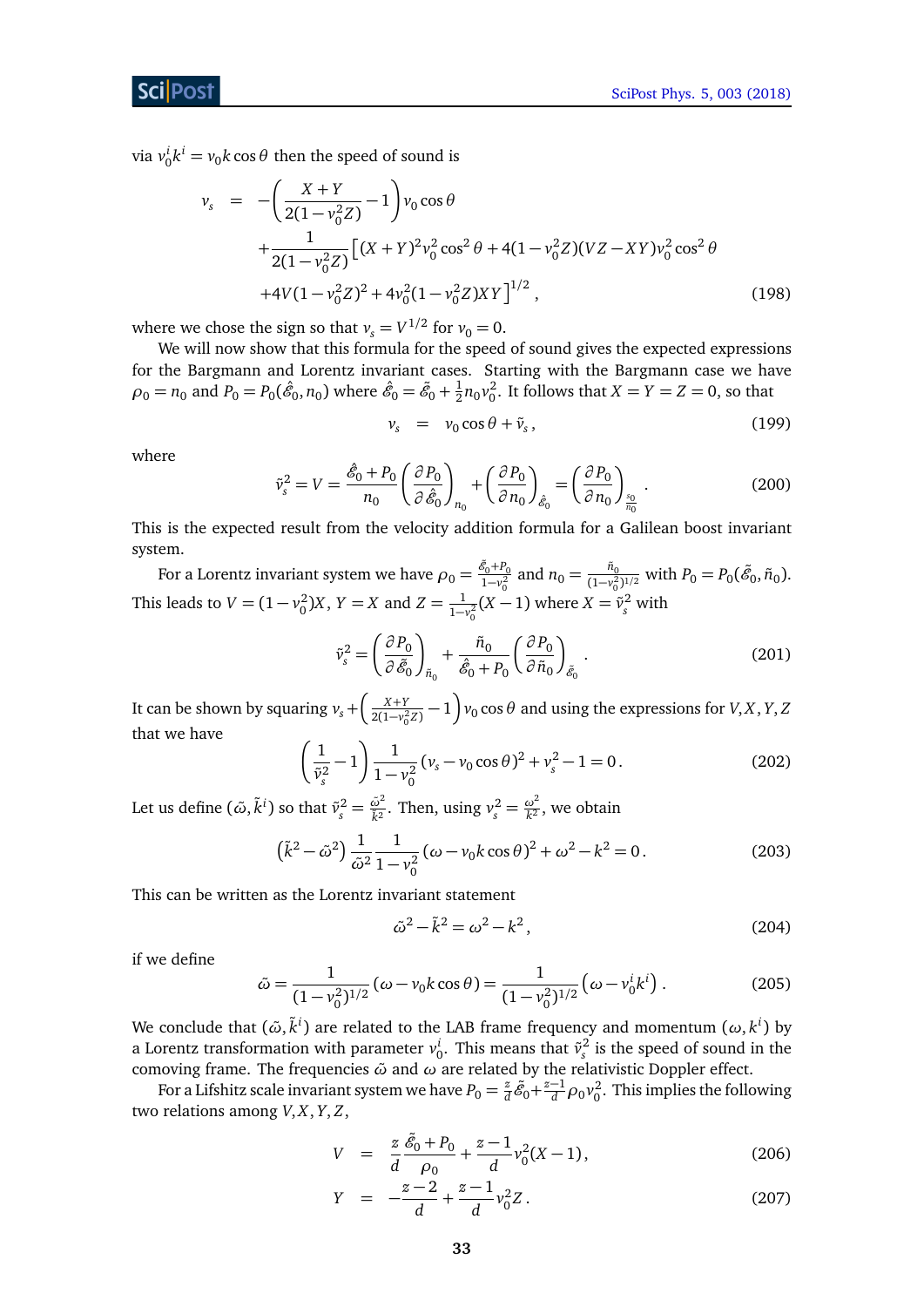In the LAB frame when  $v_0^i k^i = 0$  the speed of sound  $v_s^2 = \frac{\omega^2}{k^2}$  $\frac{\omega}{k^2}$  is given by

$$
v_s^2 = \frac{z}{d} \frac{\tilde{\mathcal{E}}_0 + P_0}{\rho_0} - \frac{z - 1}{d} v_0^2 + \frac{1}{d} \frac{v_0^2}{1 - v_0^2 Z} X.
$$
 (208)

When  $v_0^i k^i = v_0 k$  we have on the other hand,

<span id="page-34-0"></span>
$$
0 = (1 - v_0^2 Z)(v_s - v_0)^2 + \left(-\frac{z - 1}{d}(1 - v_0^2 Z) + \frac{1}{d} + X\right)v_0(v_s - v_0)
$$

$$
-\frac{z}{d}\frac{\tilde{\mathscr{E}}_0 + P_0}{\rho_0} - \frac{z - 1}{d}v_0^2(X - 1).
$$
(209)

## **References**

- <span id="page-34-1"></span>[1] L. D. Landau and E. M. Lifshitz, *Fluid Mechanics*, Landau and Lifshitz, Vol. 6, 2nd Edition, 1987.
- <span id="page-34-2"></span>[2] S. A. Hartnoll, A. Lucas and S. Sachdev, *Holographic quantum matter*, ISBN: 9780262038430, The MIT Press (2018), [arXiv:1612.07324.](http://arXiv.org/abs/1612.07324)
- <span id="page-34-3"></span>[3] J. de Boer, J. Hartong, N. A. Obers, W. Sybesma, and S. Vandoren, *Hydrodynamic Modes of Homogeneous and Isotropic Fluids*, [arXiv:1710.06885.](http://arxiv.org/abs/1710.06885)
- <span id="page-34-4"></span>[4] J. de Boer, J. Hartong, N. Obers, W. Sybesma and S. Vandoren, *in preparation*.
- <span id="page-34-5"></span>[5] J. Hartong, N. A. Obers and M. Sanchioni, *Lifshitz hydrodynamics from Lifshitz black branes with linear momentum*, J. High Energ. Phys. **10**, 120 (2016), doi:10.1007/[JHEP10\(2016\)120,](http://dx.doi.org/10.1007/JHEP10(2016)120) [[arXiv:1606.09543](http://arxiv.org/abs/1606.09543)].
- <span id="page-34-6"></span>[6] P. A. Horvathy and P. M. Zhang, *Non-relativistic conformal symmetries in fluid mechanics*, Eur. Phys. J. C **65**, 607 (2010), doi:10.1140/epjc/[s10052-009-1221-x,](http://dx.doi.org/10.1140/epjc/s10052-009-1221-x) [[arXiv:0906.3594](http://arxiv.org/abs/0906.3594)].
- <span id="page-34-7"></span>[7] M. H. Christensen, J. Hartong, N. A. Obers and B. Rollier, *Boundary stress-energy tensor and Newton-Cartan geometry in Lifshitz holography*, J. High Energ. Phys. **01**, 057 (2014), doi:10.1007/[JHEP01\(2014\)057,](http://dx.doi.org/10.1007/JHEP01(2014)057) [[arXiv:1311.6471](http://arxiv.org/abs/1311.6471)].
- [8] K. Jensen, *On the coupling of Galilean-invariant field theories to curved spacetime*, [arXiv:1408.6855.](https://arxiv.org/abs/1408.6855)
- [9] J. Hartong, E. Kiritsis and N. A. Obers, *Schrödinger invariance from Lifshitz isometries in holography and field theory*, Phys. Rev. D **92**, 066003 (2015), doi:10.1103/[PhysRevD.92.066003,](http://dx.doi.org/10.1103/PhysRevD.92.066003) [[arXiv:1409.1522](http://arxiv.org/abs/1409.1522)].
- [10] J. Hartong, E. Kiritsis and N. A. Obers, *Field theory on Newton-Cartan backgrounds and symmetries of the Lifshitz vacuum*, J. High Energ. Phys. **08**, 006 (2015), doi:10.1007/[JHEP08\(2015\)006,](http://dx.doi.org/10.1007/JHEP08(2015)006) [[arXiv:1502.00228](http://arxiv.org/abs/1502.00228)].
- [11] M. Geracie, K. Prabhu and M. M. Roberts, *Fields and fluids on curved non-relativistic spacetimes*, J. High Energ. Phys. **08**, 042 (2015), doi:10.1007/[JHEP08\(2015\)042,](http://dx.doi.org/10.1007/JHEP08(2015)042) [[arXiv:1503.02680](http://arxiv.org/abs/1503.02680)].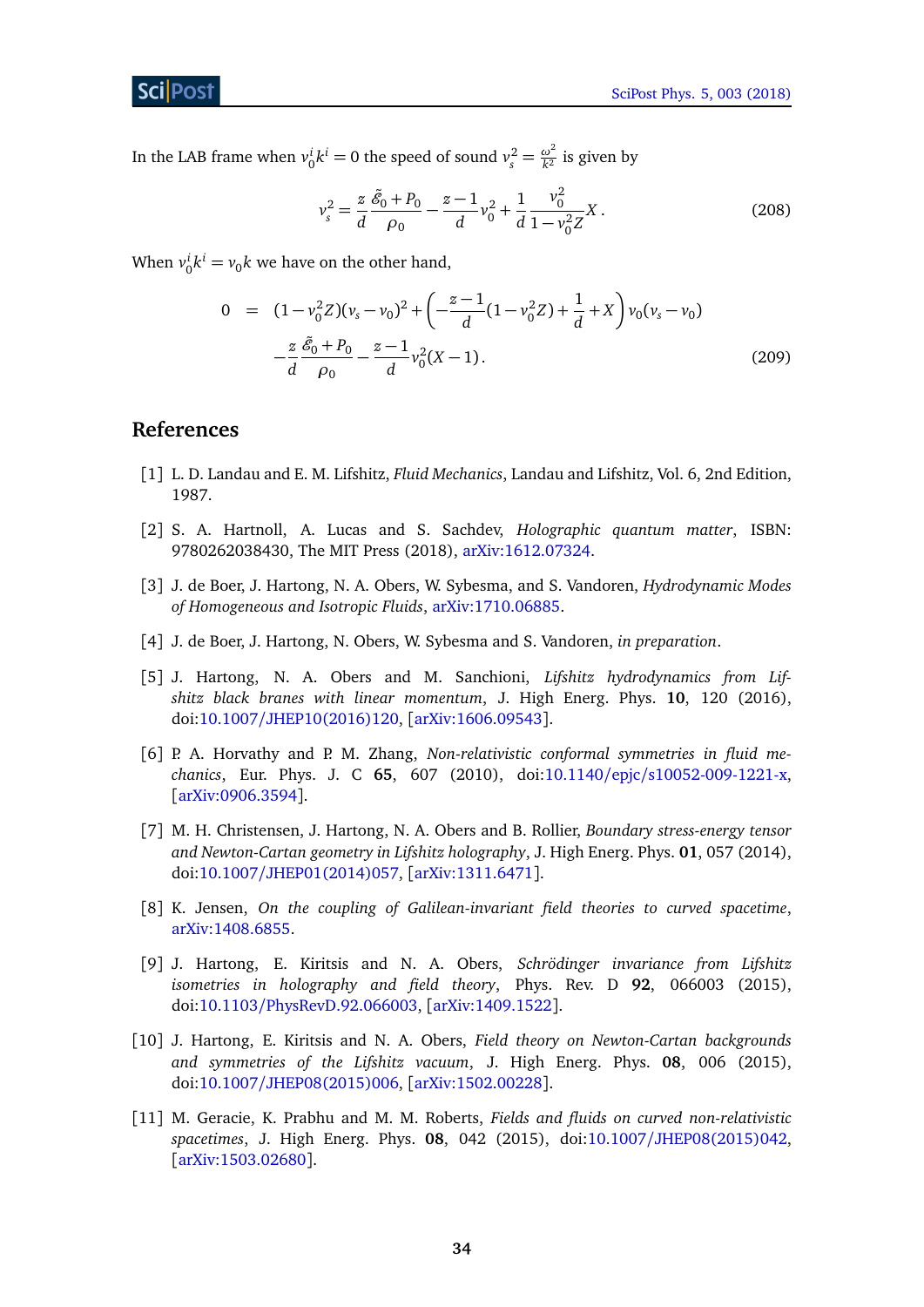- <span id="page-35-0"></span>[12] G. Festuccia, D. Hansen, J. Hartong and N. A. Obers, *Torsional Newton-Cartan geometry from the Noether procedure*, Phys. Rev. D **94**, 105023 (2016), doi:10.1103/[PhysRevD.94.105023,](http://dx.doi.org/10.1103/PhysRevD.94.105023) [[arXiv:1607.01926](http://arxiv.org/abs/1607.01926)].
- <span id="page-35-1"></span>[13] J. Hartong, E. Kiritsis and N. A. Obers, *Lifshitz space–times for Schrödinger holography*, Phys. Lett. B **746**, 318 (2015), doi:10.1016/[j.physletb.2015.05.010,](http://dx.doi.org/10.1016/j.physletb.2015.05.010) [[arXiv:1409.1519](http://arxiv.org/abs/1409.1519)].
- <span id="page-35-2"></span>[14] G. W. Gibbons, J. Gomis and C. N. Pope, *General very special relativity is Finsler geometry*, Phys. Rev. D **76**, 081701 (2007), doi:10.1103/[PhysRevD.76.081701,](http://dx.doi.org/10.1103/PhysRevD.76.081701) [[arXiv:0707.2174](http://arxiv.org/abs/0707.2174)].
- <span id="page-35-3"></span>[15] S. A. Hartnoll and K. Yoshida, *Families of IIB duals for nonrelativistic CFTs*, J. High Energ. Phys. **12**, 071 (2008), doi:10.1088/[1126-6708](http://dx.doi.org/10.1088/1126-6708/2008/12/071)/2008/12/071, [[arXiv:0810.0298](http://arxiv.org/abs/0810.0298)].
- <span id="page-35-4"></span>[16] A. Donos and J. P. Gauntlett, *Solutions of type IIB and D=11 supergravity with Schrödinger (z) symmetry*, J. High Energ. Phys. **07**, 042 (2009), doi[:10.1088](http://dx.doi.org/10.1088/1126-6708/2009/07/042)/1126- [6708](http://dx.doi.org/10.1088/1126-6708/2009/07/042)/2009/07/042, [[arXiv:0905.1098](http://arxiv.org/abs/0905.1098)].
- <span id="page-35-5"></span>[17] V. E. Hubeny, M. Rangamani and S. F. Ross, *Causal structures and holography*, J. High Energ. Phys. **07**, 037 (2005), doi:10.1088/[1126-6708](http://dx.doi.org/10.1088/1126-6708/2005/07/037)/2005/07/037, [[arXiv:hep](http://arxiv.org/abs/hep-th/0504034)th/[0504034](http://arxiv.org/abs/hep-th/0504034)].
- <span id="page-35-6"></span>[18] L. Mazzucato, Y. Oz and S. Theisen, *Non-relativistic branes*, J. High Energ. Phys. **04**, 073 (2009), doi:10.1088/[1126-6708](http://dx.doi.org/10.1088/1126-6708/2009/04/073)/2009/04/073, [[arXiv:0810.3673](http://arxiv.org/abs/0810.3673)].
- <span id="page-35-7"></span>[19] E. Kiritsis and Y. Matsuo, *Hyperscaling-violating Lifshitz hydrodynamics from blackholes: part II*, J. High Energ. Phys. **03**, 041 (2017), doi:10.1007/[JHEP03\(2017\)041,](http://dx.doi.org/10.1007/JHEP03(2017)041) [[arXiv:1611.04773](http://arxiv.org/abs/1611.04773)].
- <span id="page-35-8"></span>[20] P. C. Stichel and W. J. Zakrzewski, *Nonstandard approach to gravity for the dark sector of the Universe*, Entropy **15**, 559 (2013), doi:10.3390/[e15020559,](http://dx.doi.org/10.3390/e15020559) [[arXiv:1301.4486](http://arxiv.org/abs/1301.4486)].
- <span id="page-35-9"></span>[21] A. Karch, K. Limtragool, and P. W. Phillips, *Unparticles and Anomalous Dimensions in the Cuprates*, J. High Energ. Phys. **03**, 175 (2016), doi:10.1007/[JHEP03\(2016\)175,](http://dx.doi.org/10.1007/JHEP03(2016)175) [[arXiv:1511.02868](http://arxiv.org/abs/1511.02868)].
- <span id="page-35-10"></span>[22] S. A. Hartnoll and A. Karch, *Scaling theory of the cuprate strange metals*, Phys. Rev. B **91** 155126 (2015), doi:10.1103/[PhysRevB.91.155126,](http://dx.doi.org/10.1103/PhysRevB.91.155126) [[arXiv:1501.03165](http://arxiv.org/abs/1501.03165)].
- <span id="page-35-11"></span>[23] C. Charmousis, B. Goutéraux, B. Kim, E. Kiritsis, and R. Meyer, *Effective Holographic Theories for low-temperature condensed matter systems*, J. High Energ. Phys. **11**, 151 (2010), doi:10.1007/[JHEP11\(2010\)151,](http://dx.doi.org/10.1007/JHEP11(2010)151) [[arXiv:1005.4690](http://arxiv.org/abs/1005.4690)].
- <span id="page-35-12"></span>[24] L. Huijse, S. Sachdev, and B. Swingle, *Hidden Fermi surfaces in compressible states of gauge-gravity duality*, Phys. Rev. B **85** 035121 (2012), doi:10.1103/[PhysRevB.85.035121,](http://dx.doi.org/10.1103/PhysRevB.85.035121) [[arXiv:1112.0573](http://arxiv.org/abs/1112.0573)].
- <span id="page-35-13"></span>[25] B. Goutéraux and E. Kiritsis, *Quantum critical lines in holographic phases with (un)broken symmetry*, J. High Energ. Phys. **04**, 053 (2013), doi:10.1007/[JHEP04\(2013\)053,](http://dx.doi.org/10.1007/JHEP04(2013)053) [[arXiv:1212.2625](http://arxiv.org/abs/1212.2625)].
- <span id="page-35-14"></span>[26] J. Gath, J. Hartong, R. Monteiro, and N. A. Obers, *Holographic Models for Theories with Hyperscaling Violation*, J. High Energ. Phys. **04**, 159 (2013), doi:10.1007/[JHEP04\(2013\)159,](http://dx.doi.org/10.1007/JHEP04(2013)159) [[arXiv:1212.3263](http://arxiv.org/abs/1212.3263)].
- <span id="page-35-15"></span>[27] J. Hartong and N. A. Obers, *Hoˇrava-Lifshitz gravity from dynamical Newton-Cartan geometry*, J. High Energ. Phys. **07**, 155 (2015), doi:10.1007/[JHEP07\(2015\)155,](http://dx.doi.org/10.1007/JHEP07(2015)155) [[arXiv:1504.07461](http://arxiv.org/abs/1504.07461)].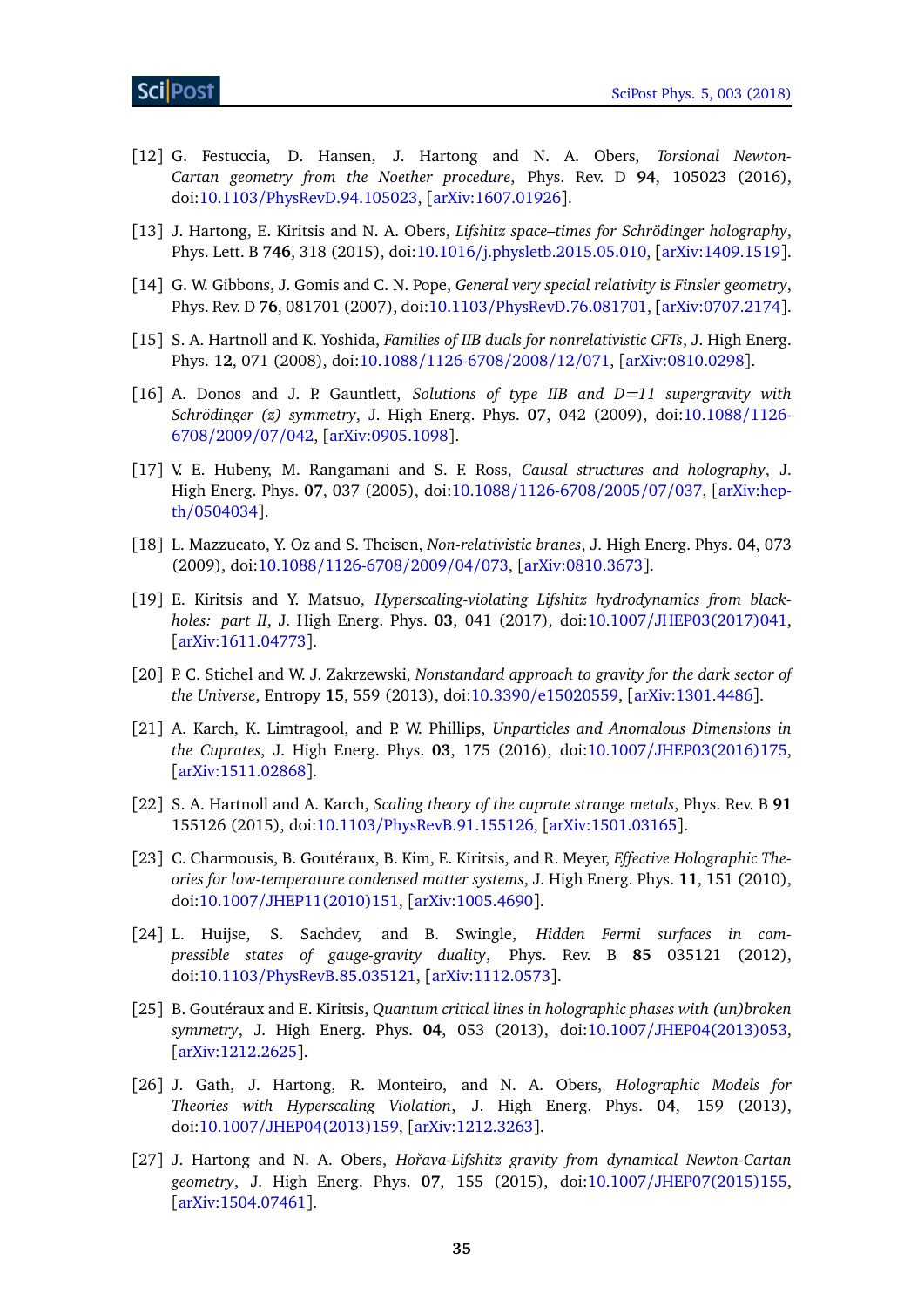- <span id="page-36-0"></span>[28] J. Hartong, *Gauging the Carroll algebra and ultra-relativistic gravity*, J. High Energ. Phys. **08**, 069 (2015), doi:10.1007/[JHEP08\(2015\)069,](http://dx.doi.org/10.1007/JHEP08(2015)069) [[arXiv:1505.05011](http://arxiv.org/abs/1505.05011)].
- <span id="page-36-1"></span>[29] N. Banerjee, J. Bhattacharya, S. Bhattacharyya, S. Jain, S. Minwalla, and T. Sharma, *Constraints on Fluid Dynamics from Equilibrium Partition Functions*, J. High Energ. Phys. **09** 046 (2012), doi:10.1007/[JHEP09\(2012\)046,](http://dx.doi.org/10.1007/JHEP09(2012)046) [[arXiv:1203.3544](http://arxiv.org/abs/1203.3544)].
- <span id="page-36-2"></span>[30] K. Jensen, M. Kaminski, P. Kovtun, R. Meyer, A. Ritz, and A. Yarom, *Towards hydrodynamics without an entropy current*, Phys. Rev. Lett. **109**, 101601 (2012), doi:10.1103/[PhysRevLett.109.101601,](http://dx.doi.org/10.1103/PhysRevLett.109.101601) [[arXiv:1203.3556](http://arxiv.org/abs/1203.3556)].
- <span id="page-36-3"></span>[31] S. J. Blundell and K. M. Blundell, *Concepts in Thermal Physics*. Oxford University Press, 2nd ed. (2010).
- <span id="page-36-4"></span>[32] Z. Yan, *General thermal wavelength and its applications*, Eur. J. Phys. **21**, 625 (2000), doi:10.1088/[0143-0807](http://dx.doi.org/10.1088/0143-0807/21/6/314)/21/6/314.
- <span id="page-36-5"></span>[33] Yu. M. Poluektov, *Isobaric Heat Capacity of an Ideal Bose Gas*, Russ. Phys. J. **44**, 627 (2001), doi:10.1023/[A:1012599929812.](http://dx.doi.org/10.1023/A:1012599929812)
- <span id="page-36-6"></span>[34] W. Sybesma and S. Vandoren, *Lifshitz quasinormal modes and relaxation from holography*, J. High Energ. Phys. **05**, 021 (2015), doi:10.1007/[JHEP05\(2015\)021,](http://dx.doi.org/10.1007/JHEP05(2015)021) [[arXiv:1503.07457](http://arxiv.org/abs/1503.07457)].
- <span id="page-36-7"></span>[35] C. J. Pethick and H. Smith, *Bose-Einstein Condensation in Dilute Gases*. Cambridge University Press, 2nd ed. (2008).
- <span id="page-36-8"></span>[36] H. Watanabe and H. Murayama, *Nambu-Goldstone bosons with fractional-power dispersion relations*, Phys. Rev. D **89**, 101701 (2014), doi:10.1103/[PhysRevD.89.101701,](http://dx.doi.org/10.1103/PhysRevD.89.101701) [[arXiv:1403.3365](http://arxiv.org/abs/1403.3365)].
- <span id="page-36-13"></span>[37] M. Taylor, *Lifshitz holography*, Class. Quantum Grav. **33**, 033001 (2016), doi:10.1088/[0264-9381](http://dx.doi.org/10.1088/0264-9381/33/3/033001)/33/3/033001, [[arXiv:1512.03554](http://arxiv.org/abs/1512.03554)].
- <span id="page-36-9"></span>[38] C. P. Herzog, M. Rangamani and S. F. Ross, *Heating up Galilean holography*, J. High Energ. Phys. **11**, 080 (2008), doi:10.1088/[1126-6708](http://dx.doi.org/10.1088/1126-6708/2008/11/080)/2008/11/080, [[arXiv:0807.1099](http://arxiv.org/abs/0807.1099)].
- [39] J. Maldacena, D. Martelli and Y. Tachikawa, *Comments on string theory backgrounds with non-relativistic conformal symmetry*, J. High Energ. Phys. **10**, 072 (2008), doi:10.1088/[1126-6708](http://dx.doi.org/10.1088/1126-6708/2008/10/072)/2008/10/072, [[arXiv:0807.1100](http://arxiv.org/abs/0807.1100)].
- [40] A. Adams, K. Balasubramanian and J. McGreevy, *Hot spacetimes for cold atoms*, J. High Energ. Phys. **11**, 059 (2008), doi:10.1088/[1126-6708](http://dx.doi.org/10.1088/1126-6708/2008/11/059)/2008/11/059, [[arXiv:0807.1111](http://arxiv.org/abs/0807.1111)].
- <span id="page-36-10"></span>[41] M. Rangamani, S. F. Ross, D. T. Son and E. G. Thompson, *Conformal non-relativistic hydrodynamics from gravity*, J. High Energ. Phys. **01**, 075 (2009), doi[:10.1088](http://dx.doi.org/10.1088/1126-6708/2009/01/075)/1126- [6708](http://dx.doi.org/10.1088/1126-6708/2009/01/075)/2009/01/075, [[arXiv:0811.2049](http://arxiv.org/abs/0811.2049)].
- <span id="page-36-11"></span>[42] C. Hoyos, B. S. Kim and Y. Oz, *Lifshitz hydrodynamics*, J. High Energ. Phys. **11**, 145 (2013), doi:10.1007/[JHEP11\(2013\)145,](http://dx.doi.org/10.1007/JHEP11(2013)145) [[arXiv:1304.7481](http://arxiv.org/abs/1304.7481)].
- [43] C. Hoyos, B. S. Kim and Y. Oz, *Lifshitz field theories at non-zero temperature, hydrodynamics and gravity*, J. High Energ. Phys. **03**, 029 (2014), doi:10.1007/[JHEP03\(2014\)029,](http://dx.doi.org/10.1007/JHEP03(2014)029) [[arXiv:1309.6794](http://arxiv.org/abs/1309.6794)].
- <span id="page-36-12"></span>[44] C. Hoyos, B. S. Kim and Y. Oz, *Bulk viscosity in holographic Lifshitz hydrodynamics*, J. High Energ. Phys. **03**, 050 (2014), doi:10.1007/[JHEP03\(2014\)050,](http://dx.doi.org/10.1007/JHEP03(2014)050) [[arXiv:1312.6380](http://arxiv.org/abs/1312.6380)].